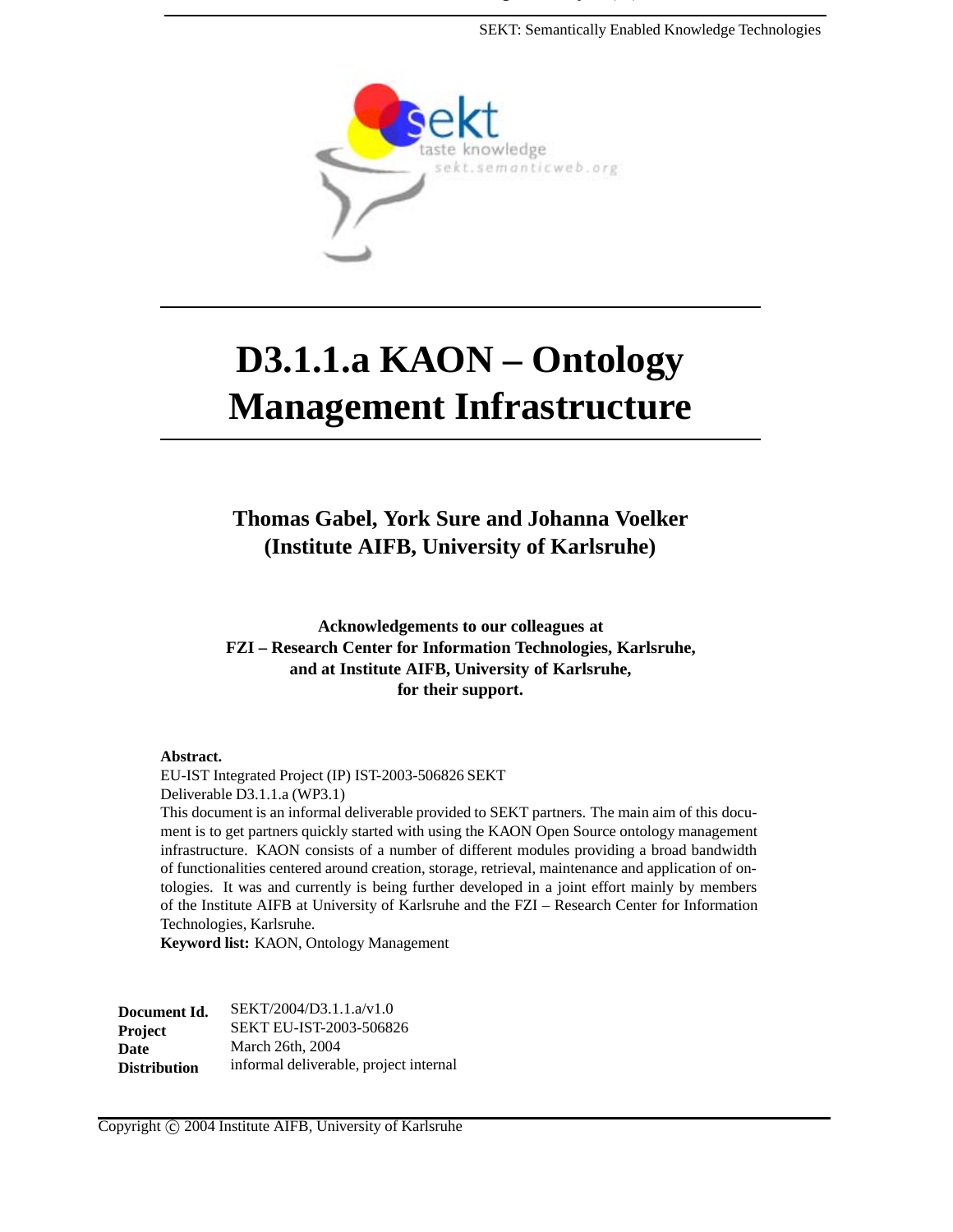### **SEKT Consortium**

This document is part of a research project partially funded by the IST Programme of the Commission of the European Communities as project number IST-2003-506826.

#### **British Telecommunications plc.**

Orion 5/12, Adastral Park Ipswich IP5 3RE UK Tel: +44 1473 609583, Fax: +44 1473 609832 Contactperson: John Davies E-mail: john.nj.davies@bt.com

#### **Jozef Stefan Institute**

Jamova 39 1000 Ljubljana Slovenia Tel: +386 1 4773 778, Fax: +386 1 4251 038 Contactperson: Marko Grobelnik E-mail: marko.grobelnik@ijs.si

#### **University of Sheffield**

Department of Computer Science Regent Court, 211 Portobello St. Sheffield S1 4DP UK Tel: +44 114 222 1891, Fax: +44 114 222 1810 Contactperson: Hamish Cunningham E-mail: hamish@dcs.shef.ac.uk

#### **Intelligent Software Components S.A.**

Francisca Delgado, 11 - 2 28108 Alcobendas Madrid Spain Tel: +34 913 349 797, Fax: +49 34 913 349 799 Contactperson: Richard Benjamins E-mail: rbenjamins@isoco.com

#### **Ontoprise GmbH**

Amalienbadstr. 36 76227 Karlsruhe Germany Tel: +49 721 50980912, Fax: +49 721 50980911 Contactperson: Hans-Peter Schnurr E-mail: schnurr@ontoprise.de

#### **Vrije Universiteit Amsterdam (VUA)**

Department of Computer Sciences De Boelelaan 1081a 1081 HV Amsterdam The Netherlands Tel: +31 20 444 7731, Fax: +31 84 221 4294 Contactperson: Frank van Harmelen E-mail: frank.van.harmelen@cs.vu.nl

#### **Empolis GmbH**

Europaallee 10 67657 Kaiserslautern Germany Tel: +49 631 303 5540, Fax: +49 631 303 5507 Contactperson: Ralph Traphöner E-mail: ralph.traphoener@empolis.com

#### **University of Karlsruhe**, Institute AIFB

Englerstr. 28 D-76128 Karlsruhe Germany Tel: +49 721 608 6592, Fax: +49 721 608 6580 Contactperson: York Sure E-mail: sure@aifb.uni-karlsruhe.de

#### **University of Innsbruck**

Institute of Computer Science Techikerstraße 13 6020 Innsbruck Austria Tel: +43 512 507 6475, Fax: +43 512 507 9872 Contactperson: Jos de Bruijn E-mail: jos.de-bruijn@deri.ie

#### **Kea-pro GmbH**

Tal 6464 Springen Switzerland Tel: +41 41 879 00, Fax: 41 41 879 00 13 Contactperson: Tom Bösser E-mail: tb@keapro.net

#### **Sirma AI EOOD (Ltd.)**

135 Tsarigradsko Shose Sofia 1784 Bulgaria Tel: +359 2 9768, Fax: +359 2 9768 311 Contactperson: Atanas Kiryakov E-mail: naso@sirma.bg

#### **Universitat Autonoma de Barcelona**

Edifici B, Campus de la UAB 08193 Bellaterra (Cerdanyola del Vallès) Barcelona Spain Tel: +34 93 581 22 35, Fax: +34 93 581 29 88 Contactperson: Pompeu Casanovas Romeu E-mail: pompeu.casanovasquab.es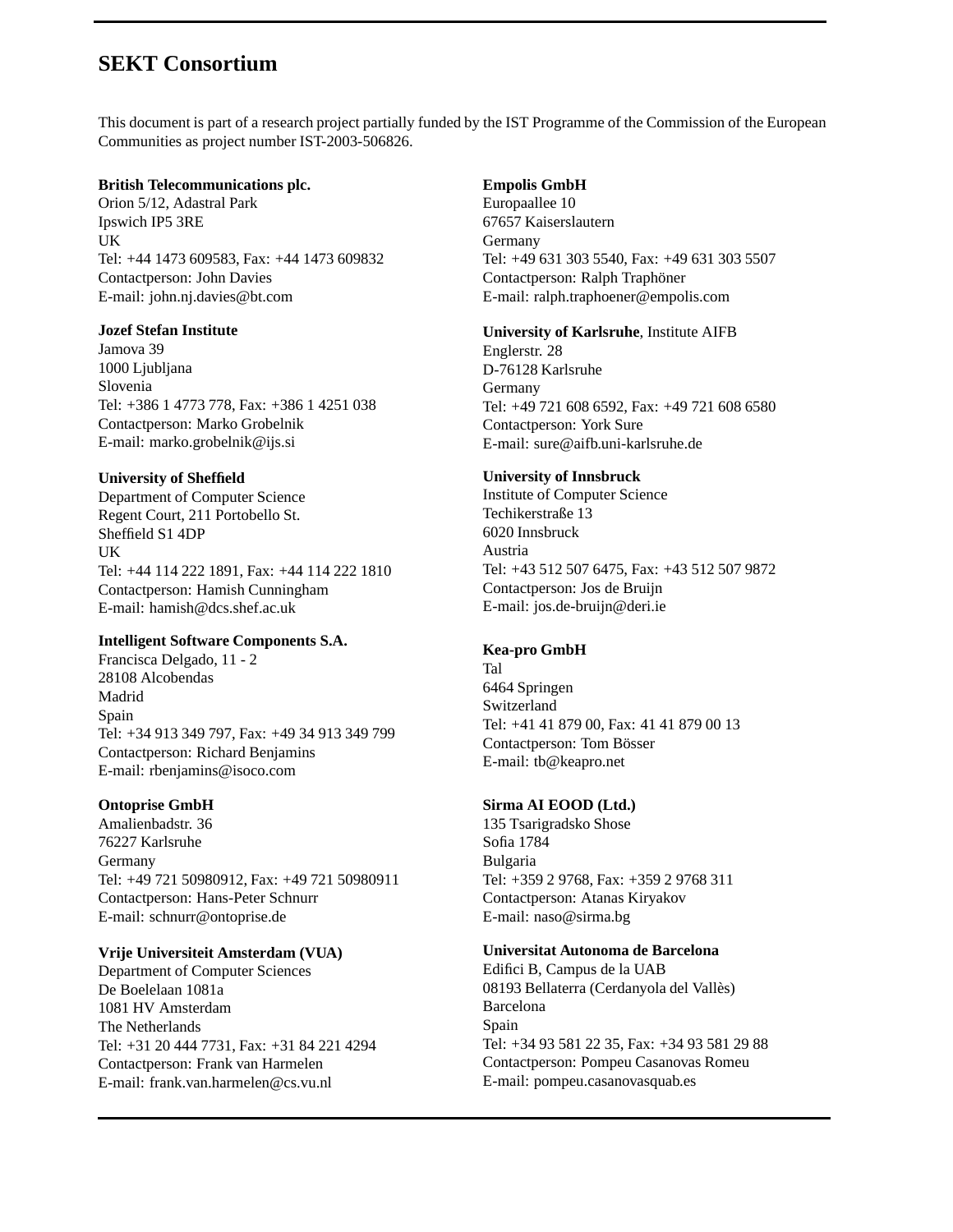# **Changes**

| Version Date | Author             | Changes                                               |
|--------------|--------------------|-------------------------------------------------------|
| 0.1          | $03.03.04$ Thomas  | initial set-up                                        |
|              | Gabel              |                                                       |
| 0.11         | 08.03.04 York Sure | slight changes and some comments                      |
| 0.15         | $10.03.04$ Thomas  | added figures, engineering server and info on its in- |
|              | Gabel              | stallation                                            |
| 0.18         | $25.06.04$ Johanna | changes to description of KAON API and installation   |
|              | Voelker            | of TextToOnto                                         |
|              |                    |                                                       |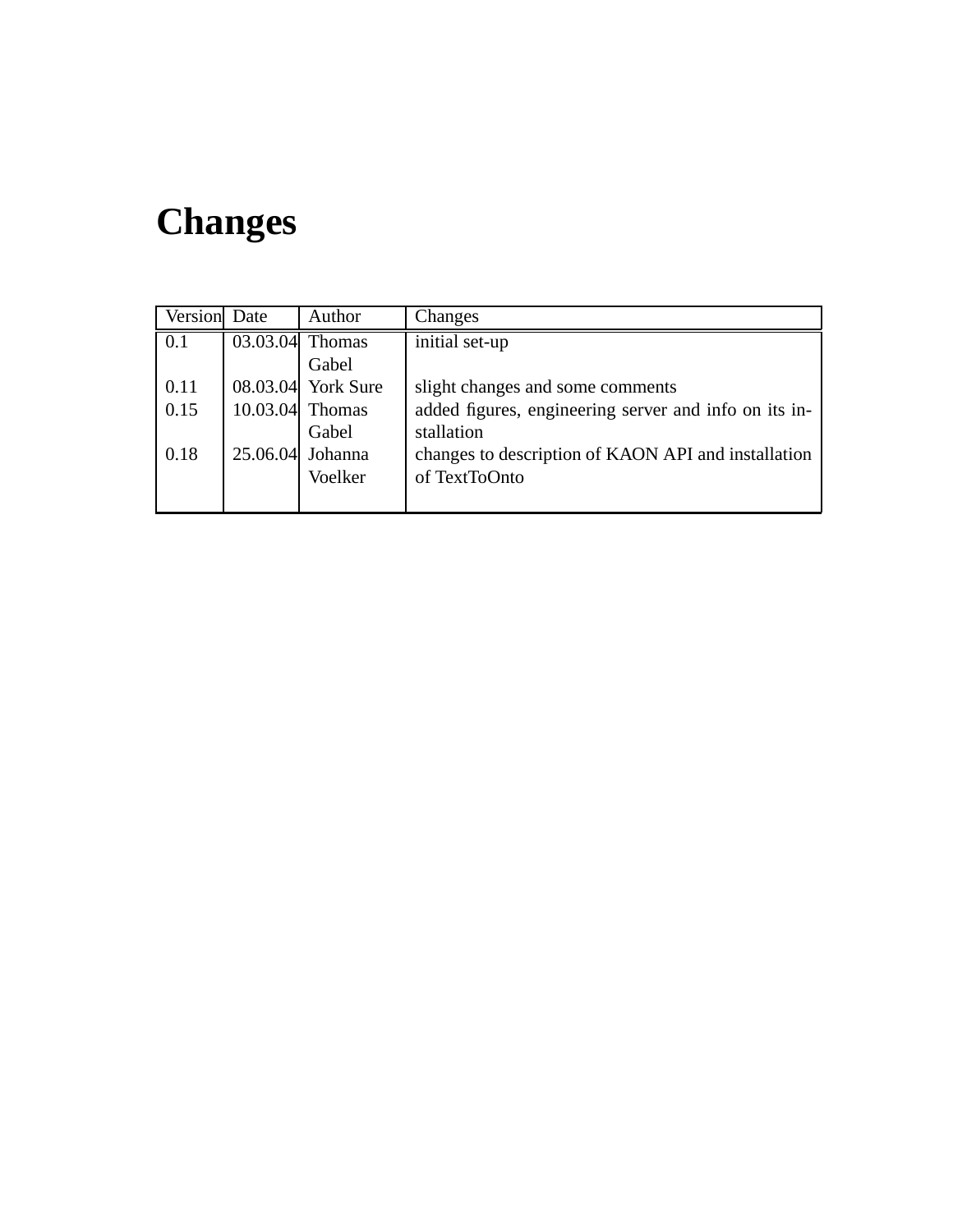# **Executive Summary**

This document is an informal deliverable provided to SEKT partners. The main aim of this document is to get partners quickly started with using the KAON Open Source ontology management infrastructure. KAON consists of a number of different modules providing a broad bandwidth of functionalities centered around creation, storage, retrieval, maintenance and application of ontologies. It was and currently is being further developed in a joint effort mainly by members of the Institute AIFB at University of Karlsruhe and the FZI – Research Center for Information Technologies, Karlsruhe.

We will introduce the following components of and related to KAON:

- **OI-Modeler** (ontology editor)
- **KAON API** (programming interface for developers)
- **KAON Engineering Server** (server for distributed ontology engineering, to be used in combination with OI-Modeler as front-end)
- **TextToOnto** (workbench for ontology learning from texts, feeds learned ontologies into the OI-Modeler)

We will conclude with an outlook of future development trends. Finally, an overview on **download and installation** information is presented in Appendix A. For interested readers we provide numerous references to further existing publications.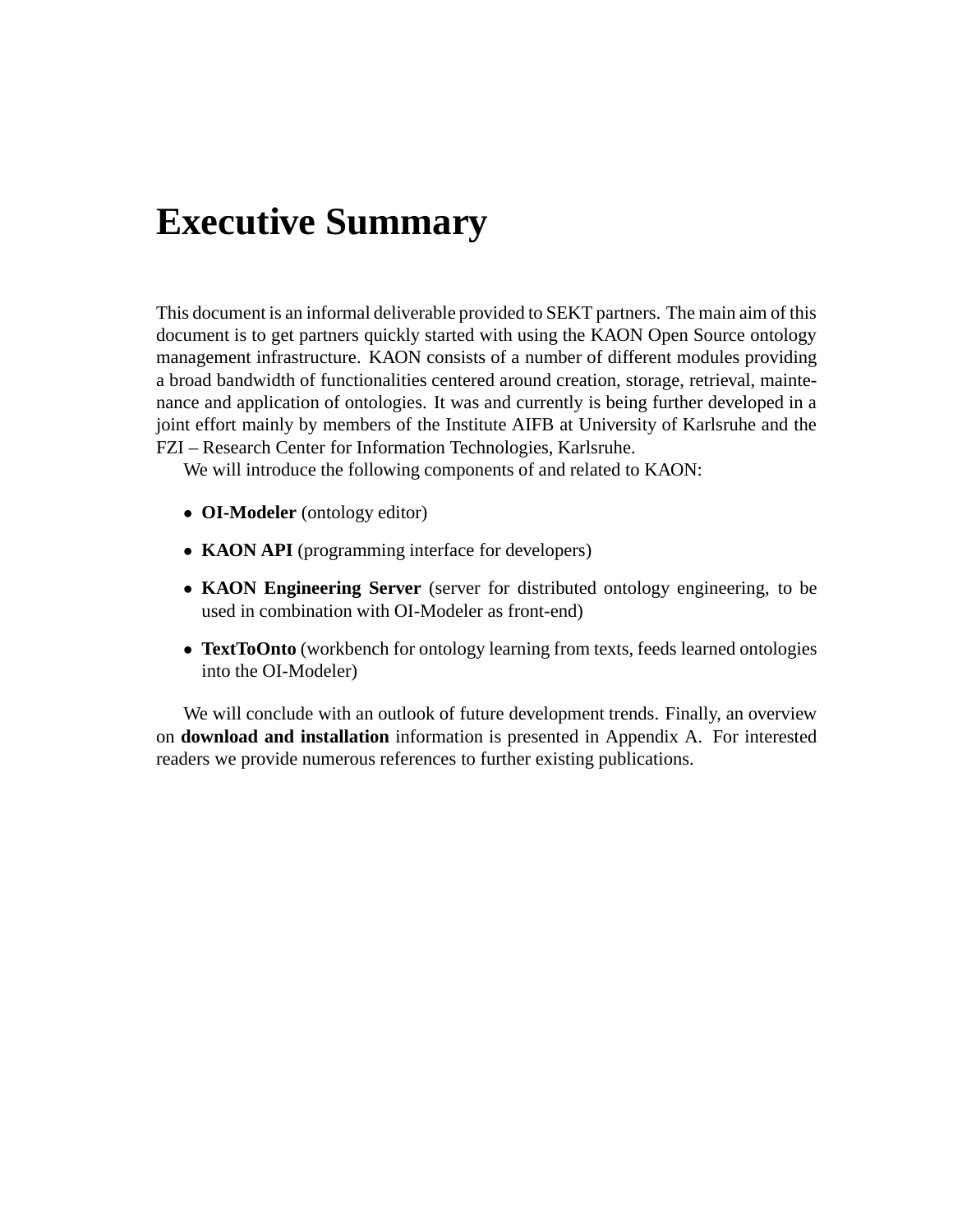# **Contents**

| $\mathbf{1}$   |      | <b>Introduction</b>               | 3              |
|----------------|------|-----------------------------------|----------------|
|                | 1.1  |                                   | $\overline{3}$ |
|                | 1.2  |                                   | $\overline{3}$ |
|                | 1.3  |                                   | 6              |
| $\overline{2}$ |      | <b>Ontology Editor OI-Modeler</b> | $\overline{7}$ |
|                | 2.1  |                                   | $\overline{7}$ |
|                | 2.2  | 10                                |                |
|                | 2.3  | 11                                |                |
|                | 2.4  | 13                                |                |
|                | 2.5  | 13                                |                |
|                | 2.6  | 15                                |                |
|                | 2.7  | 15                                |                |
|                |      | 16<br>2.7.1                       |                |
|                |      | 17<br>2.7.2                       |                |
|                | 2.8  | 20                                |                |
|                | 2.9  | 20                                |                |
|                | 2.10 | 21                                |                |
|                |      | 22                                |                |
| 3              |      | 25<br><b>KAON API Description</b> |                |
|                | 3.1  | 25                                |                |
|                | 3.2  | 26                                |                |
|                | 3.3  | 26                                |                |
|                |      | 26<br>3.3.1                       |                |
|                |      | 3.3.2<br>27                       |                |
|                |      | 28<br>3.3.3                       |                |
|                |      | 28<br>3.3.4                       |                |
|                |      | 29<br>3.3.5                       |                |
|                |      | 3.3.6<br>30                       |                |
|                |      | 3.3.7<br>31                       |                |
|                |      | 3.3.8<br>31                       |                |
|                |      | 3.3.9<br>32                       |                |
|                |      |                                   |                |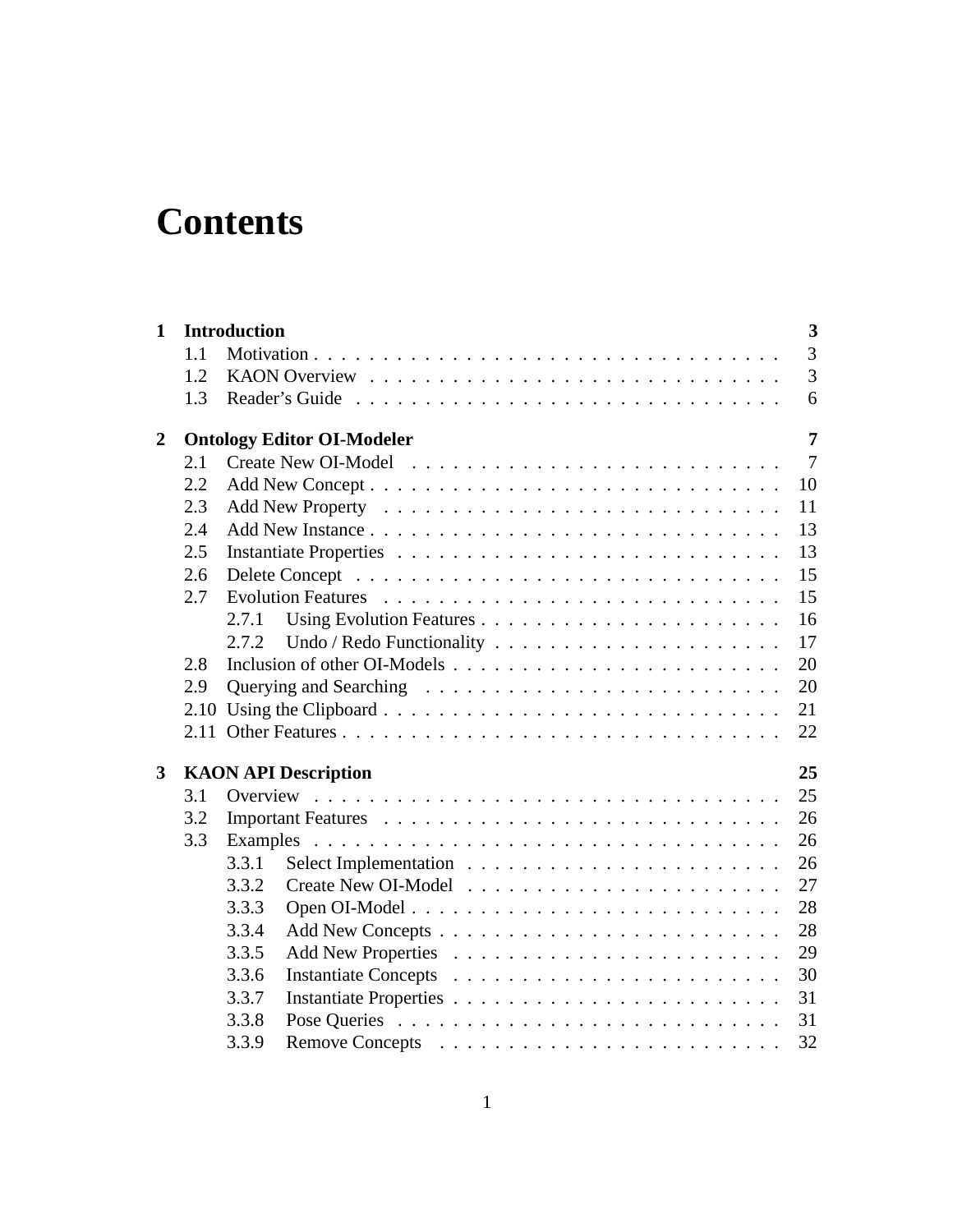|              |                | 3.3.11                                                         | 33<br>33 |
|--------------|----------------|----------------------------------------------------------------|----------|
| 4            |                | <b>KAON Engineering Server</b>                                 | 35       |
|              | 4.1            |                                                                | 35       |
|              | 4.2            |                                                                | 36       |
|              | 4.3            |                                                                | 37       |
|              | 4.4            | Collaborative Ontology Engineering with the Engineering Server | 38       |
| 5            |                | <b>TextToOnto</b>                                              | 40       |
|              | 5.1            |                                                                | 40       |
|              | 5.2            |                                                                | 40       |
|              |                | 5.2.1                                                          | 41       |
|              |                | 5.2.2                                                          | 41       |
|              |                | 5.2.3                                                          | 41       |
|              |                | 5.2.4                                                          | 42       |
|              |                | 5.2.5                                                          | 43       |
|              |                | 5.2.6                                                          | 43       |
|              |                | 5.2.7<br>OntologyPruner                                        | 44       |
| 6            | <b>Outlook</b> |                                                                | 46       |
| $\mathbf{A}$ |                | Download & Installation                                        | 47       |
|              | A.1            | Download Overview                                              | 47       |
|              | A.2            | Installation of KAON, its Workbench, and OI-Modeler            | 48       |
|              | A.3            |                                                                | 48       |
|              |                | A.3.1                                                          | 48       |
|              |                | A.3.2                                                          | 50       |
|              | A.4            |                                                                | 52       |
|              |                |                                                                |          |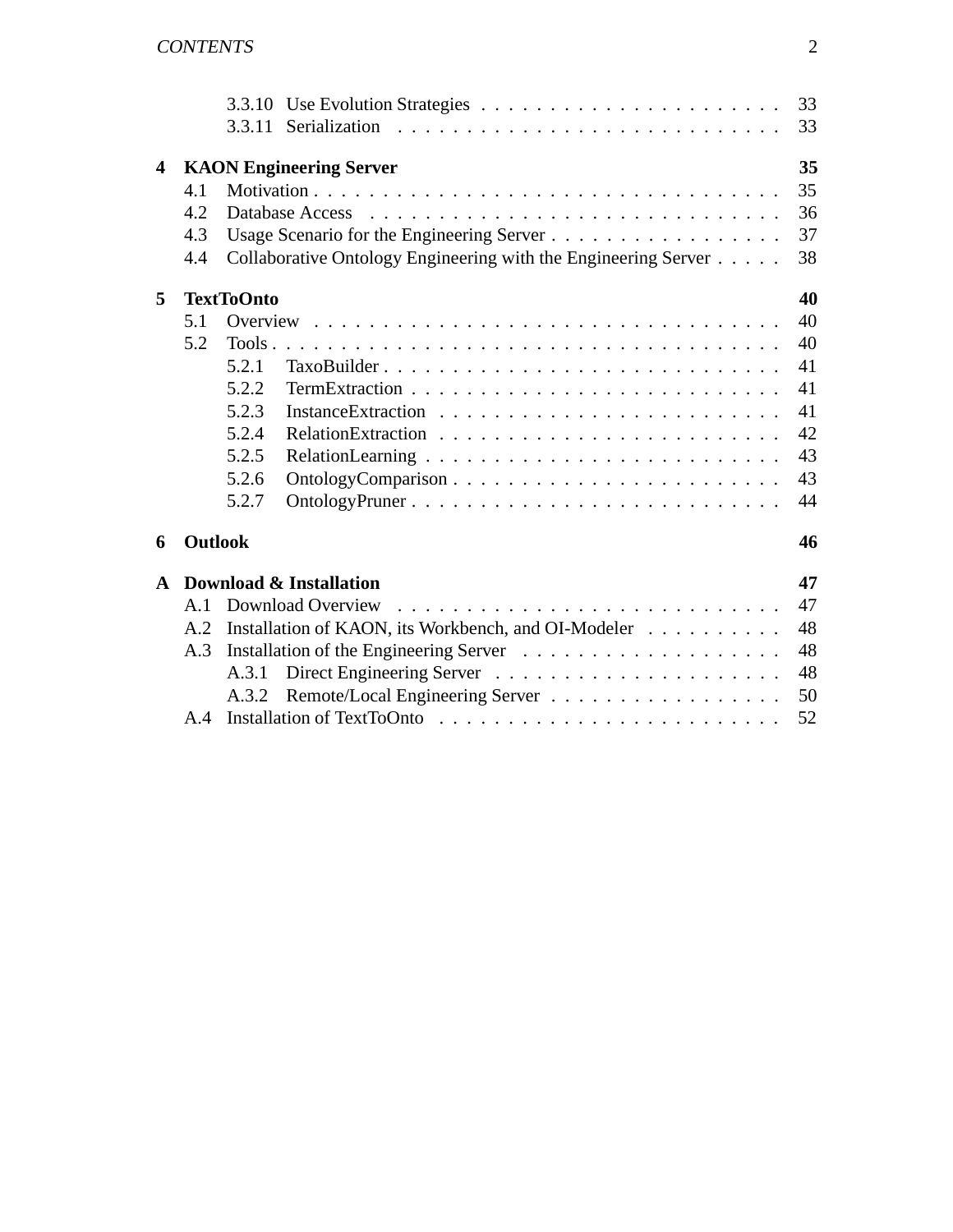# **Chapter 1**

# **Introduction**

## **1.1 Motivation**

This document is an informal deliverable provided to SEKT partners. The main aim of this document is to get partners quickly started with using the Open Source ontology management infrastructure KAON.

KAON consists of a number of different modules providing a broad bandwidth of functionalities centered around **creation, storage, retrieval, maintenance and application of ontologies**. It was and currently is being further developed in a joint effort mainly by members of the Institute AIFB at University of Karlsruhe and the FZI – Research Center for Information Technologies, Karlsruhe.

Before presenting an outline of this document we will clarify in the next section the overall picture on what kind of KAON components exist currently. If you are not yet confused by the plethora of tools or if you have only an interest in a special tool you can leave out the next section and continue with section 1.3.

**Note:** Please be aware that we here present a snapshot of currently available versions. Future versions of the tools might have additional and/or different functionalities etc. In appendix A we will provide detailed information about download and installation including a table describing the version numbers of the here described tools.

## **1.2 KAON Overview**

The *KArlsruhe ONtology and Semantic Web tool suite* a.k.a. **KAON ToolSuite** is, as mentioned before, an Open Source ontology management infrastructure. However, there exists also external components which support functionalities such as e.g. ontology learning from texts. An overview of the KAON ToolSuite and its main components - *KAON*, *KAON Extensions* and *TextToOnto* - is presented by figure 1.1.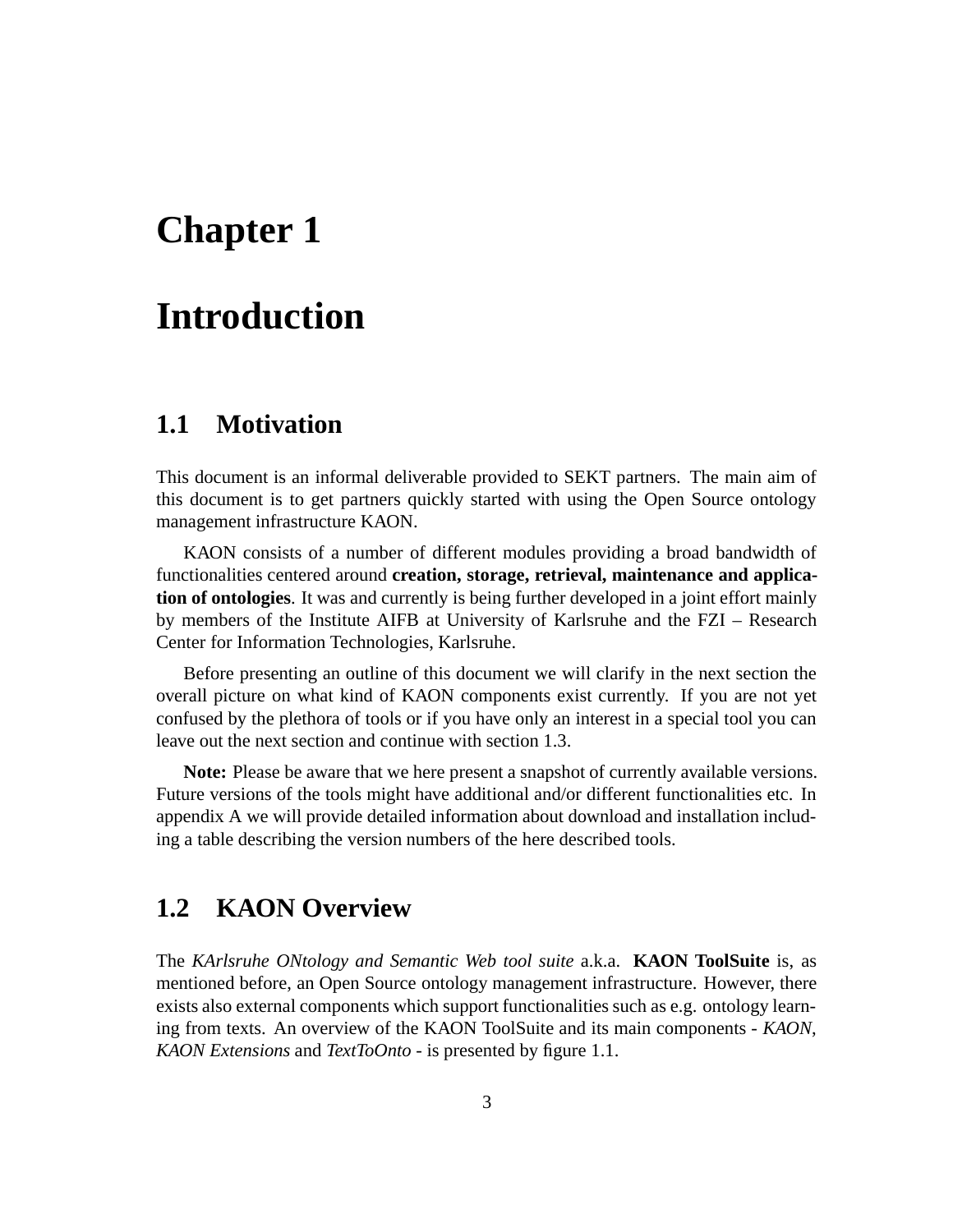

Figure 1.1: KAON Tool Overview

• **KAON** consisting of *KAON Frontend* and *KAON Core* includes a variety of different modules for ontology creation and management.

The **Frontend** is represented by two applications developed in order to be used particularly by human users:

- **KAON Workbench** provides a graphical environment for ontology-based applications. It includes the **OI-Modeler** (cf. chapter 2) - a graphical ontology editor - and the **Open Registry** (a.k.a. *Ontology Registry*), which provides mechanisms for registering and searching ontologies in a distributed context.
- **KAON Portal** is a simple tool for multi-lingual, ontology-based Web portals.

The **Core** of KAON supports programmatic access to ontologies by including both *APIs* and *implementations* for managing local and remote ontology repositories:

- **–** An abstract interface for accessing various types of ontologies independently of the regarding storage mechanisms is provided by the **KAON API** and the **RDF API** (cf. chapter 3).
- **–** Currently three different **implementations** of the KAON API and the RDF API are available: Whereas the **Engineering Server** (cf. chapter 4) is an ontology server using a scalable database representation of ontologies, the **RDF Server** can be used for storing and accessing RDF models. **APIonRDF** (cf. chapter 3) is a main-memory implementation of the KAON API on the RDF API.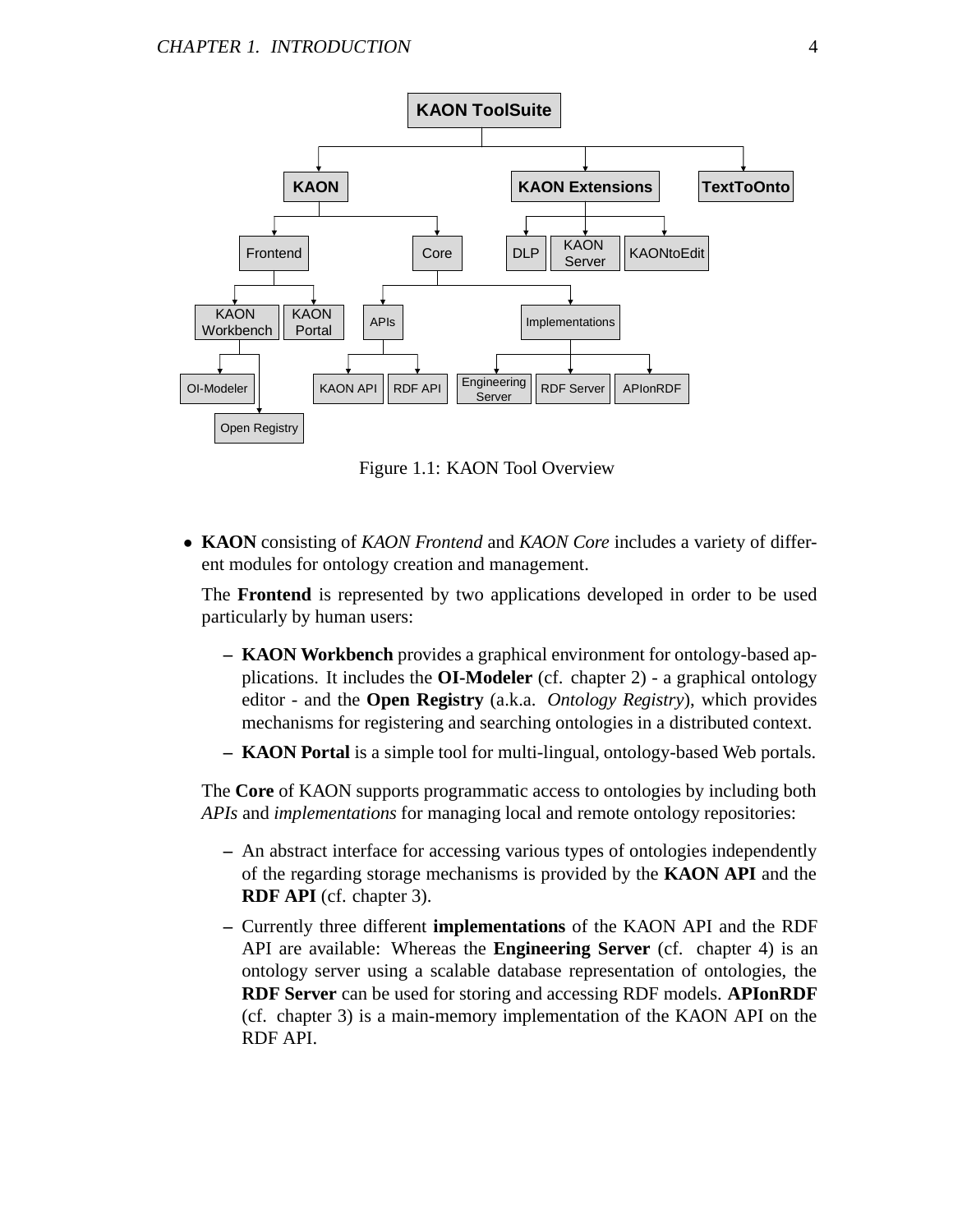- **The KAON Extensions** are a collection of optional components not included in the standard distribution of KAON.
	- **DLP** (*Description Logic Programs*) supports efficient ontology reasoning by mapping Description Logic into Logic Programs.
	- **KAON Server** can be considered as Application Server for the Semantic Web, which provides a generic infrastructure to facilitate plug'n'play engineering of ontology-based applications.
	- **KAONtoEdit** is a plug-in for OntoEdit [oG03], which allows to work directly on implementations of the KAON API in order to load, modify and store KAON ontology models.
- **TextToOnto** (cf. chapter 5) is a KAON-based tool suite supporting the ontology engineering process by providing a collection of independent tools for ontology learning and maintenance.

**KAON Architecture** While we have so far provided an overview on the components and tools that are part of or related to KAON, we now want to focus on the rather technical interplay of some of those components, i.e. we intend to give a coarse outline of KAON's functional architecture distinguishing between APIs, implementations of those APIs and data sources to be accessed.



Figure 1.2: KAON Architecture Overview

Figure 1.2 illustrates some of the interactions between KAON's APIs and reference implementations and highlights the central role of the KAON API. Each client, e.g.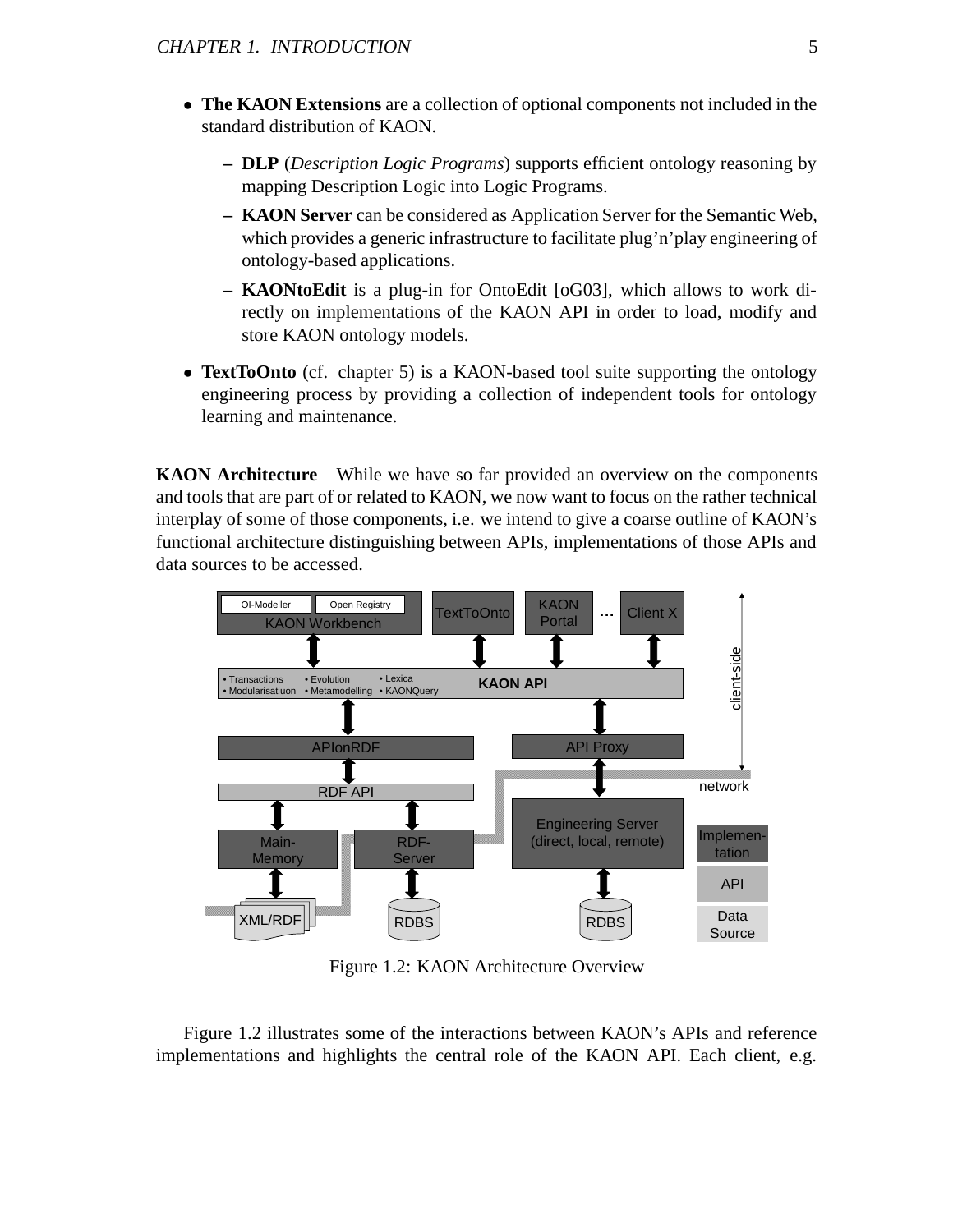KAON's ontology editor OI-Modeler, accesses KAON ontologies and instances independently of the storage mechanism via KAON API. In so doing, the OI-Modeler for example employs KAON's ontology evolution facilities integrated into KAON API.

As already mentioned , APIonRDF represents an in-memory implementation of the KAON API to access RDF-based data sources via the RDF API. For the RDF API in turn exist two reference implementations: On the one hand, a simple main memory implementation including RDF parser and serializer. On the other hand, the RDF Server which implements the RDF API remotely and allows for persistently storing RDF ontology models in relational databases and hence enables transactional ontology modification.

Sketched on the right-hand side, the API Proxy depicts an implementation of the KAON API that acts as a client-side proxy for various types of the KAON Engineering Server (cf. Chapter 4). That Engineering Server, being accessed remotely via an API Proxy, features mechanisms to store KAON ontologies in relational databases, to distribute change notifications (thus allowing for multi-user ontology engineering), and to bulk-load ontology elements.

For a more thorough and detailed depiction of KAON's architecture the interested reader is referred to [Vol04, MMV02].

## **1.3 Reader's Guide**

We will introduce in this document the following components of and related to KAON:

- **OI-Modeler** (ontology editor) in chapter 2
- **KAON API** (programming interface for developers) in secion 3
- **KAON Engineering Server** (server for distributed ontology engineering, to be used in combination with OI-Modeler as front-end) in chapter 4
- **TextToOnto** (workbench for ontology learning from texts, feeds learned ontologies into the OI-Modeler) in chapter 5

We will conclude with an outlook of future development trends in chapter 6. Finally, an overview on download and installation information is presented in Appendix A.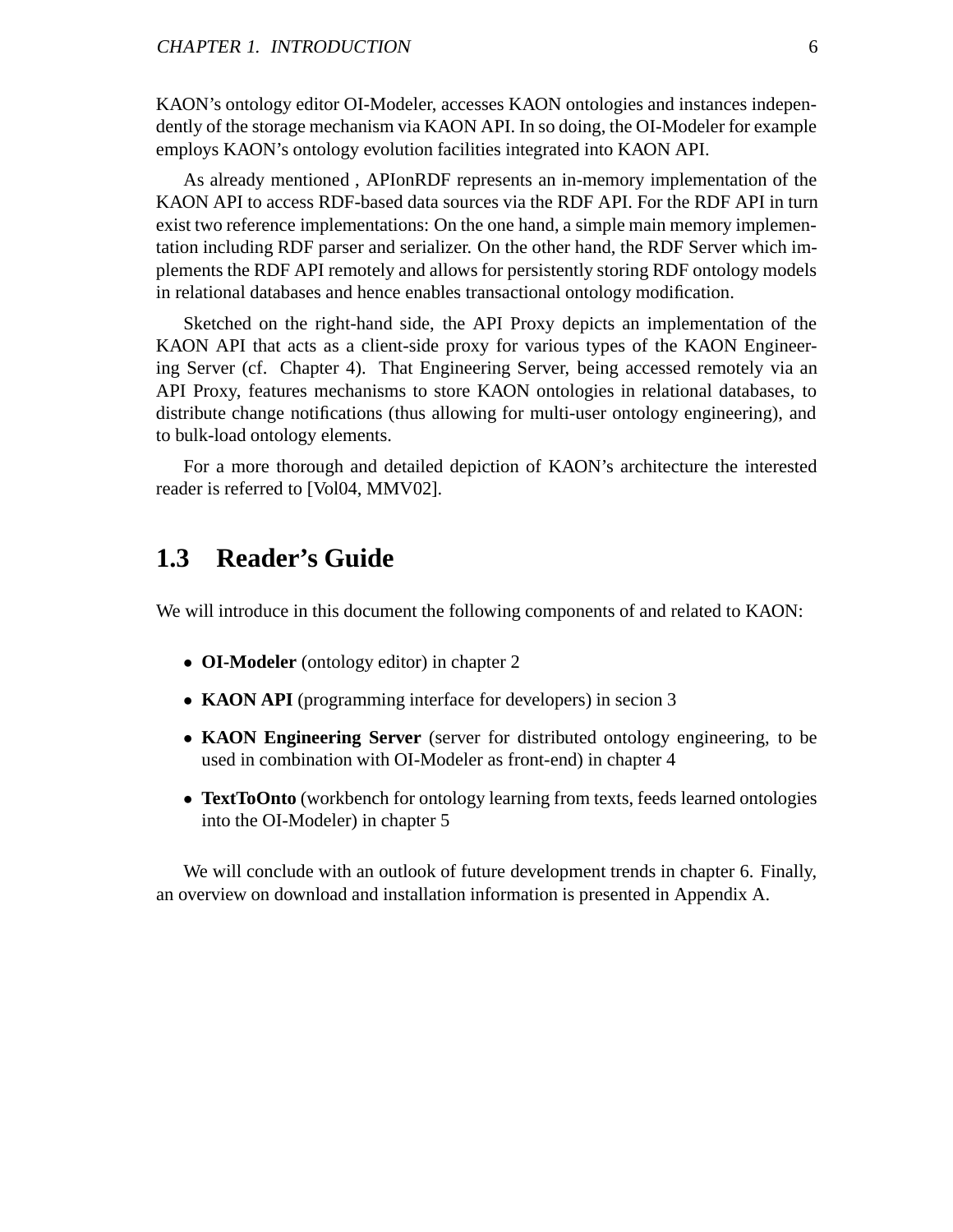# **Chapter 2**

## **Ontology Editor OI-Modeler**

 $O$ I-Modeler is KAON's tool for ontology creation and ontology maintenance<sup>1</sup>. The OI-Modeler's main goal is to allow scalability for editing large ontologies and to incorporate some basic usability issues related to ontology management and evolution.

The goal of this chapter is to introduce the reader to the OI-Modeler's main features. For that purpose we use a running example about the construction of a tiny ontology, presenting OI-Modeler's basic functionalities. For further details on how to work with the OI-Modeler we refer to "OI-Modeler User's Guide" [Kar02].

This chapter is mainly for end-users of the OI-Modeler. Programmers may want to proceed to the following Chapter 3 which describes the KAON API and how to access it.

## **2.1 Create New OI-Model**

After having launched the KAON Workbench (by invoking kaongui.bat, cf. Section A.2) the user may work with the OI-Modeler, KAON's ontology editor. To work with an OI-Model, you can create a new ontology or open an existing one. When choosing "Create new OI-Model" from the "File" menu, a dialog box appears asking for the specifics of the ontology instance to be created (see Figure 2.1).

When speaking about working with an OI-Model, it is important to emphasize that the ontology may be stored in different ways depending on the intended application or usage scenario. If a *really* voluminous ontology with lots of concepts and instances shall be created, the usage of the Engineering Server is advisable, since it employs a relational database system to store all entities involved (see Chapter 4). In general, however, it is fully sufficient to store the OI-Model in main memory, in particular when intending to get started with the OI-Modeler. Here, tab "RDF Models" has to be chosen from the dialog

<sup>&</sup>lt;sup>1</sup>The "OI" here refers to "Ontology Instance". Hence, in the following we refer by the term "OI-Model" to an instance of an ontology.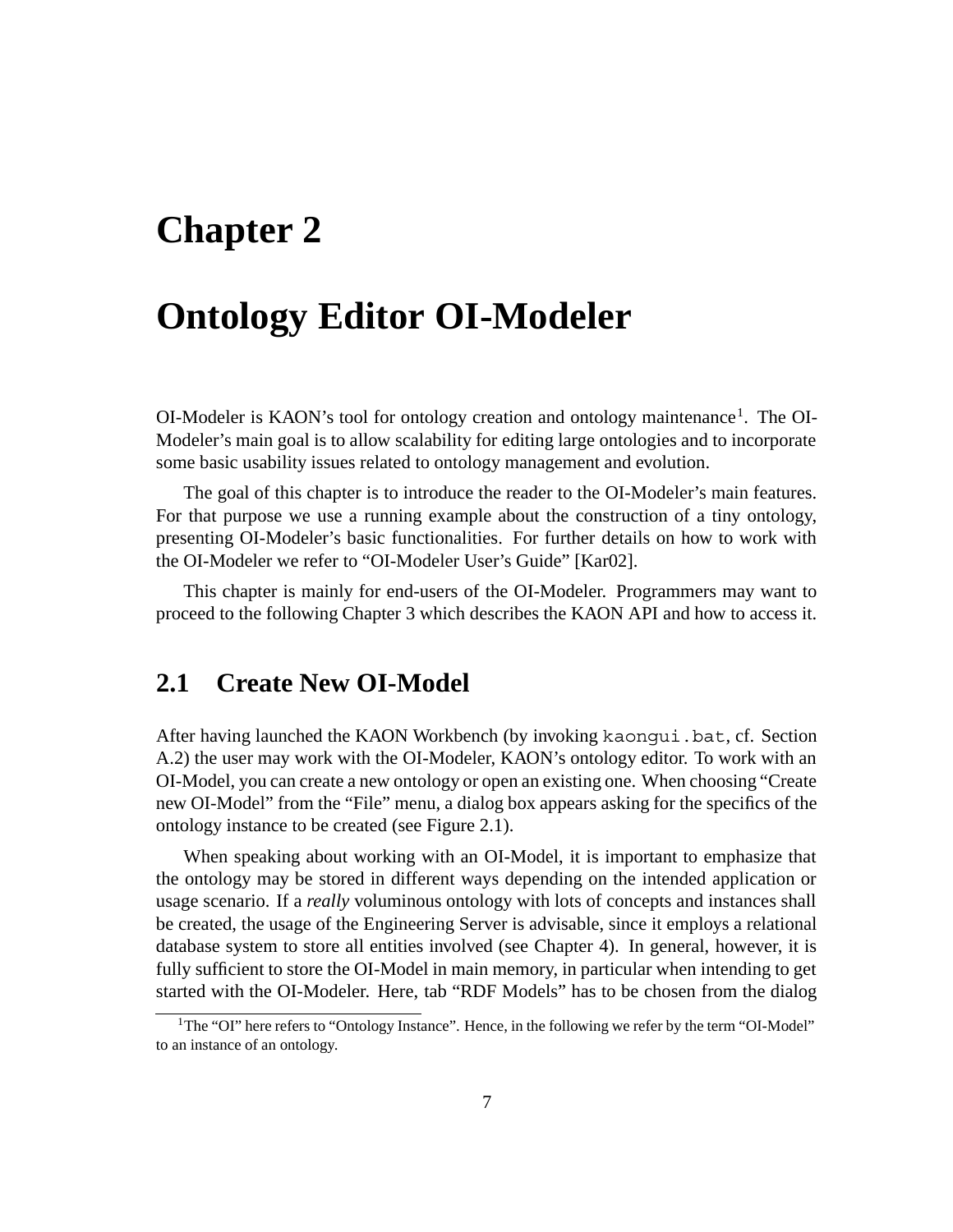shown in Figure 2.1 and so the resulting ontology will be stored locally on the user's hard disc drive.

| Ey KAON Workbench                      |                        |                                                              |                         | $\boxed{\blacksquare \blacksquare \blacksquare \boxtimes \blacksquare}$ |
|----------------------------------------|------------------------|--------------------------------------------------------------|-------------------------|-------------------------------------------------------------------------|
| File Edit View Procedures              |                        |                                                              |                         |                                                                         |
| $X \circ \circ \mathbb{R}$             |                        |                                                              |                         |                                                                         |
|                                        |                        |                                                              |                         |                                                                         |
|                                        | New OI-model           |                                                              | $\overline{\mathsf{x}}$ |                                                                         |
|                                        |                        | RDF Models Engineering Server Direct Egineering Server Other |                         |                                                                         |
|                                        | Physical Ol-model URI: | file:/D:/Temp/myTestOntology.kaon                            | Browse                  |                                                                         |
|                                        | Logical Ol-model URI:  | http://www.dummyurl.de/testOntology                          | $\checkmark$            |                                                                         |
|                                        |                        |                                                              |                         |                                                                         |
|                                        |                        |                                                              |                         |                                                                         |
|                                        |                        |                                                              |                         |                                                                         |
|                                        |                        |                                                              |                         |                                                                         |
|                                        |                        |                                                              |                         |                                                                         |
|                                        |                        |                                                              |                         |                                                                         |
|                                        |                        |                                                              |                         |                                                                         |
|                                        |                        |                                                              |                         |                                                                         |
|                                        |                        |                                                              |                         |                                                                         |
|                                        |                        | OK                                                           | Cancel                  |                                                                         |
|                                        |                        |                                                              |                         |                                                                         |
|                                        |                        |                                                              |                         |                                                                         |
| Creates a new Ol-model with given URI. |                        |                                                              |                         |                                                                         |

Figure 2.1: Creation of a new OI-Model

For our running example, however, we do not want to employ the Engineering Server, instead our ontology shall be stored in main memory. For that reason, we only have to provide a physical as well as a logical<sup>2</sup> URI for our ontology.

As illustrated in Figure 2.2, the OI-Modeler provides different views on the Ontology and allows to inspect its components (concepts, instances, properties and lexicon).

**Graph** The graph in the upper section of the window shows the ontology entities and the connections between them. The graph layout algorithms in OI-Modeler are based on an open-source TouchGraph<sup>3</sup> library.

Each graph node features up to six little arrows (see Figure 2.3). By clicking on those arrows related entities can be expanded, so that the user can successively browse through the ontology. For example, for a concept the user may expand that

<sup>2</sup>Each OI-Model has two URIs that uniquely identify it. The *physical* URI is the URI used to access the model. For example, if the model is located in file D:\Temp\myRunningExampleOntology.kaon, then the physical URI of the model will be file:/D:/Temp/myRunningExampleOntology. kaon. Each OI-Model also has a logical URI, which is independent from the physical one. E.g., a model may have the logical URI http://kaon.semanticweb.org/myModel.kaon, although it is not loaded from the web. A model's logical URI should be globally unique, whereas its physical URI typically is not globally unique, and is often relative to the system which processes the model.

<sup>3</sup>http://www.touchgraph.com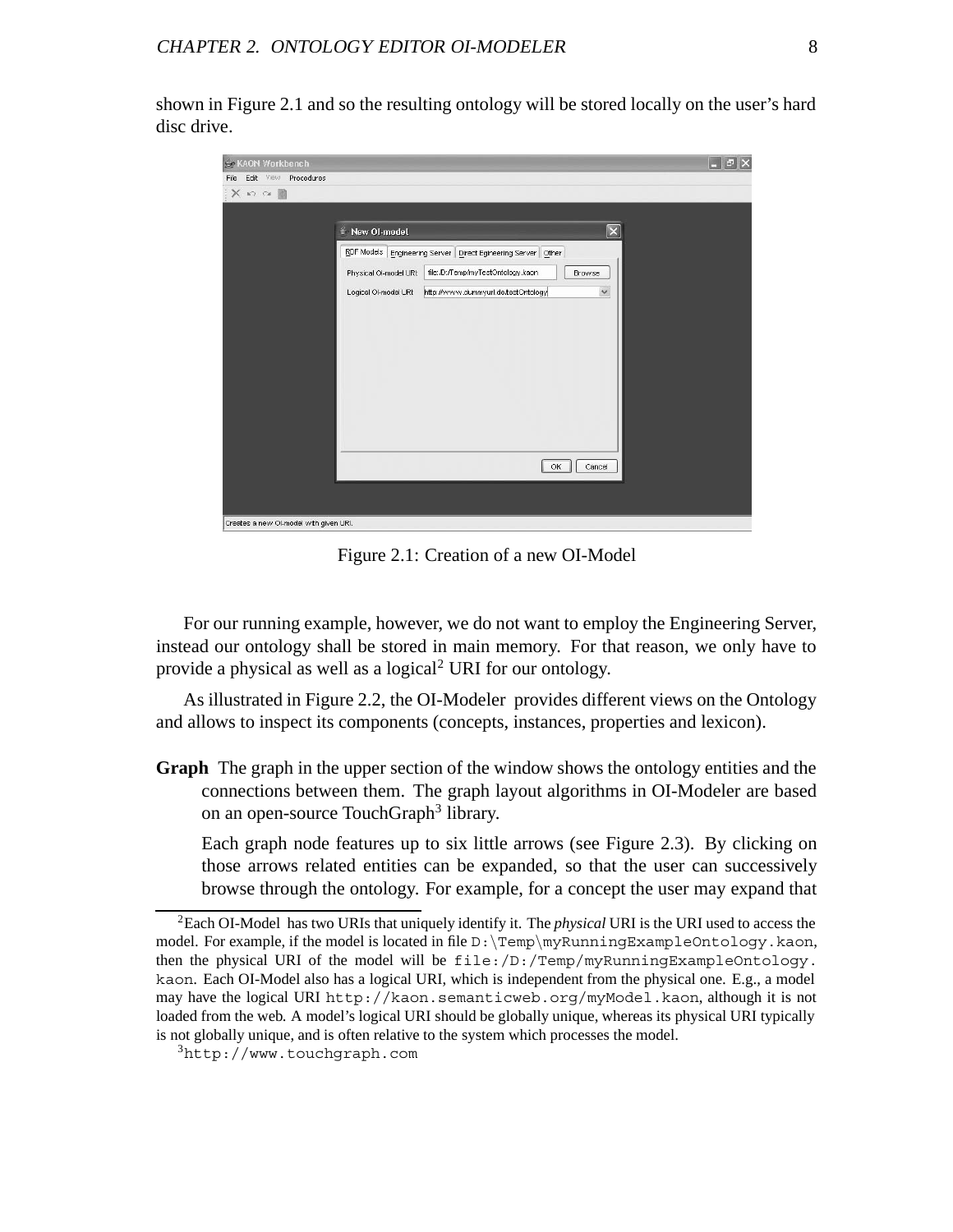#### CHAPTER 2. ONTOLOGY EDITOR OI-MODELER 9

| <b>KAON Workbench</b>                                       |                                                                                                   |                                                      |       |               | <b>Included OI-models</b>                                                      | llia.                   |
|-------------------------------------------------------------|---------------------------------------------------------------------------------------------------|------------------------------------------------------|-------|---------------|--------------------------------------------------------------------------------|-------------------------|
| File Edit View Procedures                                   |                                                                                                   |                                                      |       |               |                                                                                |                         |
| $X \cap \cap \emptyset$                                     |                                                                                                   |                                                      |       |               |                                                                                |                         |
| $\triangleq$ 01-modeler - file:/D:/Temp/myTestOntology.kaon |                                                                                                   |                                                      |       |               |                                                                                | 16 I S                  |
| $\checkmark$<br>$\left\langle \right\rangle$<br>Zoom        | III                                                                                               |                                                      |       | $\rightarrow$ | Included OI-models<br>ttp://www.dummyurl.de/testOntology<br>⊟                  |                         |
| Graph                                                       | 医上皮上腺                                                                                             |                                                      |       |               | E http://kaon.semanticweb.grg/2001/11/kaon-lex<br>http://kaon.semanticwel<br>≺ | Search                  |
| Inspector                                                   | kaon:Roof                                                                                         |                                                      |       |               | Q Search                                                                       | and Query               |
|                                                             | <b>IIII</b>                                                                                       |                                                      |       | ,             | Execute KAON query                                                             | Q start<br>$\checkmark$ |
| O)<br>http://kaon.semani<br>Superconcepts                   | veb.org/2001/11/kaon-lexical#Root<br>Subconcepts <sup>-</sup>                                     | Lexicon                                              |       |               |                                                                                |                         |
| http://kaon.semanticweb.org/20                              | C http://kaon.semanticweb.org<br>C http://kaon.semanticweb<br>⊕<br>Œ<br>C http://kaon.semanticweb | Type                                                 | Langu | Value         | Name                                                                           |                         |
| $\rightarrow$<br>$\leq$<br><b>THE</b>                       | $\rightarrow$<br>$\leq$<br><b>TILL</b>                                                            |                                                      |       |               |                                                                                |                         |
| Properties From Concept<br>Prope Minim Maxi                 | Properties To Concept<br>Property Name<br>$\circled{P}$<br>http://kaon.semanticwe                 | Concept Instances<br>Entity Name<br>$\boxplus$ Chttp |       | Value         |                                                                                | Clipboard               |
|                                                             |                                                                                                   |                                                      |       |               | Clipboard                                                                      |                         |

Figure 2.2: Main Window of the OI-Modeler

concept's sub- and super-concepts, properties to and from this concept, the concept's instances as well as its spanning instances. Regarding the notion of spanning instances please refer to [MMV02].



Figure 2.3: Characteristics of Nodes in OI-Modeler's Graph Visualization

**Inspector** In the inspector you can find all information about the ontology entity that is currently selected in the graph. Thus, the inspector's appearance adapts to the type of entity (concept, property, or instance) currently selected. If, for example, a concept is selected information about that concepts and its super- and subconcepts are displayed, also the properties to and from the concept and the concept instances. Furthermore, the inspector may be used to directly create new (sub-)concepts (see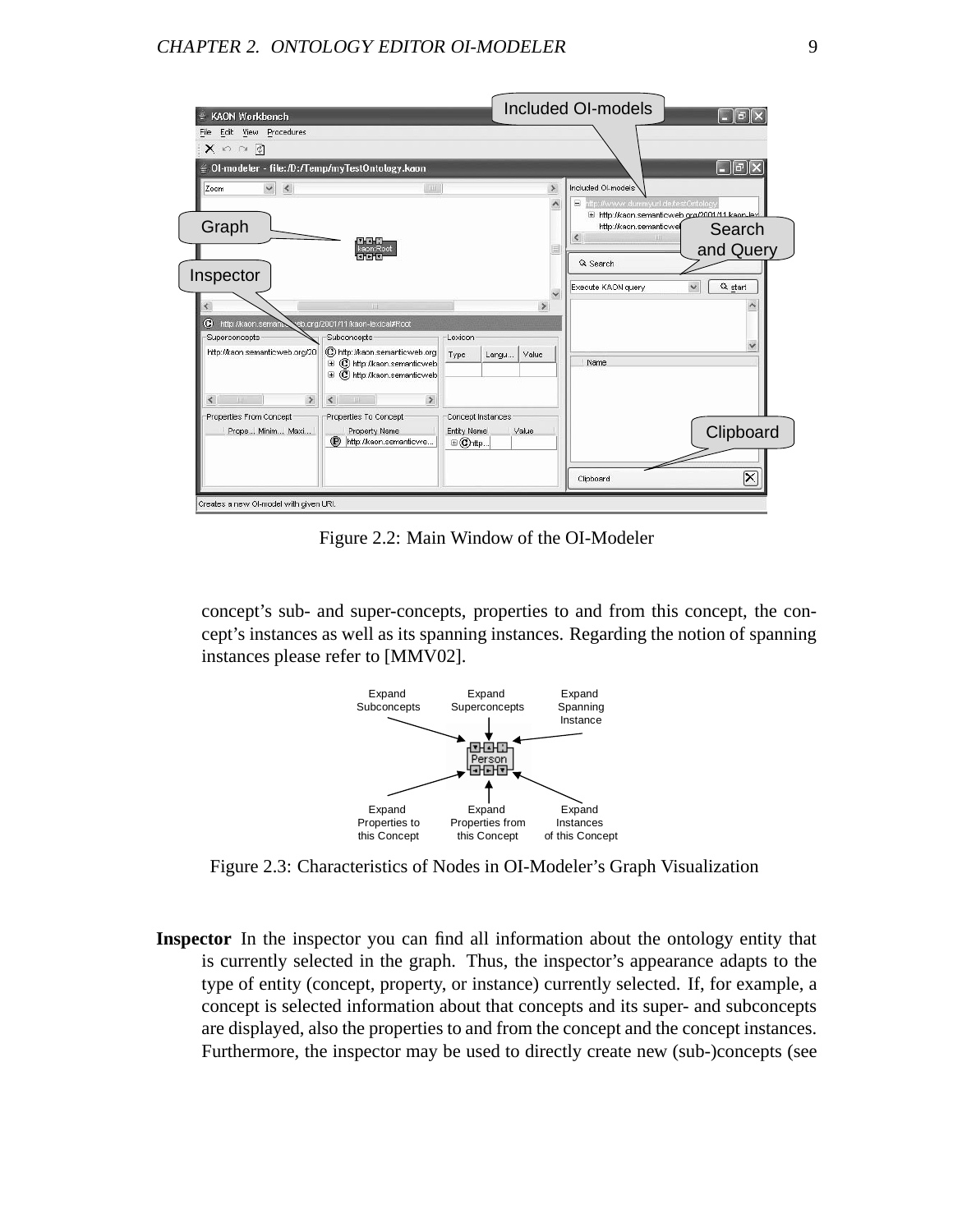below).

- **Included OI-Models** The OI-Modeler allows for including ontologies. This means that the user is able to combine two (or more) ontologies to one ontology. An OI-Model always consists of two basic or system ontologies: The kaon-root and the kaon-lexical. To include an OI-Model one can choose "Open and include OI-Model" in the "Edit" menu. Then, a new window opens and the source of the OI-Model to be included can be selected. Please refer to Section 2.8.
- **Search and Query** With the search function, one can easily find different named nodes. It is possible to search for concepts, instances, and properties and to perform a keyword-based search for any matching item.

Furthermore, KAON provides a query language KAON Query suited for posing queries to the ontology.

The search and query facilities integrated into OI-Modeler are described in more detail in Section 2.9.

**Clipboard** The Clipboard is for copy and paste use. It allows to copy entities to the clipboard, store them there, and later use them by pasting into the ontology. Please refer to Section 2.10 for further details.

## **2.2 Add New Concept**

OI-Modeler provides three ways to create a concept. You can add new concepts by

- 1. using the "Edit" menu and choosing "New Concept...",
- 2. opening the context-menu (right mouse-button) in the graph window and choosing "New Concept...",
- 3. using the Inspector and opening the context-menu there.

Figure 2.4 illustrates the first of the three above-mentioned ways.

Sub-concepts are thematic refinements of concepts. When intending to add a subconcept  $c_s$  to an existing concept  $c_s$ , first concept  $c$  has to be selected – as a consequence, details regarding that concept are displayed in the Inspector. Now, the sub-concept can be added to *c* with one of the three possible ways mentioned before. In Figure 2.5 the third alternative (using the context menu in the Inspector) is shown.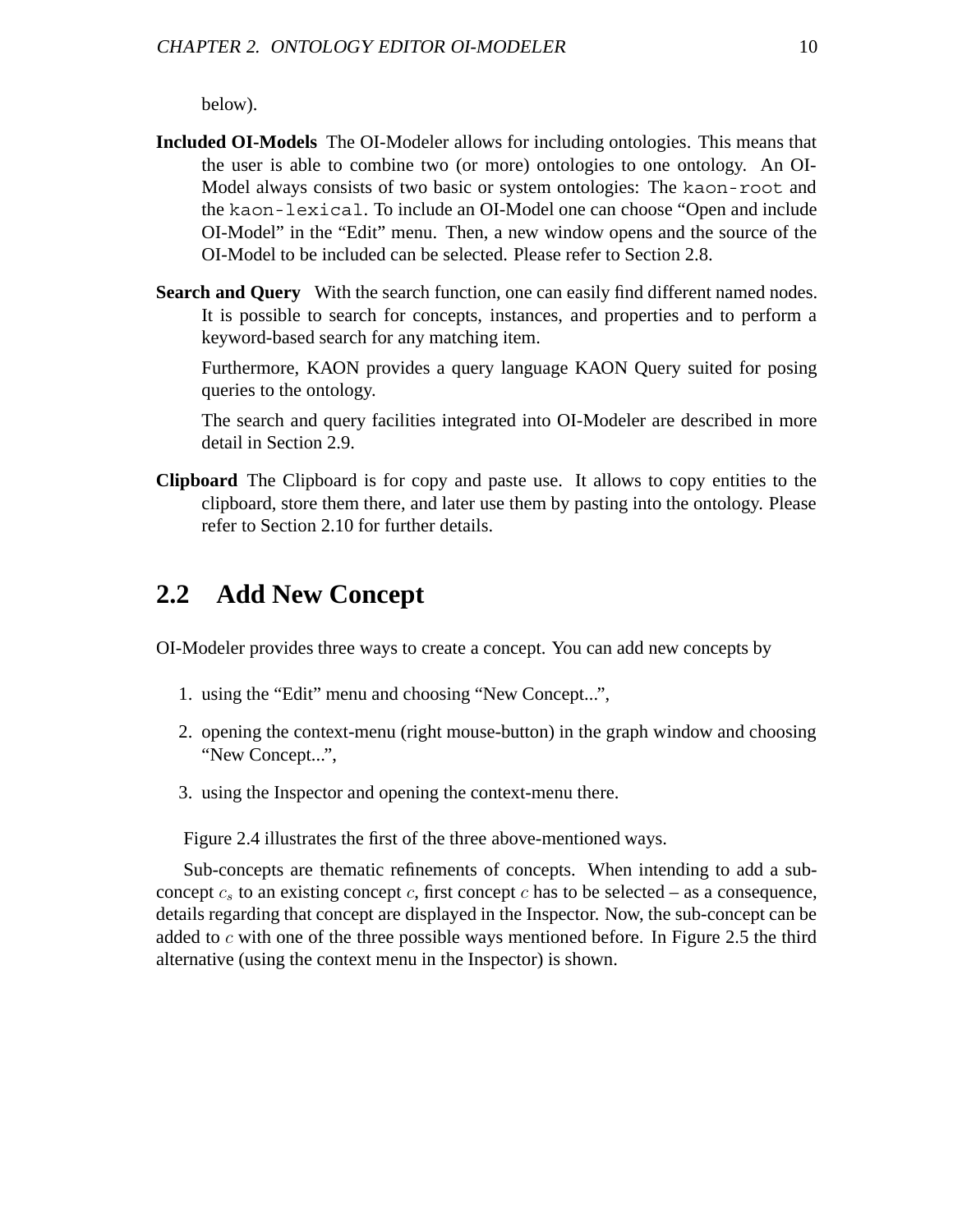

Figure 2.4: Adding a Single Concept Person



Figure 2.5: Adding Sub-Concept Researcher to Concept Person

## **2.3 Add New Property**

The procedure to add a property to an ontology model is almost the same as creating a concept, i.e. the user can choose between three ways just as in the case of adding concepts as described in Section 2.2. However, the OI-Modeler differs between two kinds of properties: properties from and to a concept.

Furthermore, when speaking about OI-Modeler's facilities to edit *properties* we ought to clarify what we mean with that term and with terms often used additionally or synonymously such as attribute and relation.

- **Relation/Relationship** is used as a generic term to refer to any kind of property that interlinks concepts.
- **Properties** *from* **a Concept** are relations to other concepts (instances). In the graph view they are displayed in the same way as *attributes* of a concept.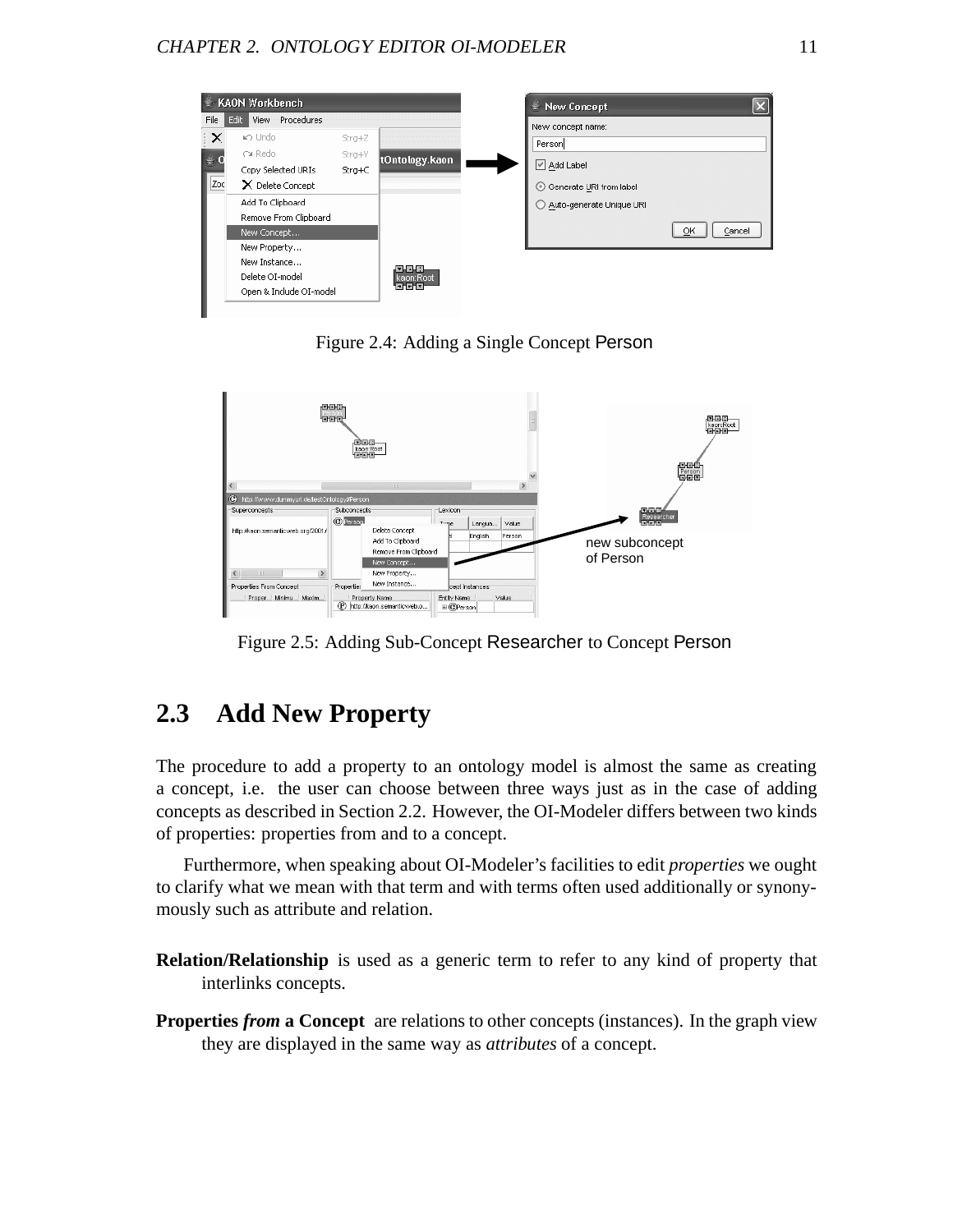- **Properties to a Concept** are relations from other concepts to the concept under consideration.
- **Attributes** do not connect two or more concepts, but they are rather used to express a certain characteristic of a concept, e.g. a description, long name, or URL. Attributes are often typed as XML Schema data types.

We will use mainly the terms property and attribute. Please note that both are inherited equally from super-concepts to sub-concepts.

In Figure 2.6 a later development stage of the ontology is shown. There, you can see what is meant by those different types of properties, how they relate to concepts, and how they are displayed in OI-Modeler's graph view. In the meantime additional concepts (e.g. Paper and Researcher) have been added. Moreover, there are also two new properties: First, there is the HASWRITTEN property which, on the one hand, represents a property from concept Researcher and, on the other hand, a property to concept Paper.



Figure 2.6: Properties from and to a Concept

Then, there is the AGE property from concept Researcher. This property represents an attribute of concept Researcher. Note, that when selecting a specific property in the graph view, the Inspector displays the characteristics of that property. Among those, there are also checkboxes that may be used to declare that property to be

- an attribute
- a symmetric property
- a transitive property

So, for the AGE property, the attribute flag has been set.

Moreover, it is possible to specify an inverse property to another one. For example, the inverse property for HASWRITTEN may be called HASAUTHOR being a property *from* concept Paper *to* concept Researcher.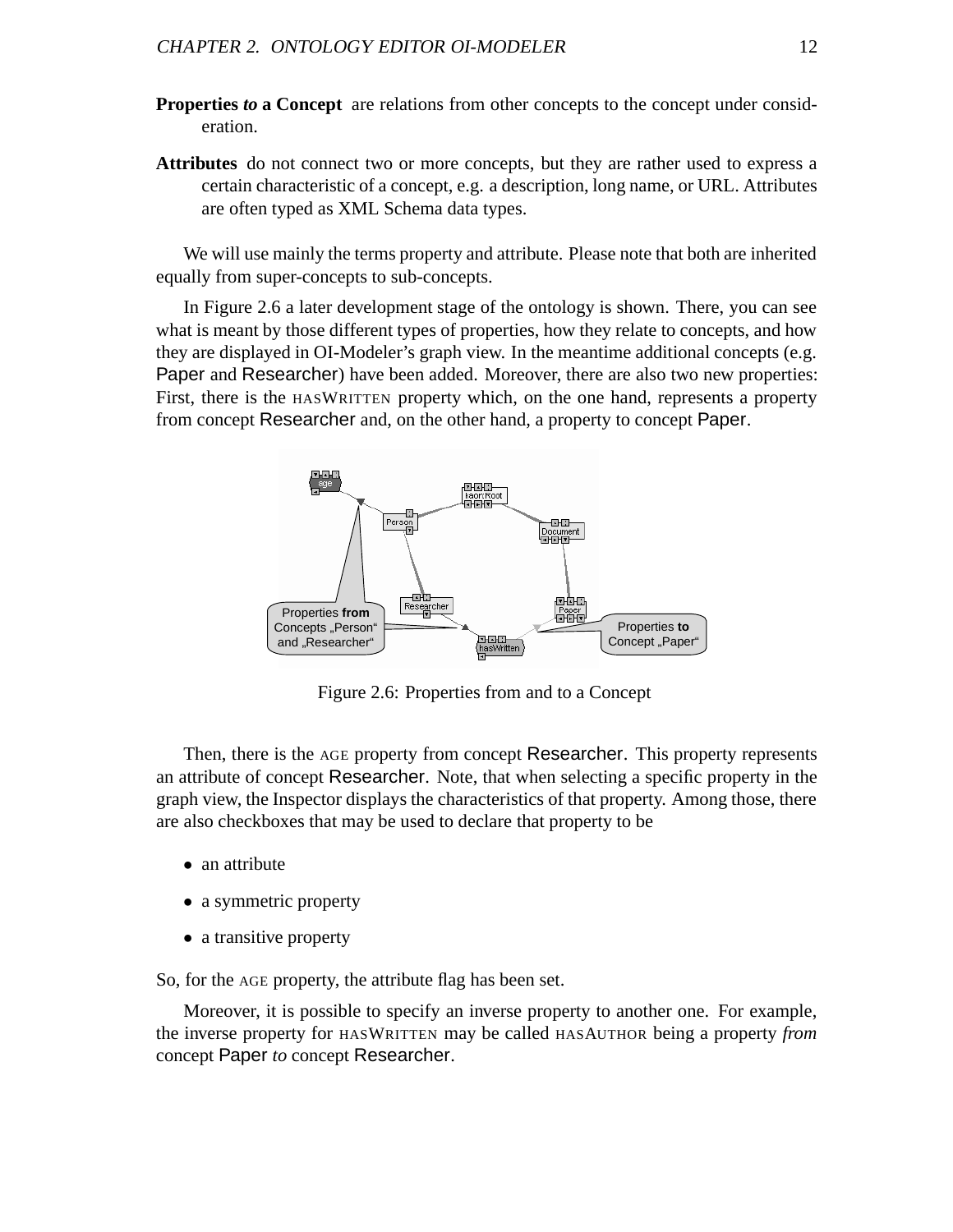Just as sub-concepts are thematic refinements of concepts, sub-properties represent thematic refinements of properties. OI-Modeler also support the refining of properties by creating sub-properties, whose creation we do not describe in more detail here.

## **2.4 Add New Instance**

Just as in the case of concepts and properties, users can add a new instance by three different ways. In each case, however, you first have to choose the concept you want to add the instance to. Then, you may

- 1. use the "Edit" menu's entry "New Instance..."
- 2. use a concept's context menu (right mouse button) and choosing "New Instance..."
- 3. use the Inspector's table "Concept Instances" in the right by making a right-click on the respective concept name to which an instance shall be added and choosing "New Instance..." from the context menu opened.

In any way a new window appears asking the user to provide a name for the instance: Figure 2.4 illustrates the third way to create an instance and shows the mentioned window asking for the name. The resulting ontology, after having added two further instance, is sketched in the right part of that figure.



Figure 2.7: Creation of a New Instance

## **2.5 Instantiate Properties**

The properties between the instances are the relations between these instances.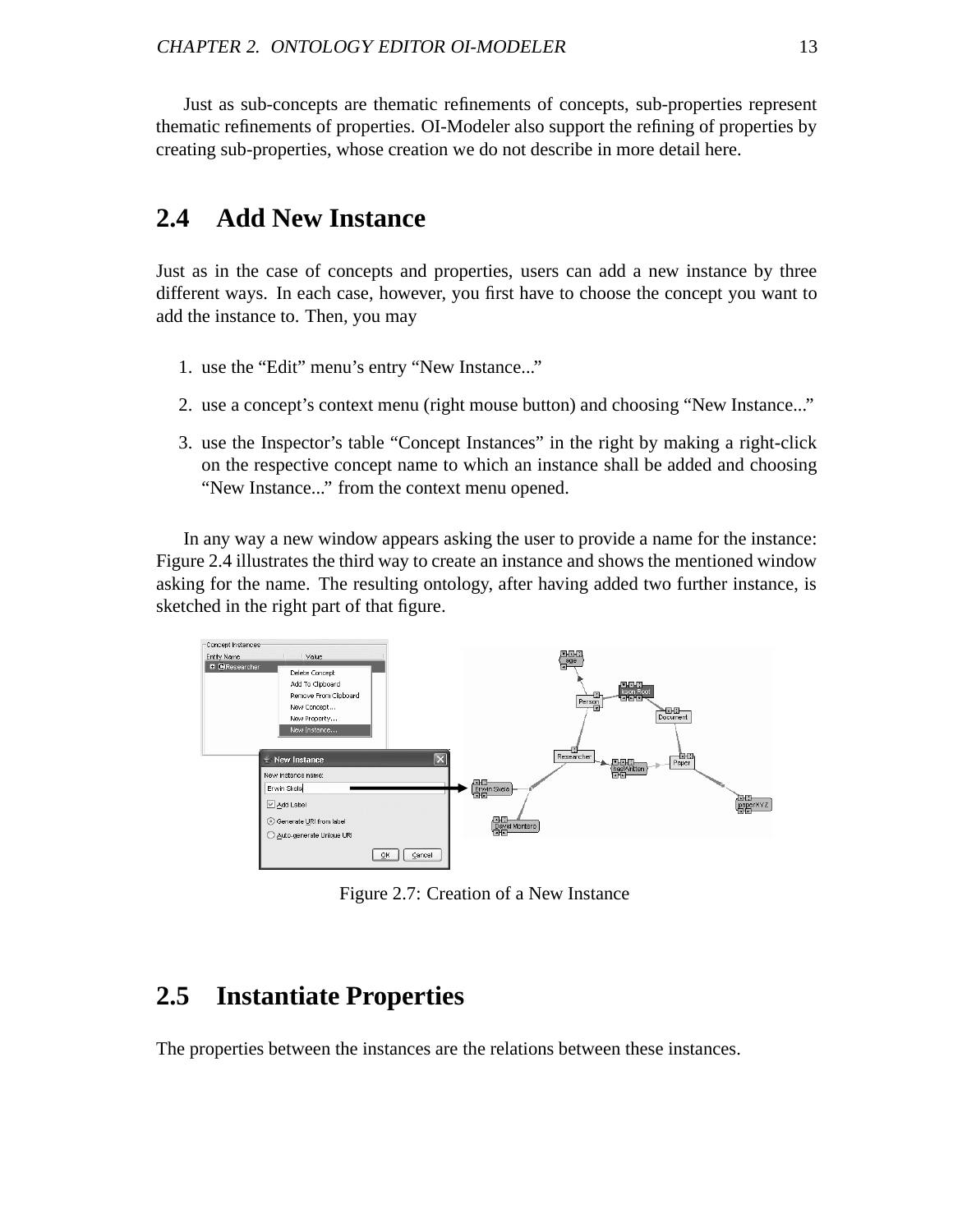First, we want to add an attribute instance AGE to the instance Erwin Skela. To do so, there are the three usual ways (via "Edit" menu, via context menu for that instance's graph node, and via context menu for that instance in the inspector). In any way, the menu item "Add Attribute Instance..." has to be chosen. OI-Modeler then present a submenu containing all attributes that are defined for the instance's corresponding concept. In our case (cf. Figure 2.8) there is of course only the attribute AGE listed. After having performed that step, an attribute instance is created which initially does not contain a concrete value yet.



Figure 2.8: Instantiating an Attribute

To assign a specific value (bottom-right part of Figure 2.8) you may edit the input field in the Inspector corresponding to that newly created attribute instance.

Next, we want to connect to instances using the property HASWRITTEN. To be exact, we want to link the instance David Montero with instance paperXYZ via the HASWRITTEN property.

There are two different ways to connect instances through a property:

- 1. Use the graph view and select the (source) instance you want to connect. Then do a right-click on the instance that ought to be connected (target instance). From the opening menu choose "Connect Instances Using", and from its sub-menu the respective property (here: HASWRITTEN).
- 2. It is also possible to press and hold the left mouse button (on the source instance) and then to drag the cursor to the (target) instance you want to connect. A line appears, as shown in the picture and if you disengage the mouse button, a menu appears and you can choose the property (here: HASWRITTEN).

Both options are visualized in Figure 2.9.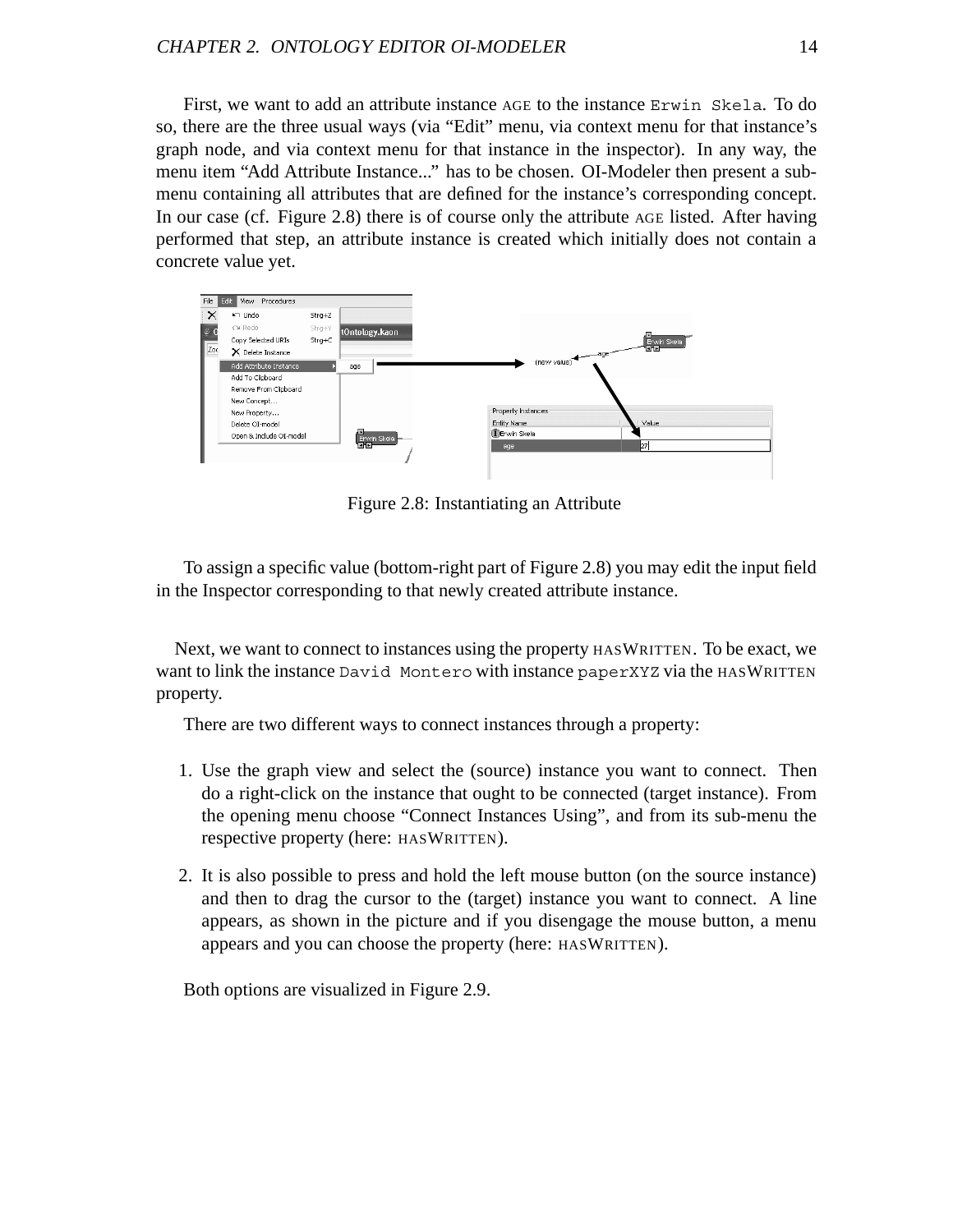

Figure 2.9: Instantiating a Property

## **2.6 Delete Concept**

To remove a concept you can use one of the three following options. First, select the concept to be deleted, then

- 1. do a right-click on it and choose "Delete Concept" from the context menu opening,
- 2. select the concept's name in the Inspector, do a right-click on it and choose "Delete Concept" from the context menu opening.

Deleting of properties and instances works similar to the here described deletion of concepts.

While adding new elements to an ontology in general does not induce needed followon operations, the removal of an entity from the ontology may easily do so. For example, when deleting a certain concept, one upcoming question is how to handle the concept's instances. As questions like that are of high importance for ontology evolution, the following section is devoted to KAON's current features concerning ontology evolution.

## **2.7 Evolution Features**

Industrial and academic environments are very dynamic, inducing changes to application requirements. Using an ontology-based system, often the underlying ontology must be evolved in order to adapt to those changes. As ontologies grow in size, the complexity of change management increases, thus requiring a well-structured ontology evolution process.

In KAON the user is provided with capabilities to customize and control the process of ontology evolution. It employs so-called evolution strategies that encapsulate certain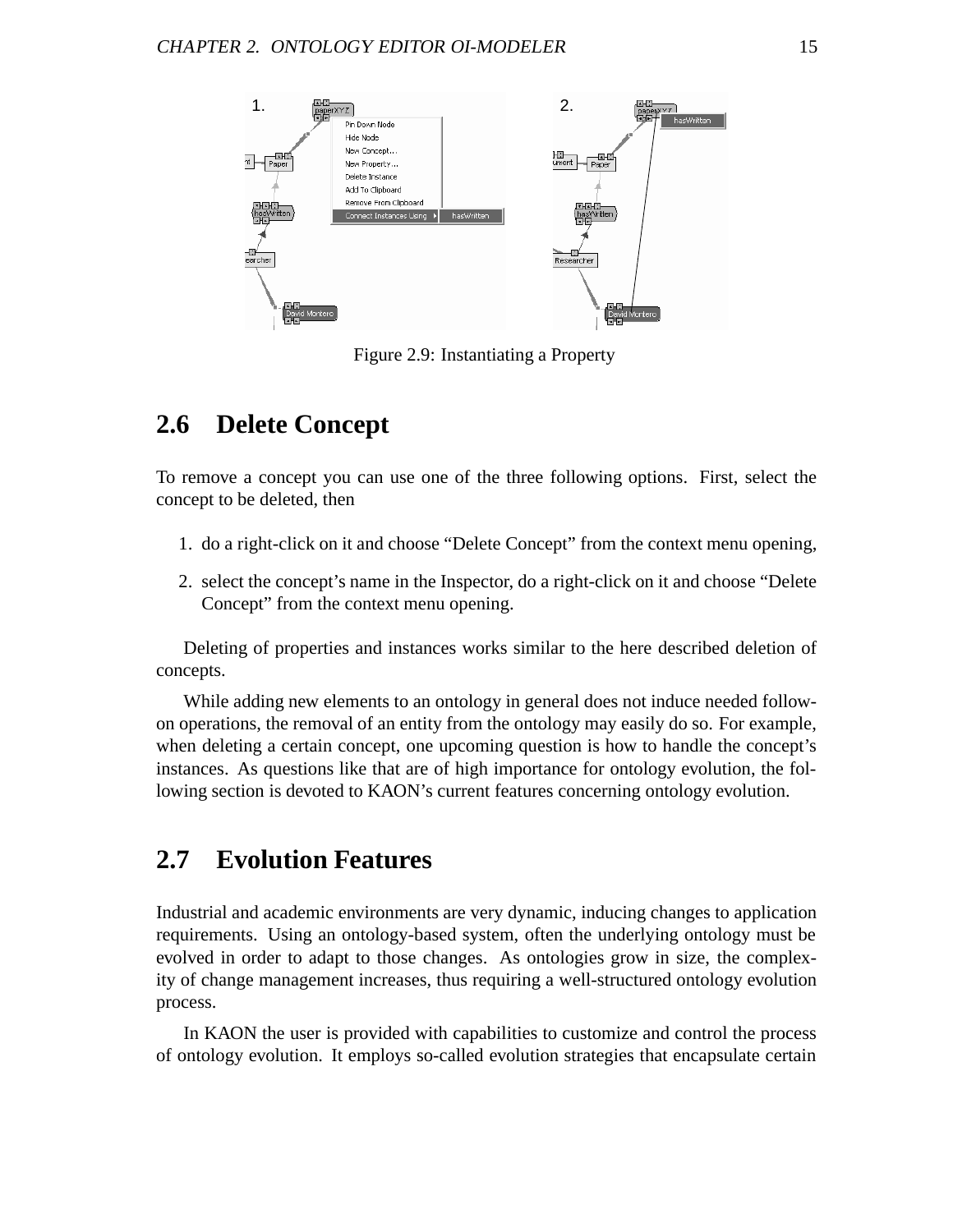policies for evolution with respect to the user's demands (see [SMMS02] and [SSH02]). As those evolution features are an integrated element of KAON, their usage fully available from within the OI-Modeler.

Note, that evolution reversibility services are provided as special service of KAON API, allowing different applications to reuse these powerful features.

### **2.7.1 Using Evolution Features**

Potentially, an ontology change might corrupt the instances, dependent ontologies as well as application programs running against the ontology and/or the data base. With option "Set-up Evolution Parameters" from the "Procedures" menu the user is allowed to define the strategy how the OI-Modeler handles changes in the ontology, e.g. the deletion of concepts.

The window shown in Figure 2.10 shows the parameters by which users of the OI-Modeler may decide for a specific ontology evolution strategy. So, for example, problems are addressed like the handling of orphaned concepts that come into existence after a (parent) concept has been deleted, or the handling of properties that do not have a domain concept any more. The evolution strategies shown are rather self-explanatory.

| <b>Evolution Parameters Set-up</b>                     |                                                                        |
|--------------------------------------------------------|------------------------------------------------------------------------|
| Orphaned concepts will be                              | Orphaned properties should be                                          |
| .deleted                                               | $\bigcirc$ deleted.                                                    |
| reconnected to ontology root.                          | reconnected to superproperties.                                        |
| reconnected to superconcepts.                          | $\odot$ left as they are.                                              |
| When concept's parent is removed                       | Domain/range of a property                                             |
| properties will not be propagated.                     | may contain subconcepts of other domain/range concepts.                |
| all inherited propertis will be added to the concept.  | $\bigcirc$ may not contain subconcepts of other domain/range concepts. |
| only parent's properteis will be added to the concept. |                                                                        |
| Properties without any domain concepts                 | Properties without any range concepts                                  |
| may exist in the OI-model.                             | $\bigcirc$ may exist in the OI-model.                                  |
| should be deleted from the OI-model.                   | should be deleted from the Ol-model.                                   |
| Instance consistency <sup>.</sup>                      | When creating a hierarchy path which already exists                    |
| should be enforced.                                    | nothing special should be done.                                        |
| should not be enforced.                                | $\bigcirc$ the shorter path should be removed.                         |
|                                                        | an error should be raised.                                             |
|                                                        | Cancel<br>ОК                                                           |

Figure 2.10: Setting Up Parameters for Ontology Evolution Strategies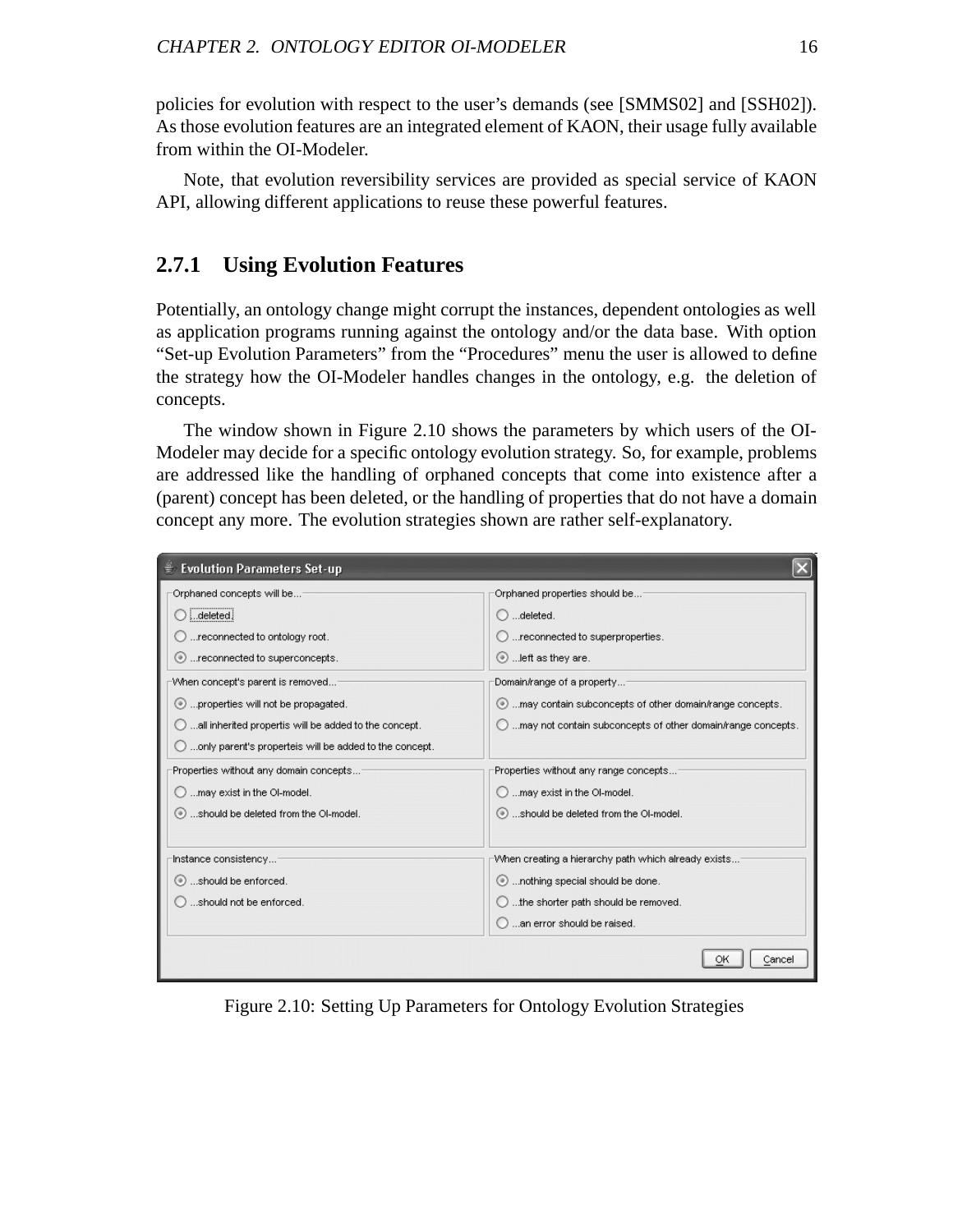Changes to the ontology are performed by assembling elementary and composite changes into a sequence which is based upon the respective evolution strategy. To ensure atomicity of updates to the ontology (and thus to allow for do/undo functionality), either no or all changes from that sequence have to be processed.

In the "Procedures" menu you find the option "Show Evolution Details". If that option is not checked, changes (e.g. concept deletion) are performed immediately. By checking that option the mentioned extended sequence of changes is presented to the user for approval.

From our current version of the ontology (compare Figures 2.7 and 2.9) we now intend to delete concept Paper. Then, the dialog shown in Figure 2.11 appears and displays the sequence of all (atomic) changes that have to be performed in accordance to the evolution strategy chosen. Obviously, the removal of concept Paper induces the deletion of property HASWRITTEN and hence of its property instantiation (David Montero HASWRITTEN paperXYZ), the deletion of instance paperXYZ and of course the desired deletion of concept Paper.

To further aid the understanding why certain changes have to be performed, related elementary change actions are grouped together in a tree-like structure increasing the understandability of why some changes/side effects have to be executed. After those changes have been reviewed and approved by the user, they are passed to the ontology and performed.

#### **2.7.2 Undo / Redo Functionality**

There are various circumstances under which it may be desirable to reverse the effects of ontology evolution, e.g.

- The ontology engineer may fail to understand the actual effects of his/her changes and may approve a change that actually should not have been performed.
- Sometimes it is helpful to change the ontology for experimental purposes.
- When working collaboratively on an ontology, several ontology engineers may have different ideas on how the ontology ought to evolve.

It is obvious that for each elementary change there is exactly one inverse change that, when applied, reverses the effect of the original change. Based on the infrastructure described in the previous section, it is not hard to realize the requirement for reversibility of ontology engineering actions and to provide an appropriate undo/redo functionality: To reverse the effect of some extended sequence of changes, a new sequence of inverse changes in reverse order needs to be created and applied.

In other words, reversibility means undoing *all* effects of some change, which is in general not the same as requesting an inverse change manually. For example, if a concept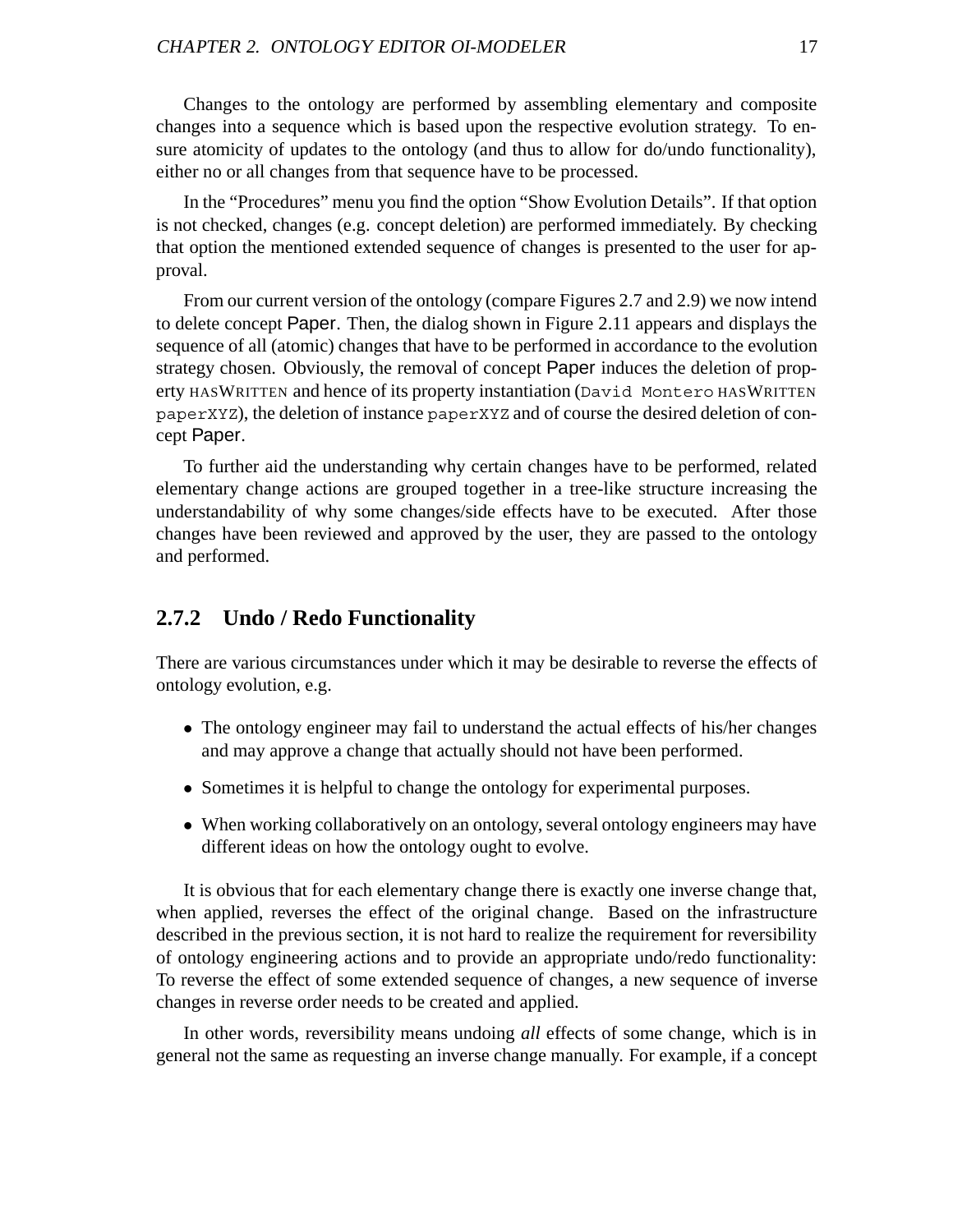#### CHAPTER 2. ONTOLOGY EDITOR OI-MODELER 18



Figure 2.11: Presenting Evolution Details to the User for Approval

is deleted from a concept hierarchy, its subconcepts will need to be deleted as well, attached to the root concept, or attached to a parent of the deleted concept. Reversing such a change is of course not equal to recreating the deleted concept – one needs, also to revert the concept hierarchy into its original state.

In OI-Modeler the undo and redo features are provided via the "Edit" menu as shown in Figure 2.12.

**Ontology Evolution Log File** The problem of reversibility is typically solved by creating evolution logs. An evolution log stores information about each change in the system, allowing to reconstruct the sequence of changes. With each change applied to the ontology the evolution log additionally associates further information [MSSV02], like meta-information such as change description, cost of change, time required to perform the change, cause of the change, or identity of the change's author.

The following excerpt from a log file illustrates some of the information put into that tracking facility. It refers to adding of concept Manual as sub-concept of Document to the ontology.

```
<a:AddEntity rdf:ID="i-1079545047999-1104860243"
    a:inOIModel="http://www.dummyurl.de/testOntology"
```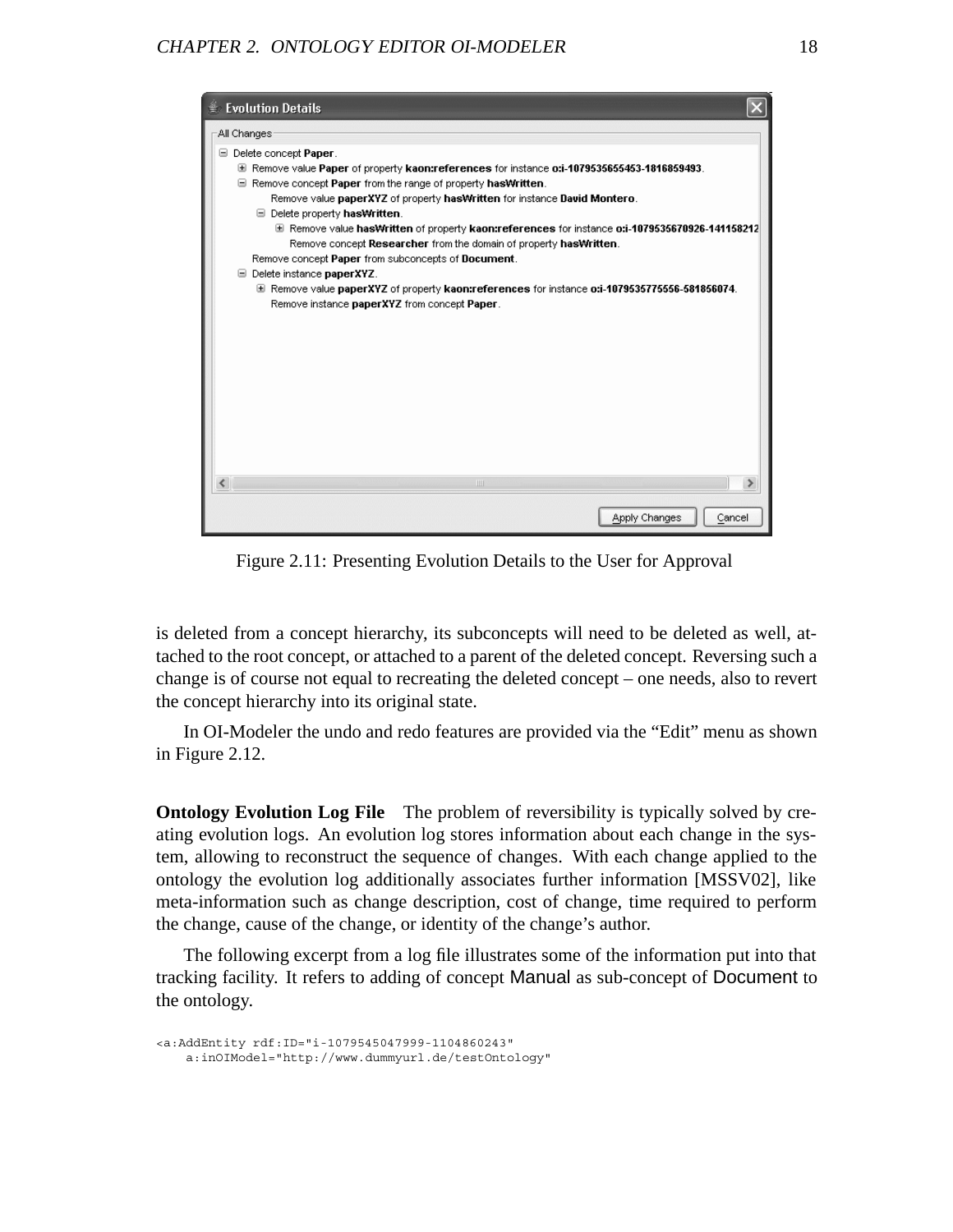

Figure 2.12: Undoing and Redoing Changes

```
a:version="85" >
   <a:has_previousChange rdf:resource="#i-1079545047999-24213731"/>
   <a:has_previousHistoryChange rdf:resource="#i-1079545047999-24213731"/>
   <a:has_referenceInstance>
     http://www.dummyurl.de/testOntology#i-1079545046317-1018711561
    </a:has_referenceInstance>
</a:AddEntity>
<a:AddEntity rdf:ID="i-1079545047999-1343051864"
   a:firstChangeInAGroup="true"
   a:has_referenceInstance="http://www.dummyurl.de/testOntology#Manual"
   a:inOIModel="http://www.dummyurl.de/testOntology"
   a:version="85">
   <a:has_previousChange rdf:resource="#i-1079545041129-1524299176"/>
    <a:has_previousHistoryChange rdf:resource="#i-1079545041129-1524299176"/>
</a:AddEntity>
[...]
<a:AddInstanceOf rdf:ID="i-1079545047999-24213731"
   a:has referenceConcept="http://www.dummyurl.de/testOntology#Document"
   a:has referenceInstance="http://www.dummyurl.de/testOntology#Manual"
   a:inOIModel="http://www.dummyurl.de/testOntology"
   a:version="85">
   <a:has_previousChange rdf:resource="#i-1079545047999-1343051864"/>
    <a:has_previousHistoryChange rdf:resource="#i-1079545047999-1343051864"/>
</a:AddInstanceOf>
<a:AddPropertyInstance rdf:ID="i-1079545047999-345568492"
   a:has_referenceProperty=
      "http://kaon.semanticweb.org/2001/11/kaon-lexical#references"
   a:has referenceTargetInstance="http://www.dummyurl.de/testOntology#Manual"
   a:inOIModel="http://www.dummyurl.de/testOntology"
   a:version="85">
   <a:has_previousChange rdf:resource="#i-1079545047999-2048209500"/>
   <a:has_previousHistoryChange rdf:resource="#i-1079545047999-2048209500"/>
   <a:has_referenceSourceInstance>
     http://www.dummyurl.de/testOntology#i-1079545046317-1018711561
    </a:has_referenceSourceInstance>
</a:AddPropertyInstance>
<a:AddPropertyInstance rdf:ID="i-1079545047999-359720445"
   a:has_referenceProperty="http://kaon.semanticweb.org/2001/11/kaon-lexical#value"
   a:has_referenceTargetObject="Manual"
   a:inOIModel="http://www.dummyurl.de/testOntology"
   a:version="85">
   <a:has_previousChange rdf:resource="#i-1079545047999-345568492"/>
   <a:has_previousHistoryChange rdf:resource="#i-1079545047999-345568492"/>
   <a:has_referenceSourceInstance>
```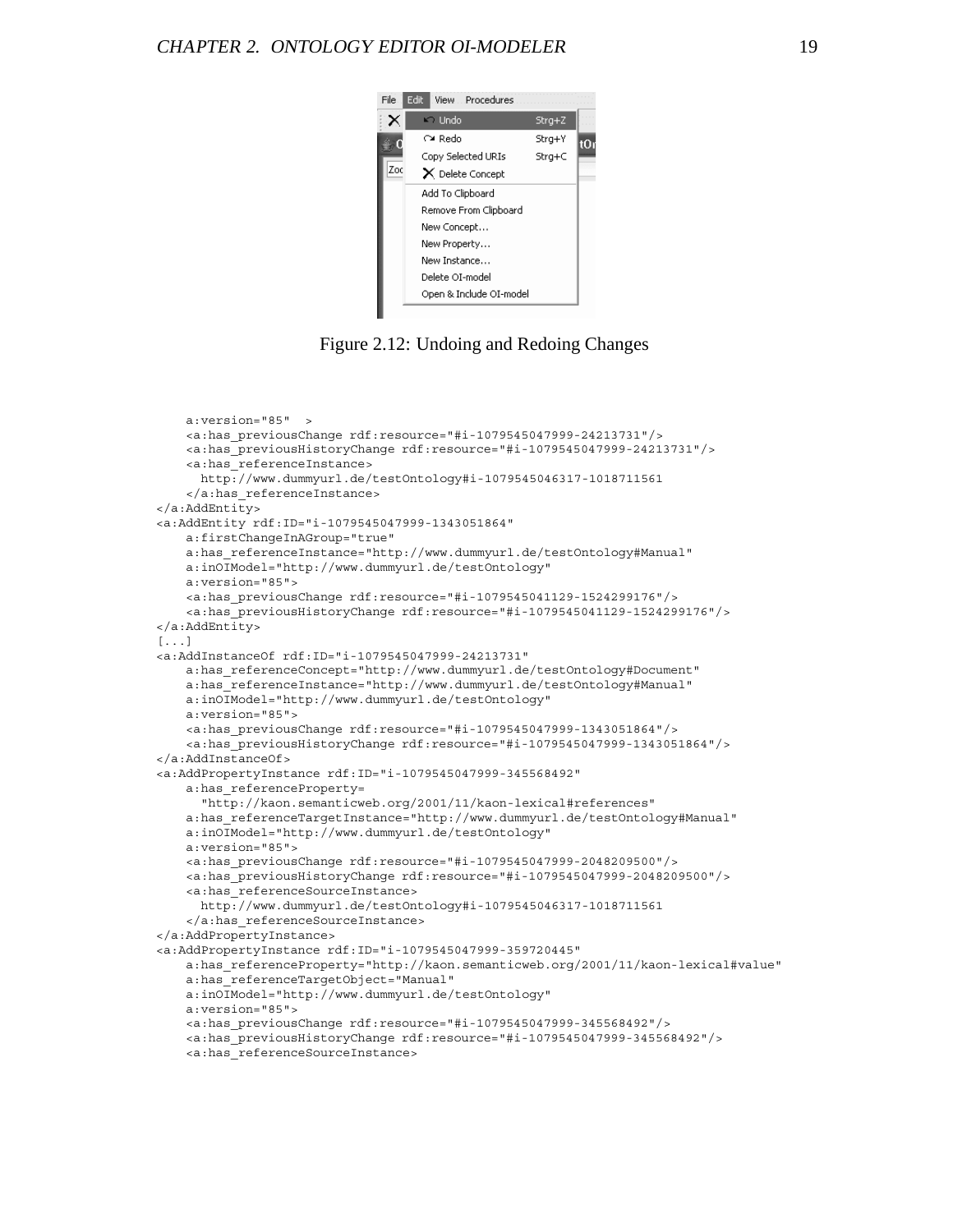```
http://www.dummyurl.de/testOntology#i-1079545046317-1018711561
    </a:has_referenceSourceInstance>
</a:AddPropertyInstance>
```
## **2.8 Inclusion of other OI-Models**

As mentioned before OI-Modeler is capable of including managing several ontologies in parallel an of including entire ontologies into another one. The semantics of the inclusion are described in detail in  $[MMS<sup>+</sup>03]$ .

As depicted in Figure 2.2 OI-Modeler's main window. Each OI-Model consists per default of two so-called system ontologies, kaon-lexical and kaon-root. Note, that it is possible to mask these system ontologies (in the graph view) by deselecting the option "System Objects" from the "View" menu.

To include an OI-Model choose "Open and Include OI-Model" in the "Edit" menu. A new window opens and you can select the source of the OI-Model you want to include (see Figure 2.13).



Figure 2.13: Inclusion of other OI-Models

## **2.9 Querying and Searching**

Queries in KAON (and thus in the OI-Modeler) are an experimental feature that from the perspective of the KAON development team is far from being finished. The primary role of the current support for querying in KAON is to gather feedback in order to improve these features in next versions of KAON. It is quite likely that the query syntax and/or the API will change significantly in the future.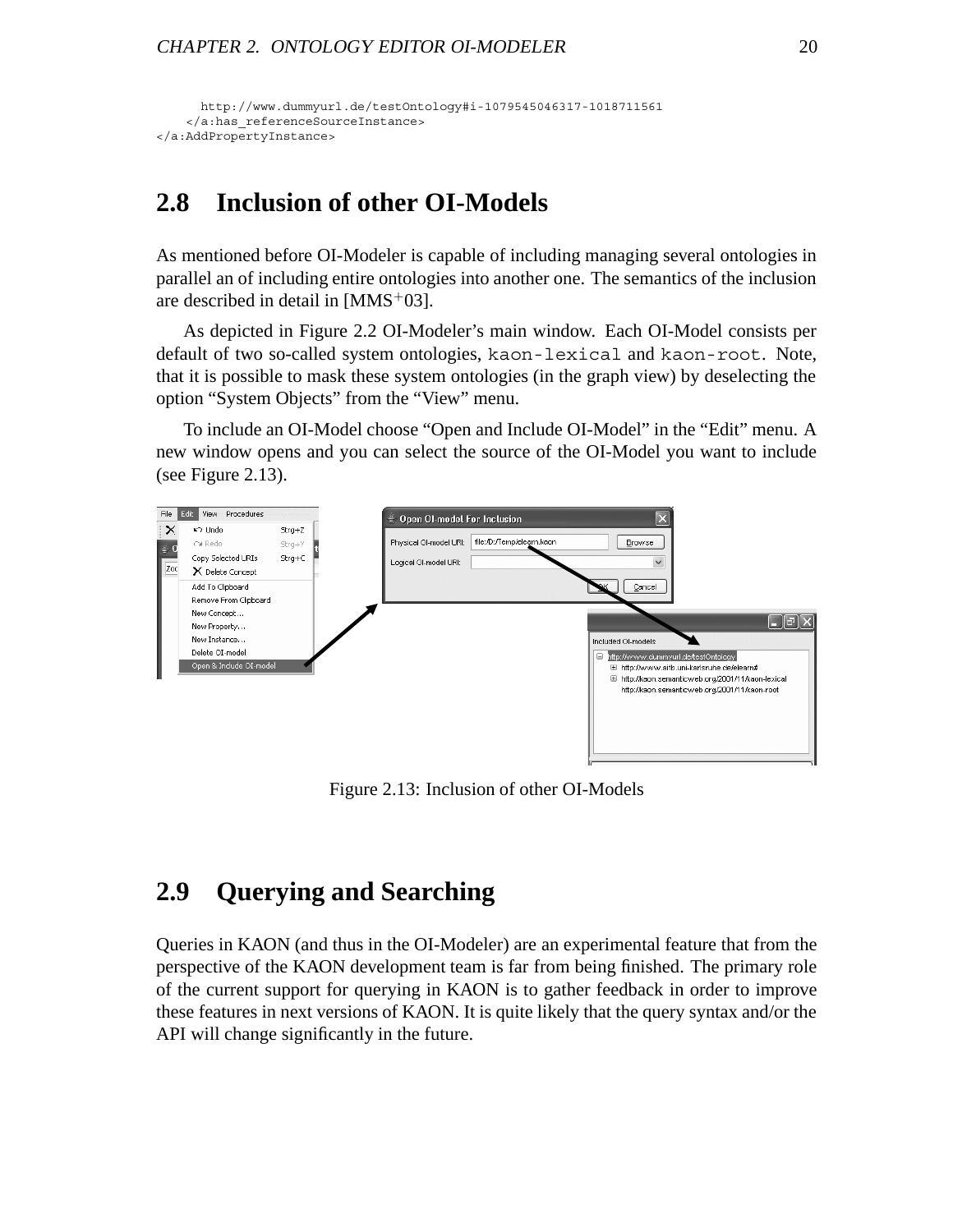KAON provides an experimental conceptual query language (KAON Query) that allows easy and efficient locating of elements in KAON OI-Models. However, as already mentioned queries in KAON are under development, so the interested reader is referred to [KK04].

**Keyword-Based Searching** With the search function, the user can easily find different named nodes. It is possible to search for

- anything: Every matching entity in the ontology will be displayed.
- concepts: Matching concepts will be displayed.
- instances: Matching instances will be displayed.
- properties: Matching properties will be displayed.

Figure 2.14 shows how to search for the keyword Person in our running example – that search returns two results: The concept Person as well as a spanning instance Person. For the notion of a spanning instance please refer to [MMV02].



Figure 2.14: OI-Modeler's Searching Facility

The results are presented as a list matching the search string. In particular, the user can also paste selected results into the "Graph window" via drag & drop.

## **2.10 Using the Clipboard**

The clipboard is a convenient way to employ copy  $\&$  paste functionality when working with an ontology. By opening an entity's context menu via right-clicking on it (e.g. in the graph view or in the Inspector) and choosing "Add to Clipboard", or by choosing "Add to Clipboard" from the "Edit" menu, the respective entity is copied to the clipboard (see Figure 2.15).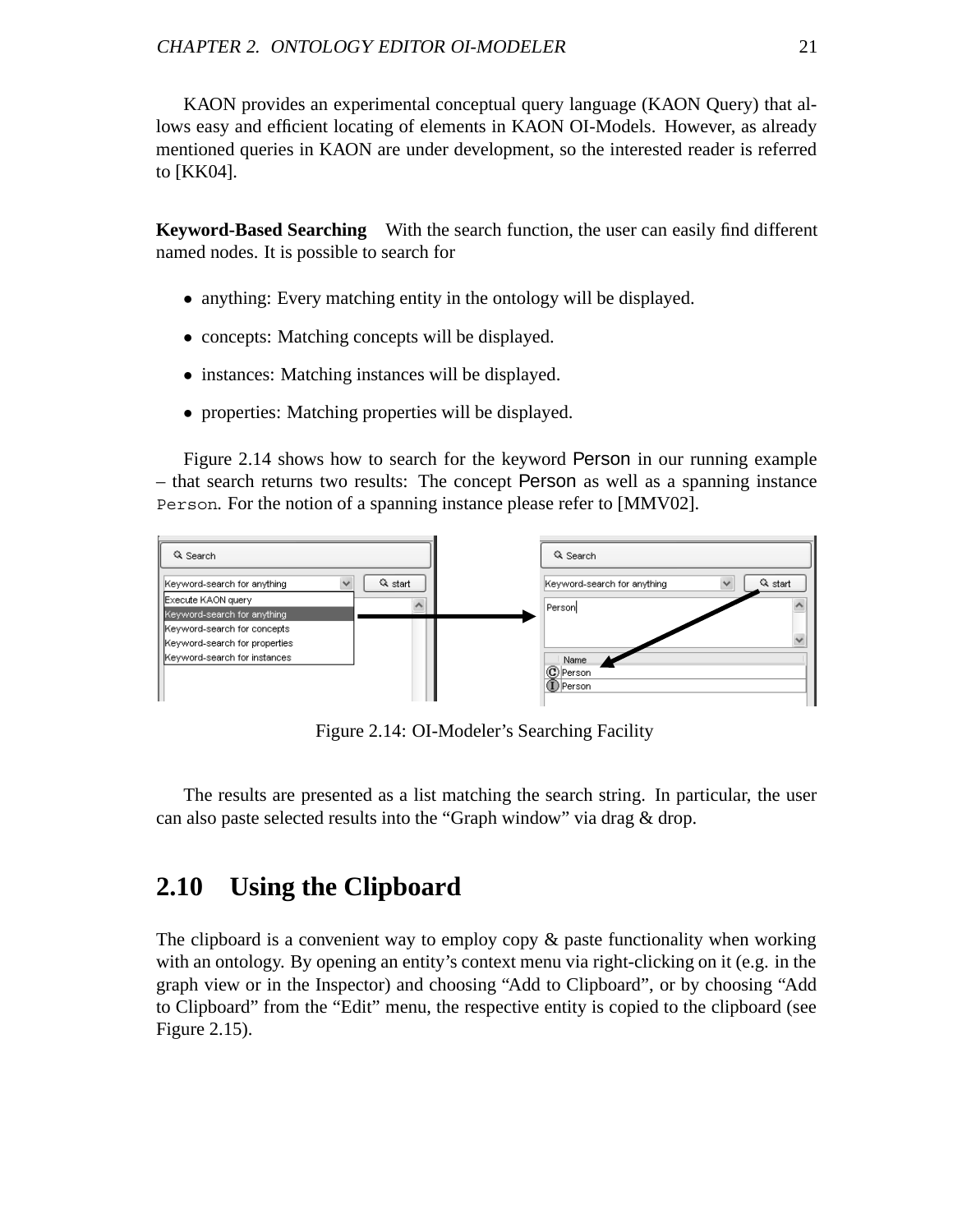

Figure 2.15: OI-Modeler's Clipboard

After having been added to the clipboard, the respective entity may be used via drag & drop and can that way be integrated into the graph view or into the Inspector.

For example, the copied concept Researcher may be dragged onto another concept Scientific Staff and would thus be made a sub-concept of that concept.

## **2.11 Other Features**

In this section we give a very brief overview of some of OI-Modeler's other features.

- **Loading/Saving the Workspace** The entries "Load Workspace" and "Save Workspace" from the "File" menu allow the user to load/save a workspace containing all windows of the previous/current work session.
- **Open/Save OI-Model** In analogy to creating a new OI-Model (cf. Section 2.1) it is possible to load a previously saved OI-Model by choosing the corresponding entry from the "File" menu.
- **Duplicate OI-Model** This option from the "File" saves the current OI-Model under another name and hence duplicated it.
- **Copy to new OI-Model** With this option from the "File" menu you can copy an existing OI-Model into a new one. This replica has the reference to the original OI-Model. If you choose this function, the same window as in the function "Open OI-Model" appears, and you can choose where to save the backup.
- **View Specifics** The view onto the user interface can be customized (via the "View" menu) to, e.g.
	- refresh the graph representation (shortcut F5),
	- show only selected nodes (shortcut F4),
	- use an "Incremental Search Graph": With that function you can search the graph for e.g. a keyword incrementally,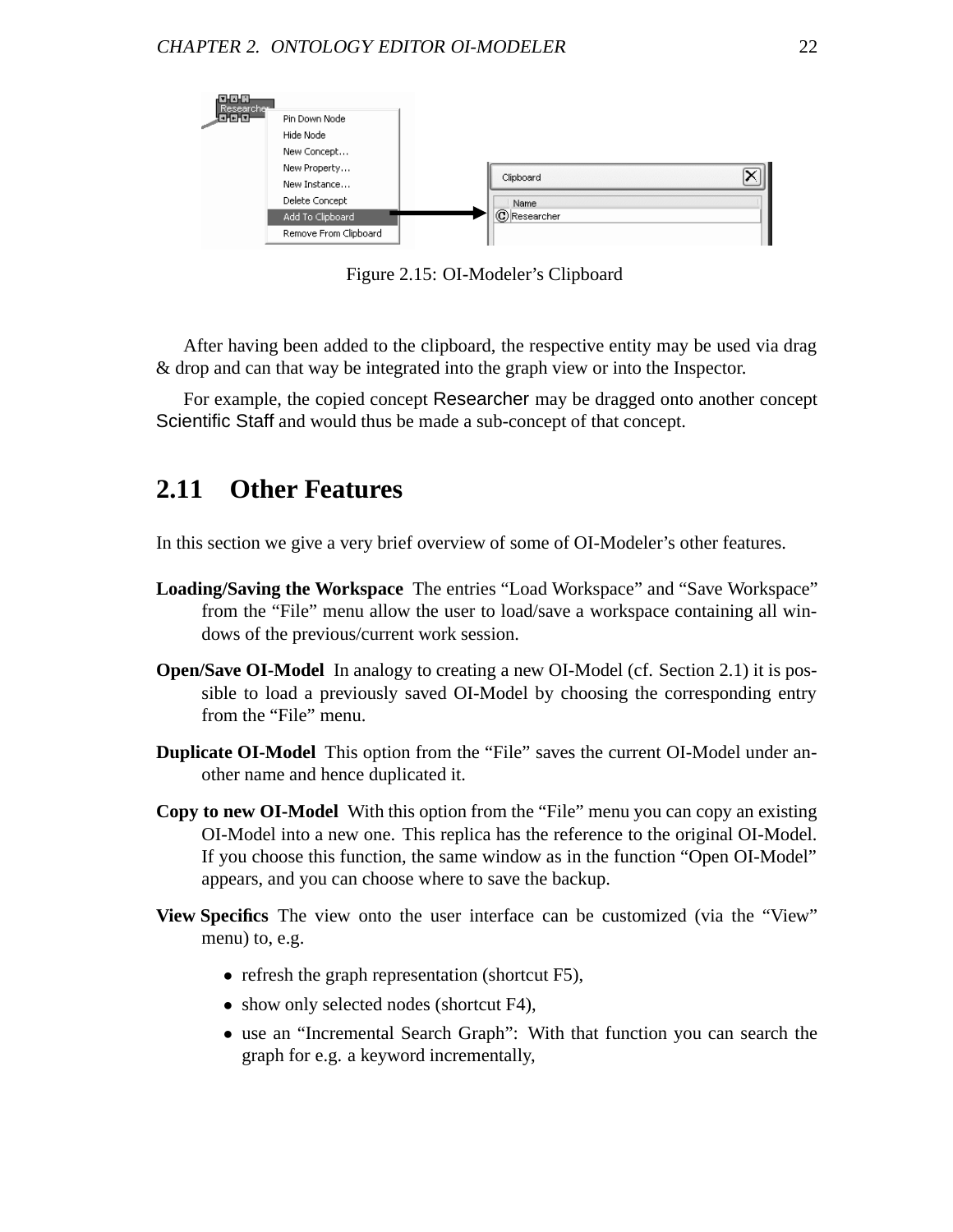- show/hide the entire graph view, Inspector, and clipboard,
- hide system objects: An OI-Model consists of three objects:<br>kaon-lexical#Root. kaon-lexical#language. and kaon-lexical#language, kaon-lexical#LexicalEntry. By switching of the "System Objects" you only visualize the kaon-root and so the ontology gets more clear because less concepts and instances are shown in the graph and the inspector.
- **Language Parameters** Language parameters are to be found in the "View" menu. The user can choose between English, German, French, Spanish, Arabic, and Chinese.
- **Context Menus** As mentioned most entities in OI-Modeler feature context menus whose appearance varies from entity to entity. For a detailed description of context menus we refer to [Kar02].
- **Entity Icons** To easily distinguish concepts, properties, and instances in the Inspector OI-Modeler utilizes several specific icons as shown in Figure 2.16.

| $^{\circ}$ | $^{\circ}$ | P)        | $^\circledR$ |
|------------|------------|-----------|--------------|
| concept    | property   | inherited | instance     |
|            |            | property  |              |

Figure 2.16: OI-Modeler's Icons for Entities

**Lexical Layer** All ontological entities are considered as language neutral in KAON. On the lexical layer, lexical descriptions referring to different entities in the KAON representation vocabulary may be defined. The lexicon is always accessible within the Inspector. A lexical entry is a lexicalization of a concept, attribute, relation, and instance. Several types of lexical entries are defined. The standard lexical description are multilingual labels that may be used for the user's interface. A label is a specific kind of a lexical entry, describing a primary descriptor of an ontological or knowledge base entity. Another kind of lexical entries are morphologically reduced word stems that may be used by a natural language processing system. shows lexical elements available in OI-Model.

A synonym is a specific kind of a lexical entry, describing synonymous words for an ontological or knowledge base entity. The documentation allows you to enter a text description of the ontological entity. The lexical layer also allows you to create multilingual ontologies. As shown in the picture it is possible to label a concept (in this case the property AGE) in different languages.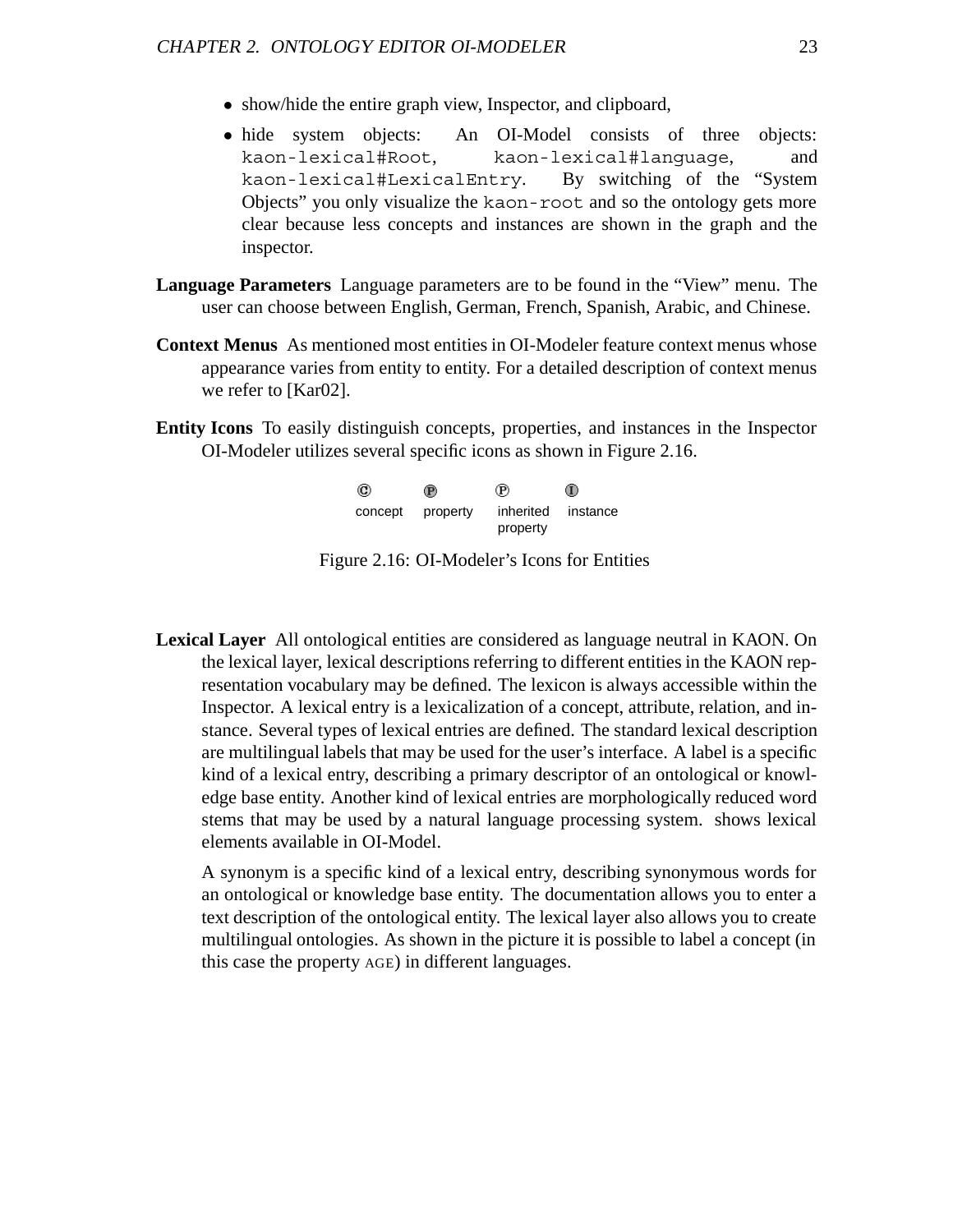| Lexicon       |          |        |  |  |  |  |  |
|---------------|----------|--------|--|--|--|--|--|
| Type          | Language | Value  |  |  |  |  |  |
| Label         | German   | lalter |  |  |  |  |  |
| Label         | English  | age    |  |  |  |  |  |
| Label         |          |        |  |  |  |  |  |
| Documentation |          |        |  |  |  |  |  |
| Synonym       |          |        |  |  |  |  |  |
| lStem         |          |        |  |  |  |  |  |
| Label         |          |        |  |  |  |  |  |

Figure 2.17: OI-Modeler's Lexicon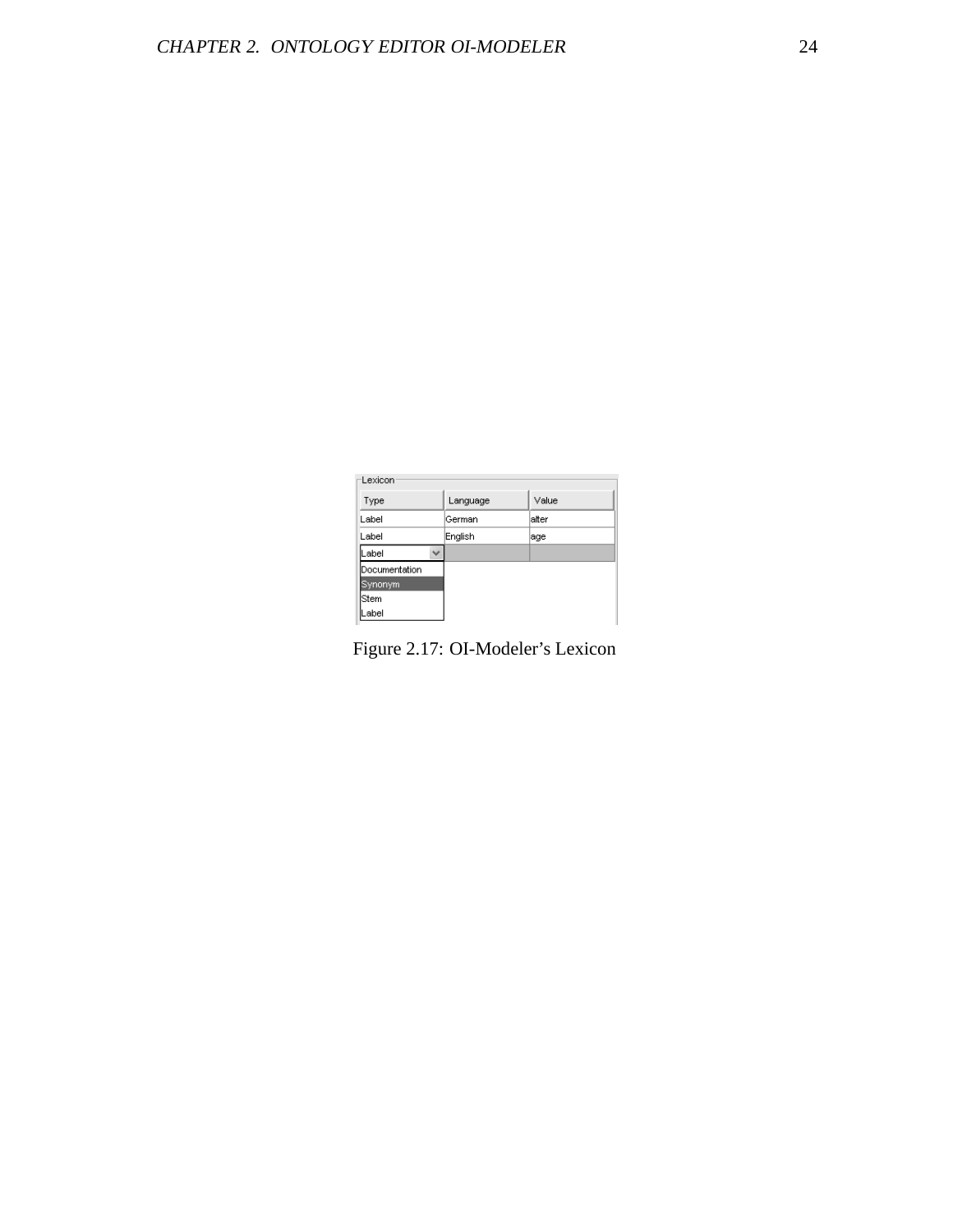# **Chapter 3**

# **KAON API Description**

## **3.1 Overview**

The KAON API is a set of interfaces developed in order to offer programmatic access to KAON ontologies by providing classes such as Concept, Property and Instance. Because the API does not make any assumptions about the underlying ontology persistence mechanisms it totally decouples the user from all details of ontology access and storage. It is the concrete implementation of the API, which determines, for example, whether an ontology created with the KAON API will be stored in an RDF file or a local or remote database (cf. subsection 3.3.1). Currently three different implementations of the KAON API are available:

- **Engineering Server** The engineering server (cf. section 4) is an ontology server using a scalable database representation for storing KAON ontologies. It is optimized for ontology engineering by offering scalable, transactional and concurrent access to ontology information.
- **RDF Server** The RDF server uses the RDF API for storing and accessing RDF models. Although quite similar to the engineering server supporting transactions and multiuser operations, it does not provide any functionalities for conflict detection or bulkloading.
- **APIonRDF Implementation** The main memory implementation of the KAON API on the RDF API provides in-memory model manipulation for KAON. When you download the standard KAON distribution (cf. Appendix A) this is the default setting.

Since the main memory implementation can be considered as the standard implementation of the KAON API this chapter will focus on APIonRDF.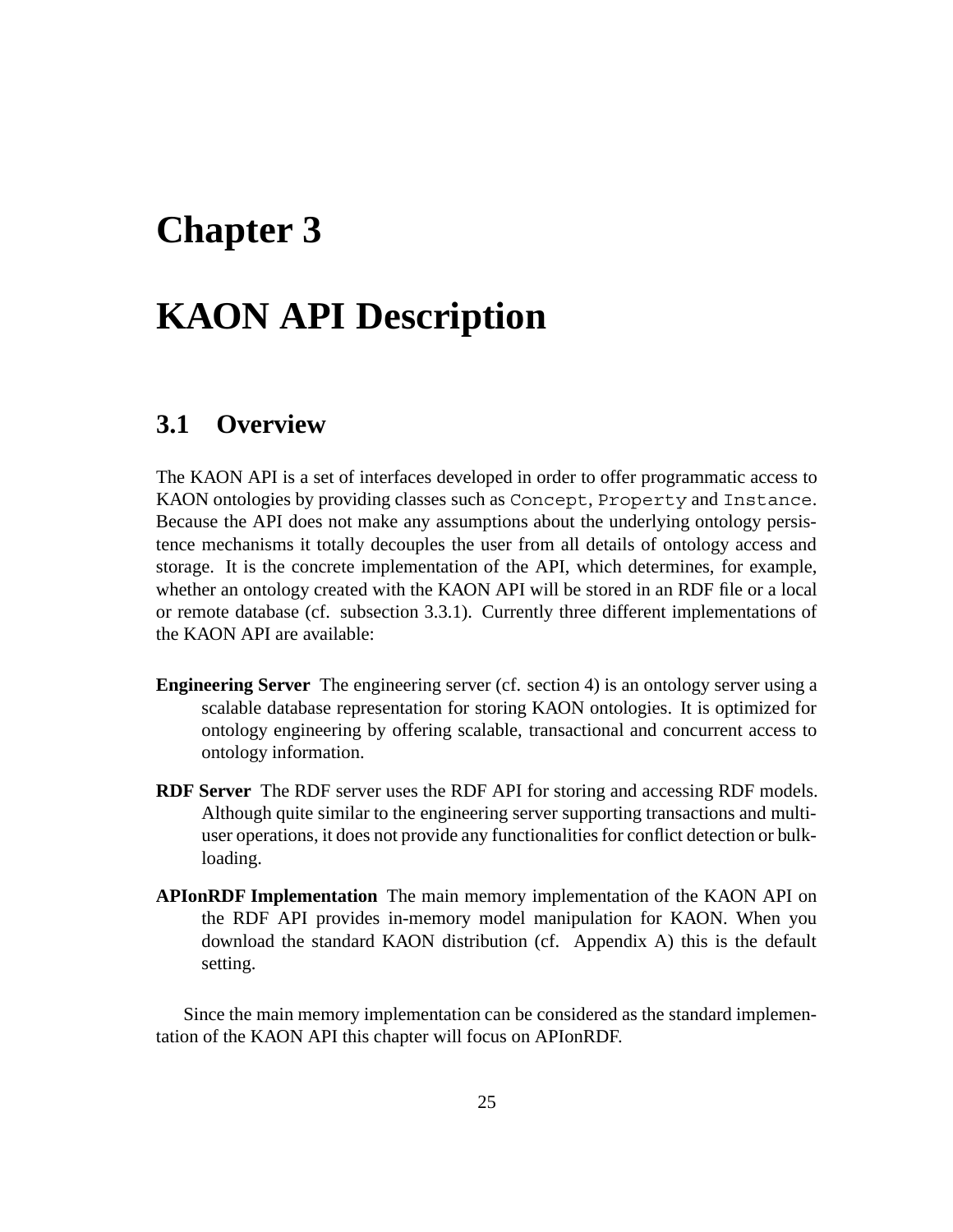## **3.2 Important Features**

- **Meta Modeling** Meta Modeling means that a concept or a property may be considered as an instance of a meta-concept. Such an instance is then called the *spanninginstance* of the regarding concept or property. It can be retrieved by using the getSpanningInstance() method, which is defined in the Entity interface.
- **Evolution Strategies** Since each change to an ontology might leave the model in an inconsistent state, the KAON API supports the use of evolution strategies (cf. subsection 3.3.10) for computing sequences of additional changes, which are necessary for safely performing the requested change.
- **Change Notifications** Implementing the Observable design pattern the OI-Model interface allows listeners to receive notifications about model updates.
- **Lexical Layer** Lexical information such as labels or documentation can be added to an OI-Model by assigning LexicalEntry objects to the instance interpretation of concepts, properties or instances.
- **Modularization** KAON as well as the KAON API support building ontologies modularly by means of ontology inclusion. Each OI-Model may include other OI-Models provided that those are of the same type (e.g. RDF-based or server-based). Because the inclusion is implemented as a link, not as a copy, all changes to the included OI-Model will immediately affect the including OI-Model.

## **3.3 Examples**

This section gives a brief introduction on using the KAON API on the basis of a small sample ontology which is also used in chapter 2.

### **3.3.1 Select Implementation**

The KAONConnection interface is provided by the KAON API in order to separate clients from different API implementations. Each of these implementations must include at least one implementation of KAONConnection, which can be used by clients in order to access the regarding OI-Model implementation.

As long as a user is working with only one implementation of the KAON API instances of KAONConnection may be created directly by using the appropriate constructor (e.g. new KAONConnectionImpl()). If an application should work with any or with more than one implementation the KAONManager class has to be used to obtain a KAONConnection object. The following listing 3.1 demonstrates how to get a KAON-Connection object for APIonRDF.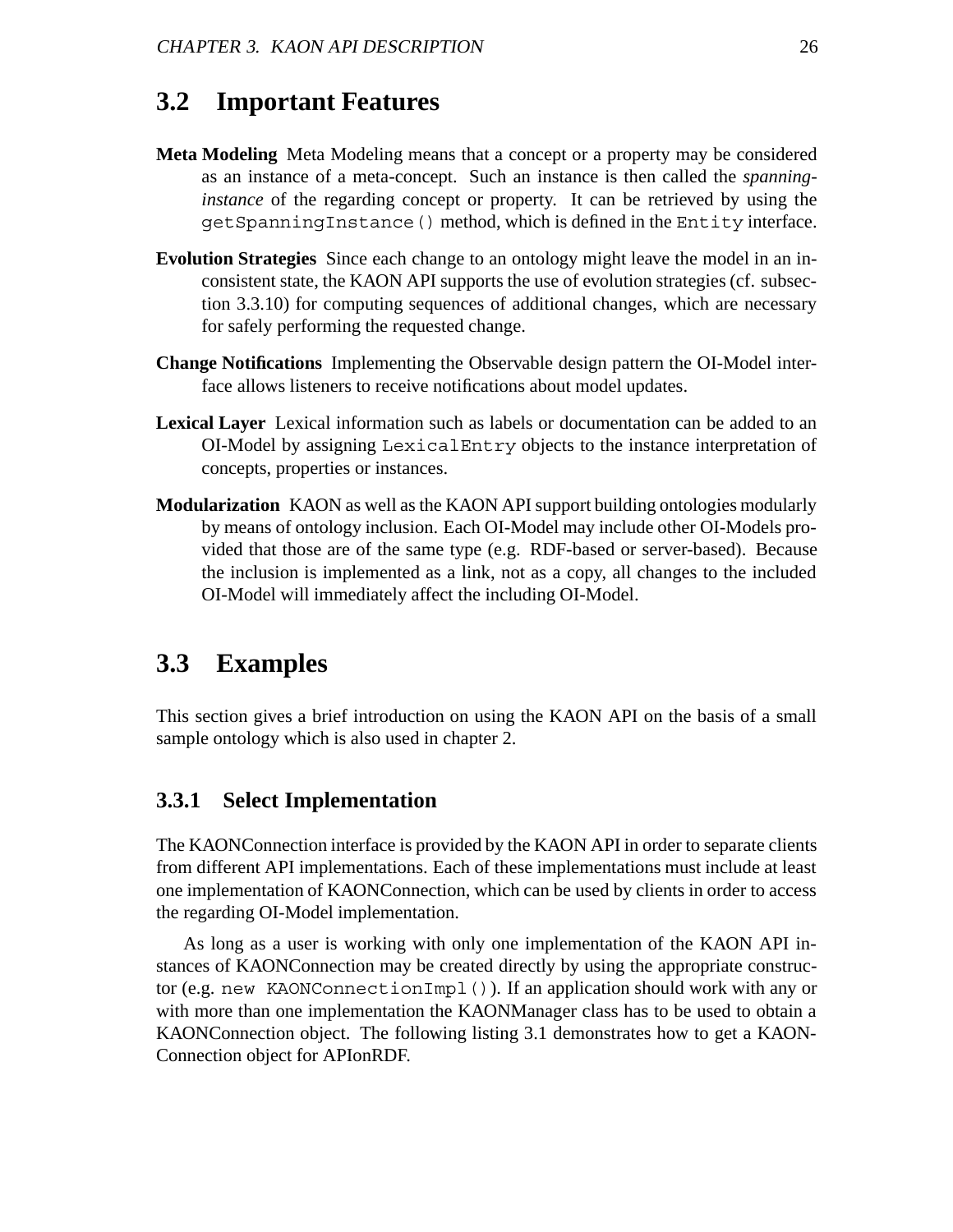```
HashMap parameters = new HashMap();
parameters.put( KAONManager.KAON_CONNECTION,
    "edu.unika.aifb.kaon.apionrdf.KAONConnectionImpl" );
KAONConnection connection =
    KAONManager.getKAONConnection( parameters );
               Listing 3.1: KAONConnection (APIonRDF)
```
Each set of parameters passed to KAONManager.getKAONConnection must contain a KAON CONNECTION parameter which determines the type of connection, which is returned. A direct connection to an Engineering Server, for instance, would require the following KAON CONNECTION parameter:

```
parameters.put( KAONManager.KAON CONNECTION,
"edu.unika.aifb.kaon.engineeringserver.client.
DirectKAONConnection" )
```
In addition to KAON CONNECTION further parameters, like user name or password might be necessary depending on the implementation and the type of connection to be used.

### **3.3.2 Create New OI-Model**

Once a KAONConnection object has been obtained it can be used to create a new OI-Model (cf. listing 3.2).

```
String m sPhysicalURI = "file:/f:/temp/myTestOntology.kaon";
String m_sLogicalURI = "http://www.dummyurl.de/testOntology";
OIModel oimodel = connection.createOIModel( m_sPhysicalURI,
    m_sLogicalURI );
```
Listing 3.2: Create new OI-Model

Each OI-Model is uniquely identified by two URIs - a physical and a logical one, which are totally independent from each other.

- **Physical URI** The structure of the physical URI, which is used to access the OI-Model, depends on the KAON API implementation used. If an OI-Model is locally stored in f:\temp\myTestOntology.kaon, for instance, its physical URI would be file:/f:/temp/myTestOntology.kaon.
- **Logical URI** A logical URI can be chosen freely, but in contrast to the physical URI it has to be globally unique. For example, the above mentioned OI-Model could have the logical URI http://www.dummyurl.de/testOntology, although this URI does not really exist on the web.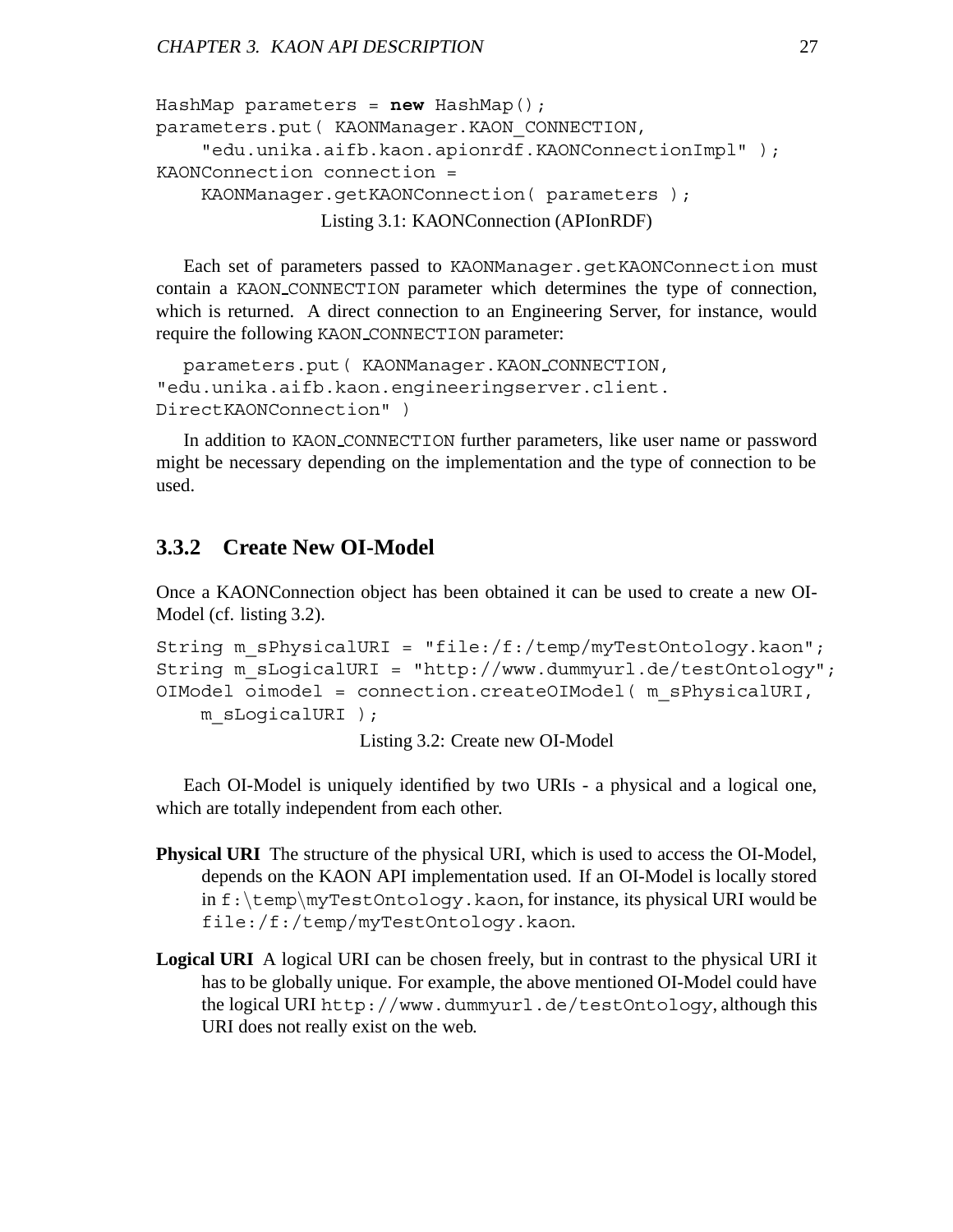### **3.3.3 Open OI-Model**

An existing OI-Model can be opened by connection.openOIModelPhysical( m sPhysicalURI ).

The method connection.openOIModelLogical only works for some wellknown models (e.g. the lexical model) pre-registered with KAONConnection and for OI-Models, which are known to KAONConnection, because they have been previously opened by their physical URIs.

### **3.3.4 Add New Concepts**

The following code fragment (cf. listing 3.3) creates two new concepts, *Person* and *Document*.

```
Concept person =
    oimodel.getConcept( m_sLogicalURI +"#Person" );
Concept document =
    oimodel.getConcept( m_sLogicalURI +"#Document" );
                    Listing 3.3: Create new concepts
```
Since the method OIModel.getConcept always returns a concept (even if there is no concept with the specified URI in the OI-Model), it can be used for both creating new concepts and accessing existing ones. The only parameter required by OIModel.getConcept is a unique URI for the concept to be created or retrieved. Very often, the logical URI of the OI-Model is used as a prefix for newly created concepts, because in this case the URIs of all model entities will be serialized relative to the model's URI, when the OI-Model is serialized in RDF.

As soon as the two new concepts have been created they can be added to the OI-Model as shown below:

```
List changes = new LinkedList();
changes.add( new AddEntity( person ) );
changes.add( new AddEntity( document ) );
changes.add( new AddSubConcept( oimodel.getRootConcept(),
    person ) );
changes.add( new AddSubConcept( oimodel.getRootConcept(),
    document ) );
oimodel.applyChanges( changes );
changes.clear();
```
Listing 3.4: Add new concepts

With regards to ontology evolution (cf. subsection 3.3.9) the KAON API does not allow for performing changes directly on the OI-Model. Therefore a list of change events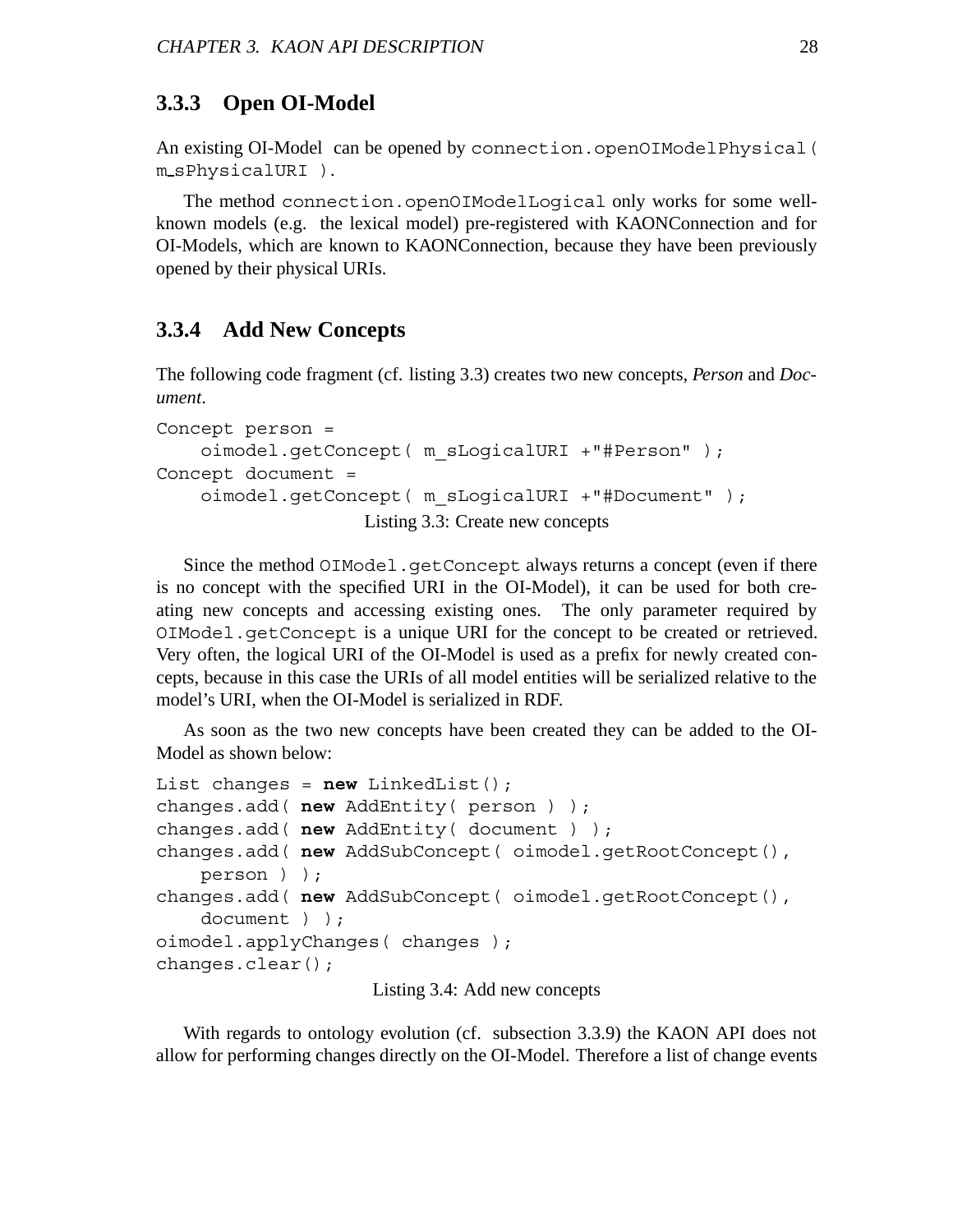has to be created and applied to the model<sup>1</sup>. In this case for each concept two change events are required: one for adding it to the OIModel and one for making it a subconcept of root.

Listing 3.5 shows how to add a subconcept *Researcher* to the previously created concept *Person* and a subconcept *Paper* to *Document*.

```
Concept researcher =
    oimodel.getConcept( m_sLogicalURI +"#Researcher" );
Concept paper =
    oimodel.getConcept( m_sLogicalURI +"#Paper" );
changes.add( new AddEntity( researcher ) );
changes.add( new AddEntity( paper ) );
changes.add( new AddSubConcept( person, researcher ) );
changes.add( new AddSubConcept( document, paper ) );
oimodel.applyChanges( changes );
changes.clear();
```
Listing 3.5: Add new subconcepts

It is important to know that **each new subconcept has to be added to the OI-Model (AddEntity)** before it can be made a subconcept of any other concept (AddSubConcept).

### **3.3.5 Add New Properties**

Analogously to concepts (OIModel.getConcept) new properties can be created by OIModel.getProperty. The following code creates a new property *age* as an attribute to *Person*, a property *hasWritten(Researcher,Paper)* and a property *hasAuthor(Paper,Researcher)*.

```
Property age = oimodel.getProperty( m sLogicalURI +"#age" );
Property hasWritten =
    oimodel.getProperty( m_sLogicalURI +"#hasWritten" );
Property hasAuthor =
    oimodel.getProperty( m_sLogicalURI +"#hasAuthor" );
changes.add( new AddEntity( age ) );
changes.add( new AddEntity( hasWritten ) );
changes.add( new AddEntity( hasAuthor ) );
changes.add( new AddPropertyDomain( age, person ) );
changes.add( new AddPropertyDomain( hasWritten, researcher ) );
changes.add( new AddPropertyDomain( hasAuthor, paper ) );
changes.add( new AddPropertyRange( hasWritten, paper ) );
```
<sup>&</sup>lt;sup>1</sup>All available change events are located in the edu.unika.aifb.kaon.api.change package.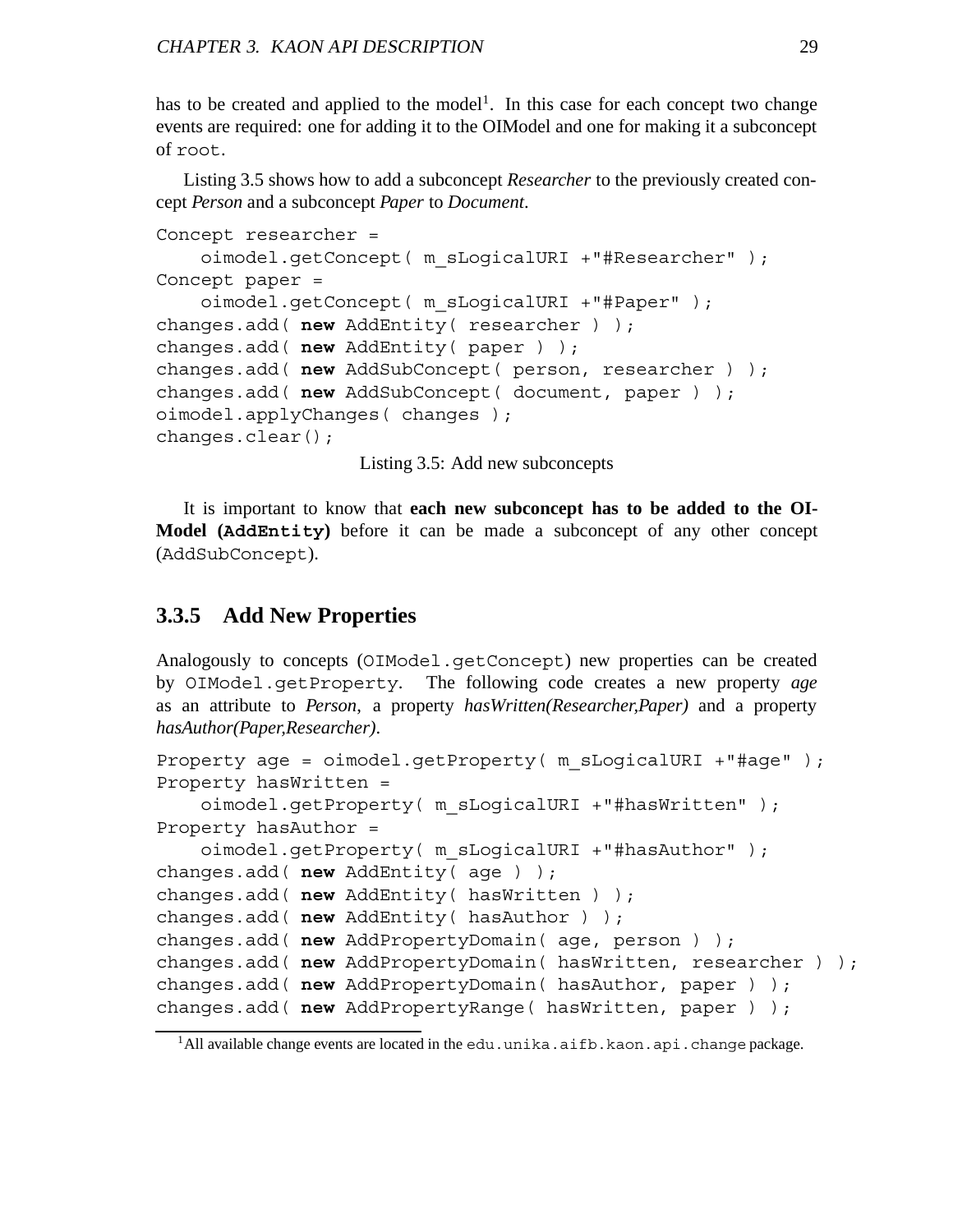```
changes.add( new AddPropertyRange( hasAuthor, researcher ) );
oimodel.applyChanges( changes );
changes.clear();
```
Listing 3.6: Add new properties

As shown by listing 3.6 up to four steps are required for adding a new property to the OI-Model:

- Creating a property (OIModel.getProperty)
- Inserting the property into the OI-Model (AddEntity)
- Defining the domain of the property (AddPropertyDomain)
- Defining the range of the property (AddPropertyRange)

Subproperties can be created by using the change event AddSubProperty( superProperty, subProperty ) (cf. subsection **??**).

### **3.3.6 Instantiate Concepts**

Since an OI-Modelmay not only include concepts and properties, but also instances of both, the KAON API provides methods for the instantiation of concepts (cf. listing 3.7) and properties (cf. subsection 3.3.7).

The following example demonstrates how instances of the concepts *Researcher* and *Paper* can be added to the OI-Model.

```
Instance erwin =
    oimodel.getInstance( m_sLogicalURI +"#Erwin_Skela" );
Instance david =
    oimodel.getInstance( m_sLogicalURI +"#David_Montero" );
Instance paperXYZ =
    oimodel.getInstance( m_sLogicalURI +"#Paper_XYZ" );
changes.add( new AddInstanceOf( researcher, erwin ) );
changes.add( new AddInstanceOf( researcher, david ) );
changes.add( new AddInstanceOf( paper, paperXYZ ) );
oimodel.applyChanges( changes );
changes.clear();
```
Listing 3.7: Add new instances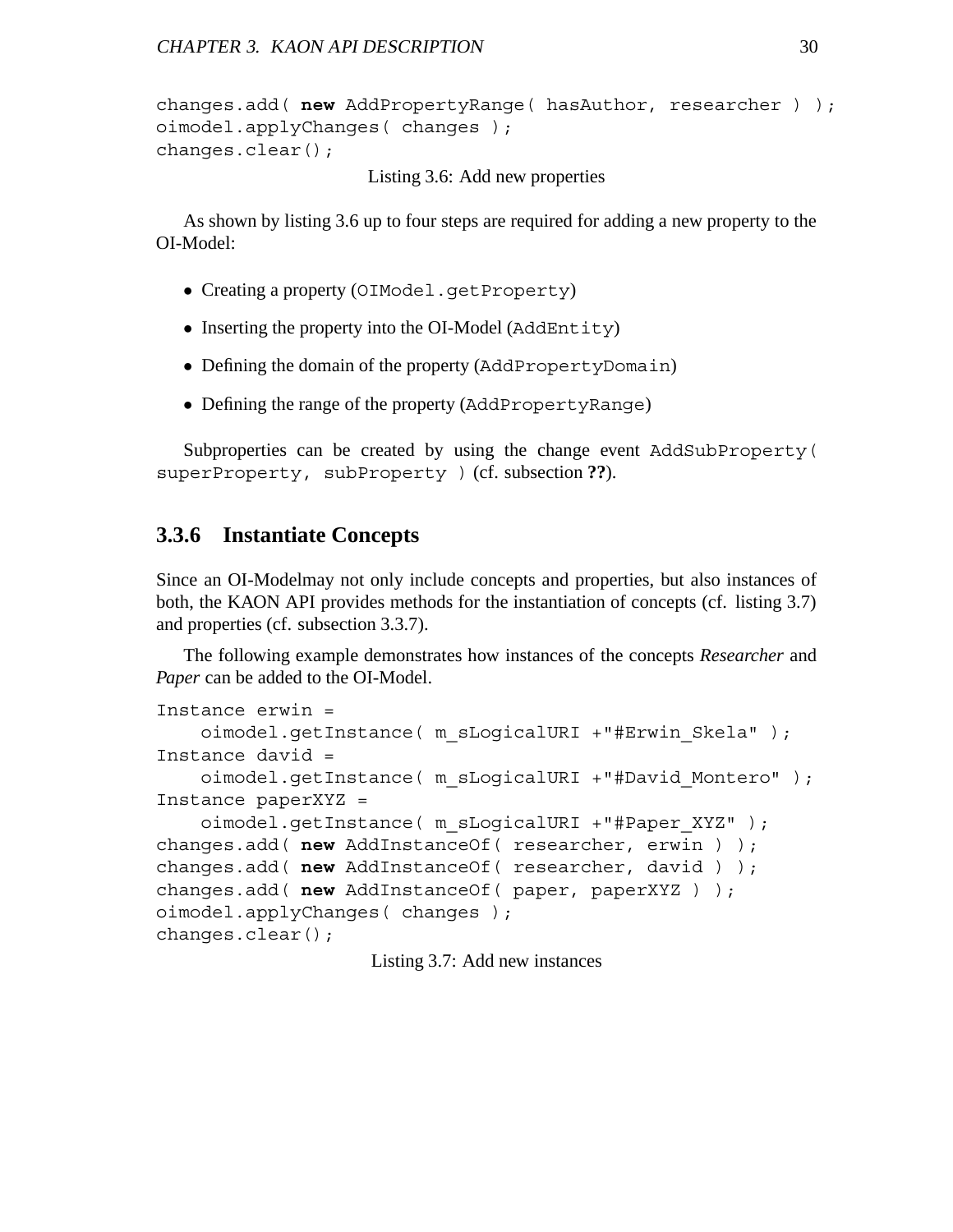#### **3.3.7 Instantiate Properties**

The instantiation of properties is very similar to the instantiation of concepts described in the previous subsection. The code fragment shown by listing 3.8 instantiates the properties *age* and *hasWritten(Researcher,Paper)* by assigning an age of 27 to *Erwin Skela* and creating a *hasWritten* relation between *David Montero* and *Paper XYZ*.

```
PropertyInstance erwin age 27 =
    oimodel.getPropertyInstance( age, erwin, "27" );
PropertyInstance david hasWritten paperXYZ =
    oimodel.getPropertyInstance( hasWritten, david, paperXYZ );
changes.add(
    new AddPropertyInstance( erwin age 27 ) );
changes.add(
    new AddPropertyInstance( david_hasWritten_paperXYZ ) );
oimodel.applyChanges( changes );
changes.clear();
```
Listing 3.8: Instantiate properties

### **3.3.8 Pose Queries**

KAON Query is an experimental conceptual query language, which is part of the KAON ToolSuite (cf. figure 1.1). It can be used programmatically by means of the KAON API for efficient locating of OI-Model elements. The following example demonstrates how to retrieve all instances of the concept *Paper*, which has been created in subsection **??**.

```
String sQuery = "["+ m_sLogicalURI +"#Paper]";
Collection answer = oimodel.executeQuery( sQuery );
                       Listing 3.9: Pose queries
```
Since *Paper XYZ* is the only instance of *Paper*, the collection returned by OIModel.executeQuery in the above listed code fragment contains only one element (cf. listing 3.10).

```
Query: [http://www.dummyurl.de/testOntology#Paper]
Answer: http://www.dummyurl.de/testOntology#Paper_XYZ
                      Listing 3.10: Query result
```
Since all instances of a certain concept can also be retrieved by using the Concept.getInstances() method, the same result would be returned by paper.getInstances().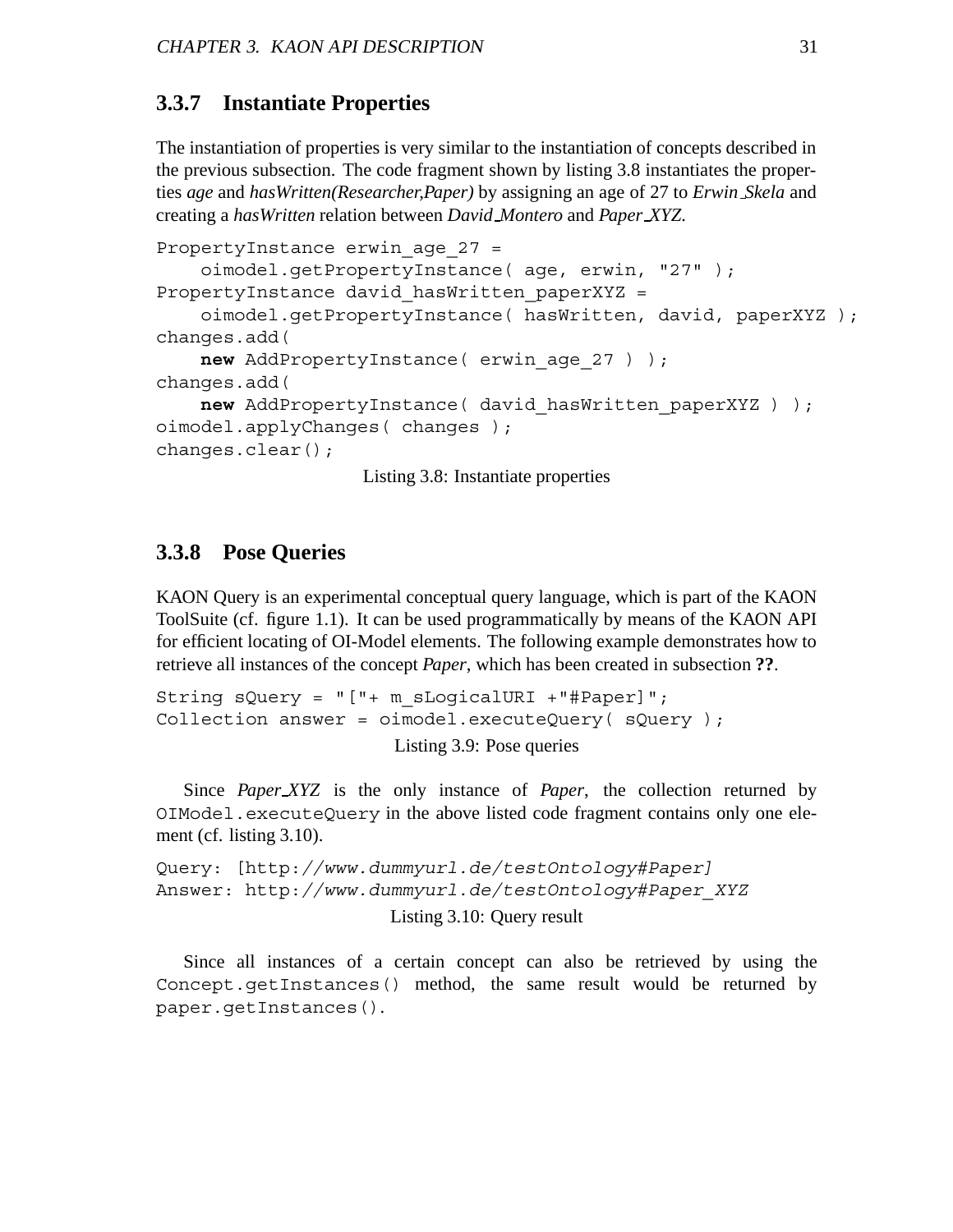### **3.3.9 Remove Concepts**

As shown by listing 3.11 a concept can be removed from an OI-Model by using the RemoveEntity change event.

```
changes.add( new RemoveEntity( paper ) );
List requestedChanges =
    oimodel.applyChanges( requestedChanges );
changes.clear();
```
Listing 3.11: Remove a concept

Similar change events are provided for removing subconcepts, properties or instances, for example.

The impact of removing concepts or other entities such as properties or instances from an OI-Model is demonstrated by the following RDF serialization (cf. subsection 3.3.11) of the sample ontology created in the previous subsections.

```
<rdf:RDF xml:base="http://www.dummyurl.de/testOntology"
    xmlns:rdf="&rdf;"
    xmlns:rdfs="&rdfs;"
    xmlns:a="&a;">
<a:Researcher rdf:ID="David_Montero"/>
<rdfs:Class rdf:ID="Document"/>
<a:Researcher rdf:ID="Erwin_Skela" a:age="27"/>
<rdfs:Class rdf:ID="Person"/>
<rdfs:Class rdf:ID="Researcher">
    <rdfs:subClassOf rdf:resource="#Person"/>
</rdfs:Class>
<rdf:Property rdf:ID="age">
    <rdfs:domain rdf:resource="#Person"/>
</rdf:Property>
</rdf:RDF>
```
Listing 3.12: Remove concept *Paper*

Obviously, the deletion of the concept *Paper* entails the deletion of

- its instance *Paper XYZ*,
- the property *hasWritten(Researcher,Paper)*,
- the property *hasAuthor(Paper,Researcher)*,
- and the property instance *hasWritten(David Montero,Paper XYZ)*.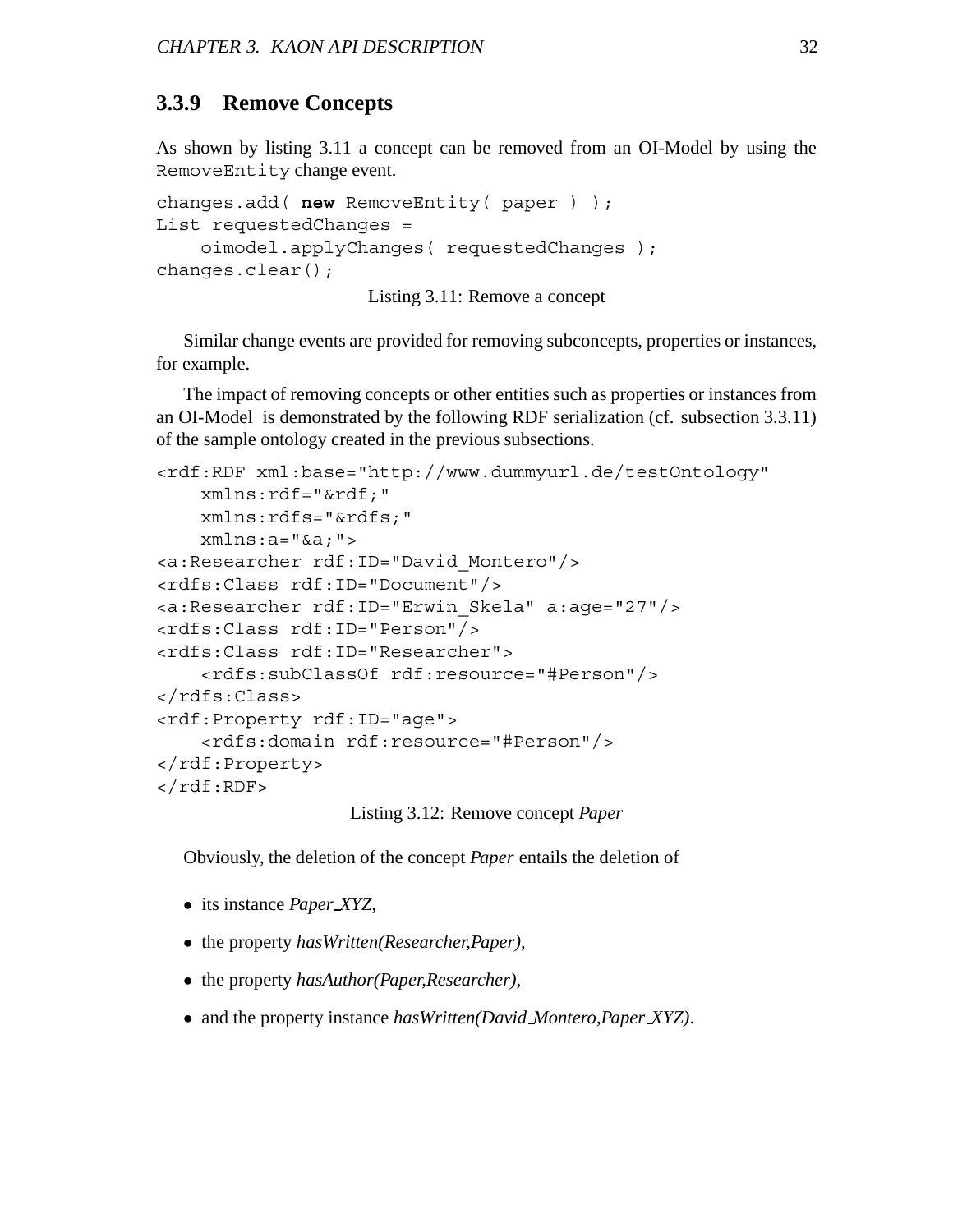In order to manage such complex changes and to avoid potential problems like inconsistencies, for example, KAON provides different evolution strategies. The next subsection describes how these evolution strategies can be employed by means of the KAON API.

### **3.3.10 Use Evolution Strategies**

Since each change to an OI-Model might potentially cause inconsistencies in this as well as in dependent ontologies, the KAON API supports the use of different evolution strategies (cf. [SMMS02] and [SSH02])). The following code fragment below shows how to use evolution strategies considering as example the deletion of *Paper* described in the previous subsection.

```
EvolutionStrategy strategy =
    new EvolutionStrategyImpl( oimodel );
changes.add( new RemoveEntity( paper ) );
List requestedChanges =
    strategy.computeRequestedChanges( changes );
oimodel.applyChanges( requestedChanges );
changes.clear();
```
Listing 3.13: Evolution strategies

Once an EvolutionStrategy object has been created it can be used in order to transform a list of change events (e.g. RemoveEntity(Paper)) into a new list containing all the change events, which are necessary for safely performing the desired changes. The content as well as the sequential order of this list depends on the evolution strategy implementation and the evolution parameters (edu.unika.aifb.kaon.defaultevolution.EvolutionParameters) specified by the user.

### **3.3.11 Serialization**

The easiest way of serializing an OI-Model is to apply the  $OIModel$ . save() method, which stores the OI-Model either to a local file (determined by its physical URI) or, for instance, to a database - depending on which implementation of the KAON API is currently used.

Nevertheless, for debugging purposes it might be useful to create a textual output of the OI-Model . In this case the RDFSerializer class can be instantiated in order to write an RDF serialization to an output stream such as System.out (cf. listing 3.14).

```
RDFSerializer serializer = RDFManager.createSerializer();
serializer.serialize( ((OIModelImpl)oimodel).getModel(),
    System.out, "UTF-8" );
```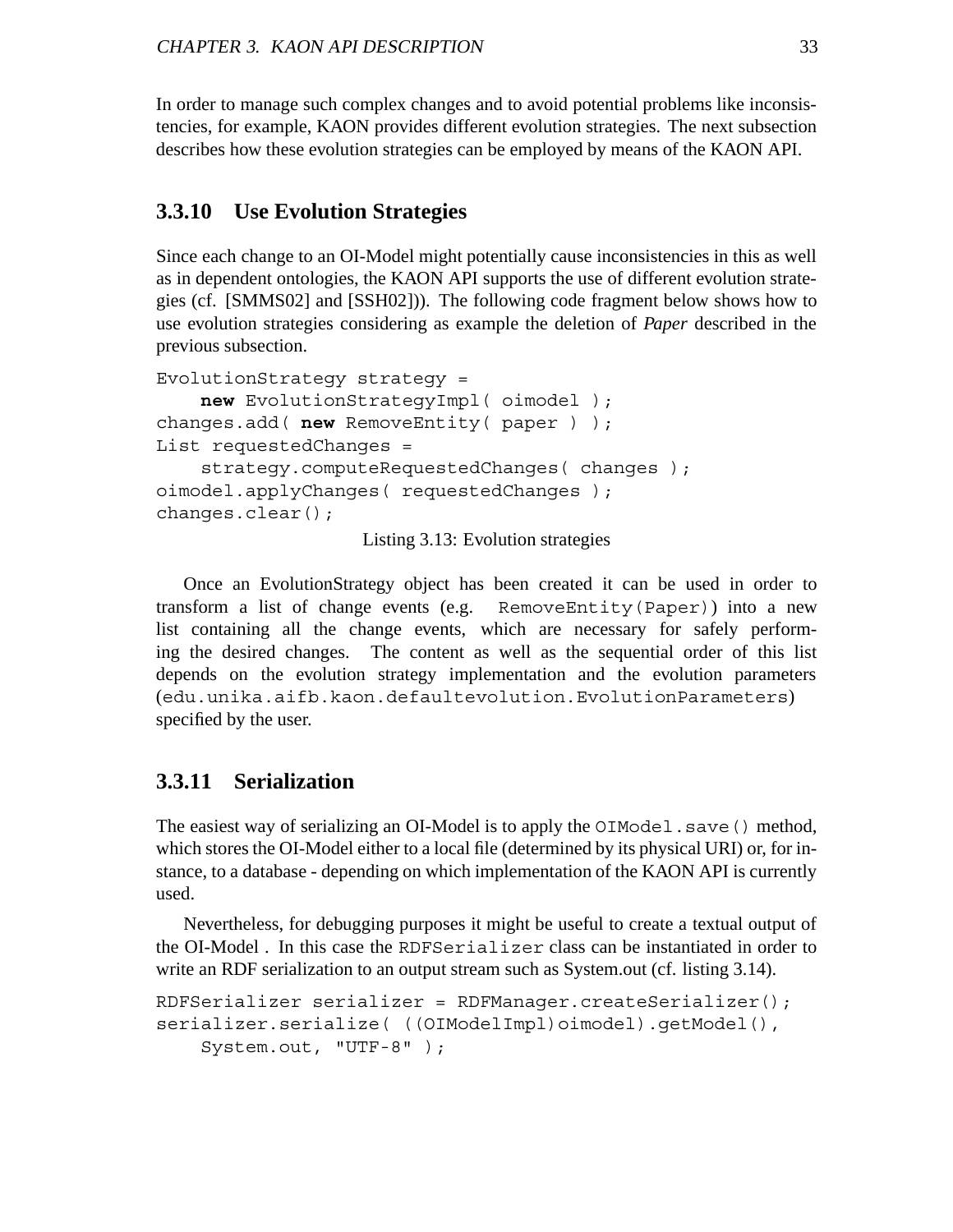writer.close();

#### Listing 3.14: RDFSerializer

The following extract shows an RDF serialization of the sample ontology, which has been created in the subsections 3.3.2 to 3.3.7.

```
<rdf:RDF xml:base="http://www.dummyurl.de/testOntology"
    xmlns:rdf="&rdf;"
    xmlns:rdfs="&rdfs;"
    xmlns:a="&a;">
<a:Researcher rdf:ID="David_Montero">
    <a:hasWritten rdf:resource="#Paper_XYZ"/>
</a:Researcher>
<rdfs:Class rdf:ID="Document"/>
<a:Researcher rdf:ID="Erwin_Skela" a:age="27"/>
<rdfs:Class rdf:ID="Paper">
    <rdfs:subClassOf rdf:resource="#Document"/>
</rdfs:Class>
<a:Paper rdf:ID="Paper_XYZ"/>
<rdfs:Class rdf:ID="Person"/>
<rdfs:Class rdf:ID="Researcher">
    <rdfs:subClassOf rdf:resource="#Person"/>
</rdfs:Class>
<rdf:Property rdf:ID="age">
    <rdfs:domain rdf:resource="#Person"/>
</rdf:Property>
<rdf:Property rdf:ID="hasAuthor">
    <rdfs:domain rdf:resource="#Paper"/>
    <rdfs:range rdf:resource="#Researcher"/>
</rdf:Property>
<rdf:Property rdf:ID="hasWritten">
    <rdfs:domain rdf:resource="#Researcher"/>
    <rdfs:range rdf:resource="#Paper"/>
</rdf:Property>
\langle /rdf:RDF>
```
Listing 3.15: RDF serialization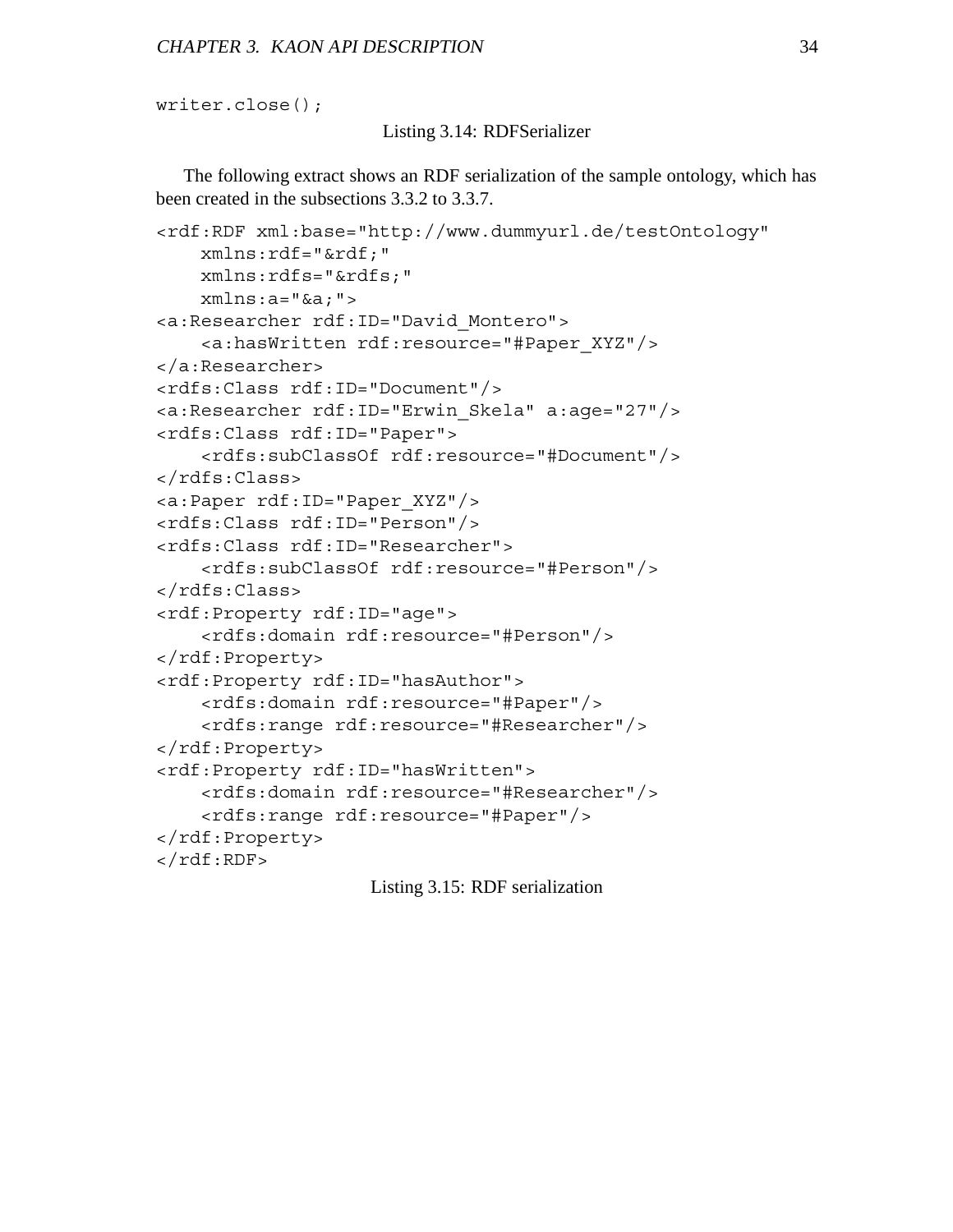# **Chapter 4**

# **KAON Engineering Server**

Currently, there are three different back-end implementations of the KAON API (cf. Section 3): the **Main Memory** implementation, the **RDF Server** as well as the **Engineering Server**. In this chapter we focus on the latter, most sophisticated KAON implementation, the Engineering Server.

## **4.1 Motivation**

When building large ontologies (with probably thousands of concepts and relations and maybe millions of instances), it is with current standard technology rather infeasible to store that amount of data in main memory. In fact, when the ontology to be built exceeds a certain size, the usage of a database management system storing the mass of data is unavoidable. For that purpose, i.e. for managing the interaction with the database system, KAON includes an implementation of the so-called Engineering Server fulfilling that task.

In short, the Engineering Server is a **storage mechanism for KAON ontologies, based on relational databases and suitable for use during ontology engineering**. Its features include

- transactions,
- client-side caching with conflict detection,
- distributed change notification mechanism,
- bulk-loading of ontology elements,
- modularization (limited to models within the same database).

The Engineering Server has been tested with an ontology consisting of 100.000 concepts, 66.000 properties and 1.000.000 instances, where loading related information about 20 ontology entities took under 3 seconds, while deleting a concept took under 5 seconds.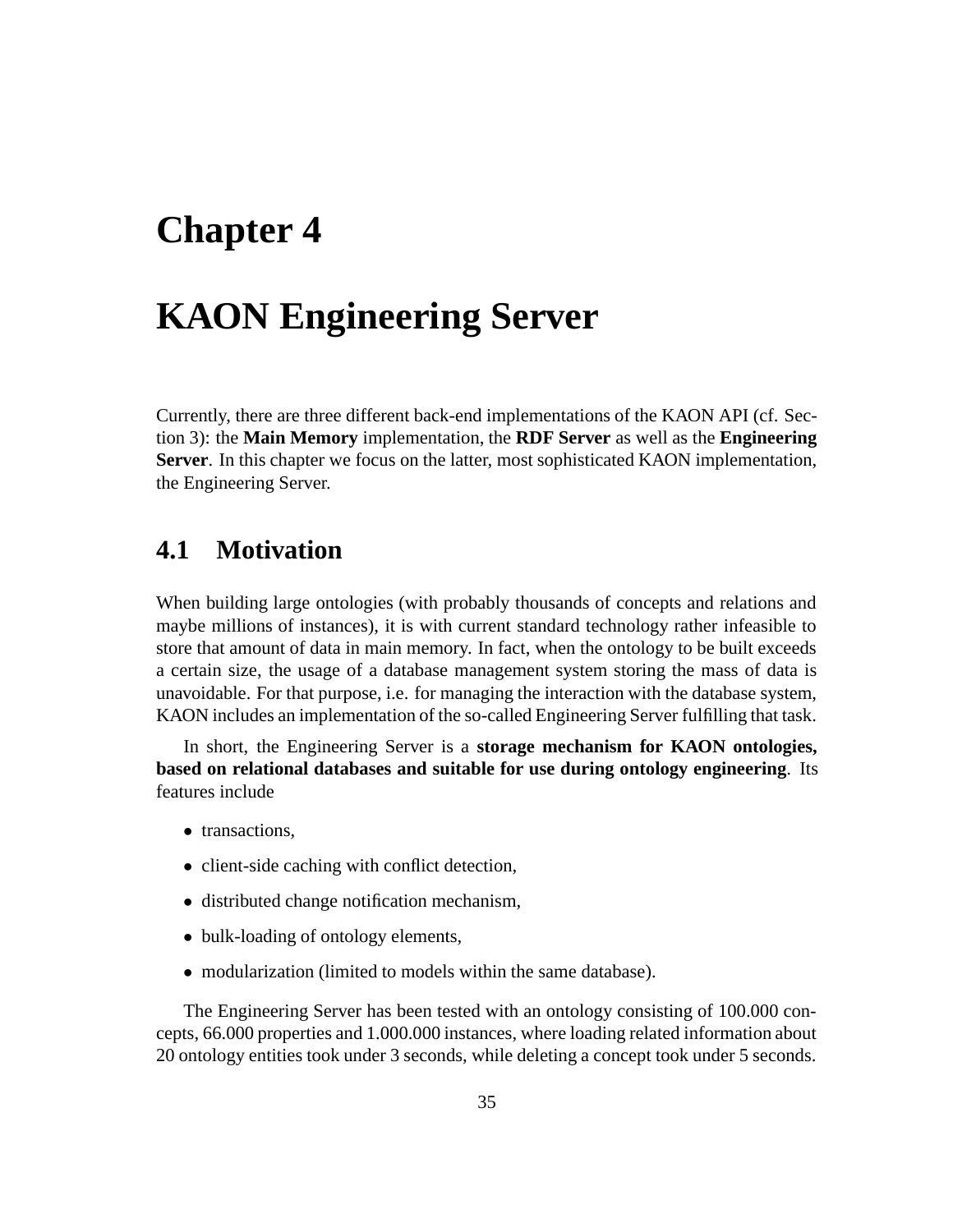### **4.2 Database Access**

The Engineering Server is an ontology server that is optimized for ontology engineering. This optimization is in particular reflected in the database schema used by the server. Since ontology engineering often involves creating and deleting concepts, which should be multi-user capable and transactional, the engineering server has a database schema with a *fixed* number of tables.

An obvious alternative realization of an ontology servers might create a table per concept. However, this would make concept creation and deletion non-transactional, and in general, more heavy-weight. The schema employed by the Engineering Server is presented in Figure 1: One can see that it consists of a fixed number of tables. Indeed, this fact distinguishes the Engineering Server from other ontology servers implementations, which store all instances of a concept in a separate table (and thus require table creation and deletion every time a concept is created).



Figure 4.1: Engineering Server Database Schema

The Engineering Server offers scalable, transactional and concurrent access to ontology information. To achieve that, optimized bulk-loading is implemented, that allows fetching information about several ontology entities in one database request.

The Engineering Server has been tested with MSL SQL Server 2000. Also, it has successfully been run, but not thoroughly tested, on PostgreSQL, IBM DB2 7.2 and Oracle 9i. Although other databases may work, the Hypersonic database will *not* work, since it doesn't support many of standard features of relational databases that are needed for server operation. For users of IBM DB2 it is important to configure the DB2 database to use JDBC2 – please refer to the DB2 documentation for information on how to perform that.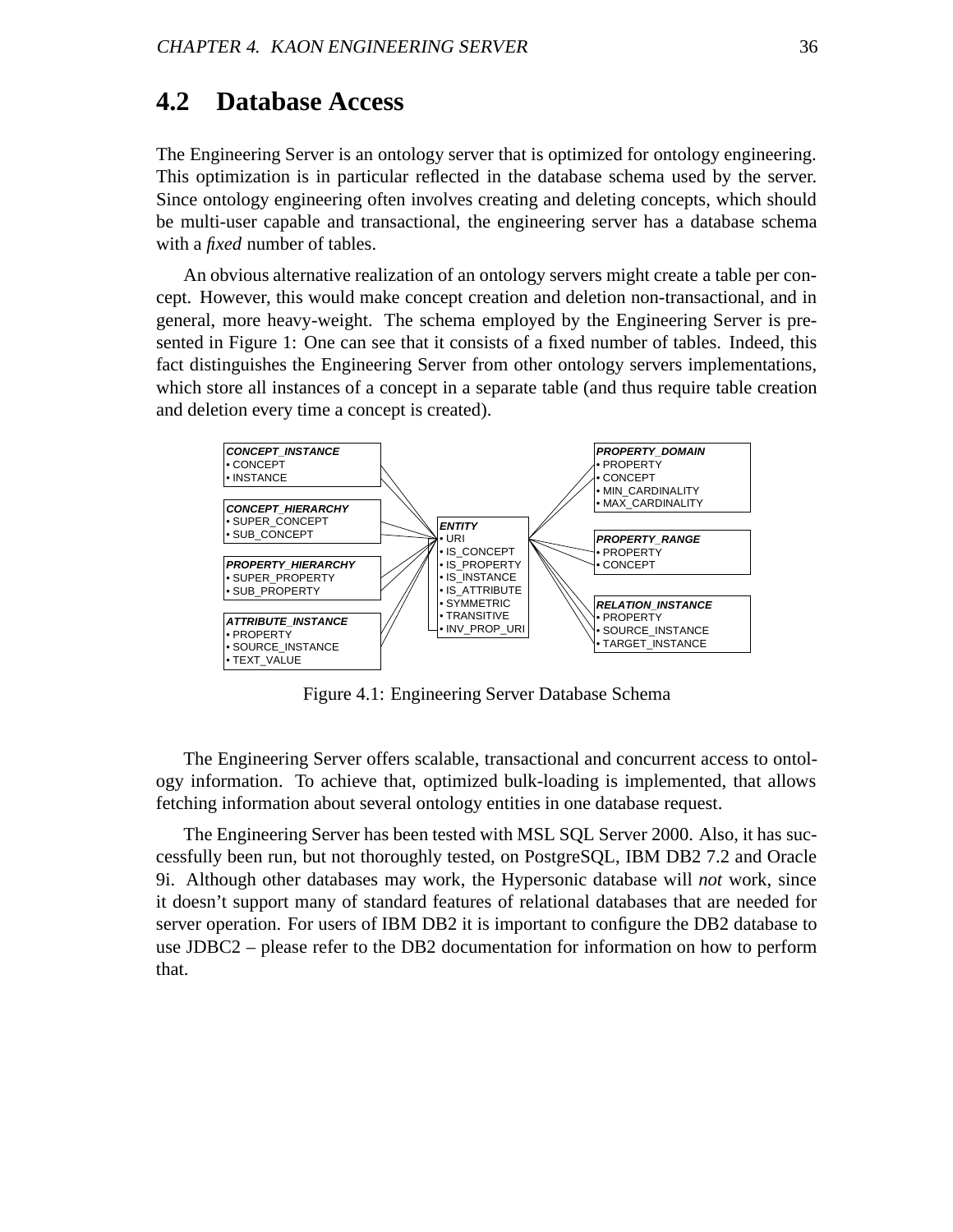### **4.3 Usage Scenario for the Engineering Server**

Mainly, there are three ways of using the Engineering Server (Direct, Remote, and Local) which we describe in more detail in the subsequent sections.

In general, clients (e.g. ontology editors) access the Engineering Server through an appropriate KAON API implementation (e.g. the API Proxy, cf. Figure 1.1), which provides client-side ontology information caching, along with a mechanism for detecting incoherencies between the cache and the database. This feature thus significantly simplifies developing applications where ontology entities are loaded and kept at the client across transaction boundaries.

Before using the Engineering Server, it is necessary to create the necessary schema in the database used. For this, the Engineering Server comes with a number of scripts (SQL scripts, database-specific) whose execution results in the creation of the necessary database tables. If those scripts can be executed without errors, the Engineering Server is ready for usage. For more details concerning obtaining and installing the Engineering Server please refer to Appendix A.

**Direct Engineering Server** The *Direct Engineering Server* corresponds to a *two-tiered* setting (database and Engineering Server). This means that the Engineering Server accesses the database directly, which, of course, may be played on another host. In this setting distributed change notification is not available.

The Direct Engineering Server is useful for any type of application in which distributed event notification is not required. So, it represents the simplest variant to set up and use the Engineering Server (because it does not require a J2EE server such as JBoss).

**Remote/Local Engineering Server** In this *three-tiered* setting an additional intervening application server  $JBoss<sup>1</sup>$ ) is employed. The main advantage of these forms of the Engineering Server is that clients can register themselves to be notified whenever other users make a change in the ontology. Thus the Engineering Server can serve as a basis for collaborative ontology development.

In the case of using the *Remote Engineering Server* that JBoss Application Server is accessed through another Java Virtual Machine (JVM) through remote interfaces. The Remote Engineering Server is useful for applications which need distributed event notification. This in particular relates to applications where ontologies are manipulated by several users concurrently, such as an ontology editor.

The *Local Engineering Server* represents a *three-tiered* solution as well. Here, however, the Engineering Server accesses the JBoss application Server from within the same JVM through local interfaces. The Local Engineering Server is useful in particular for

<sup>1</sup>http://www.jboss.org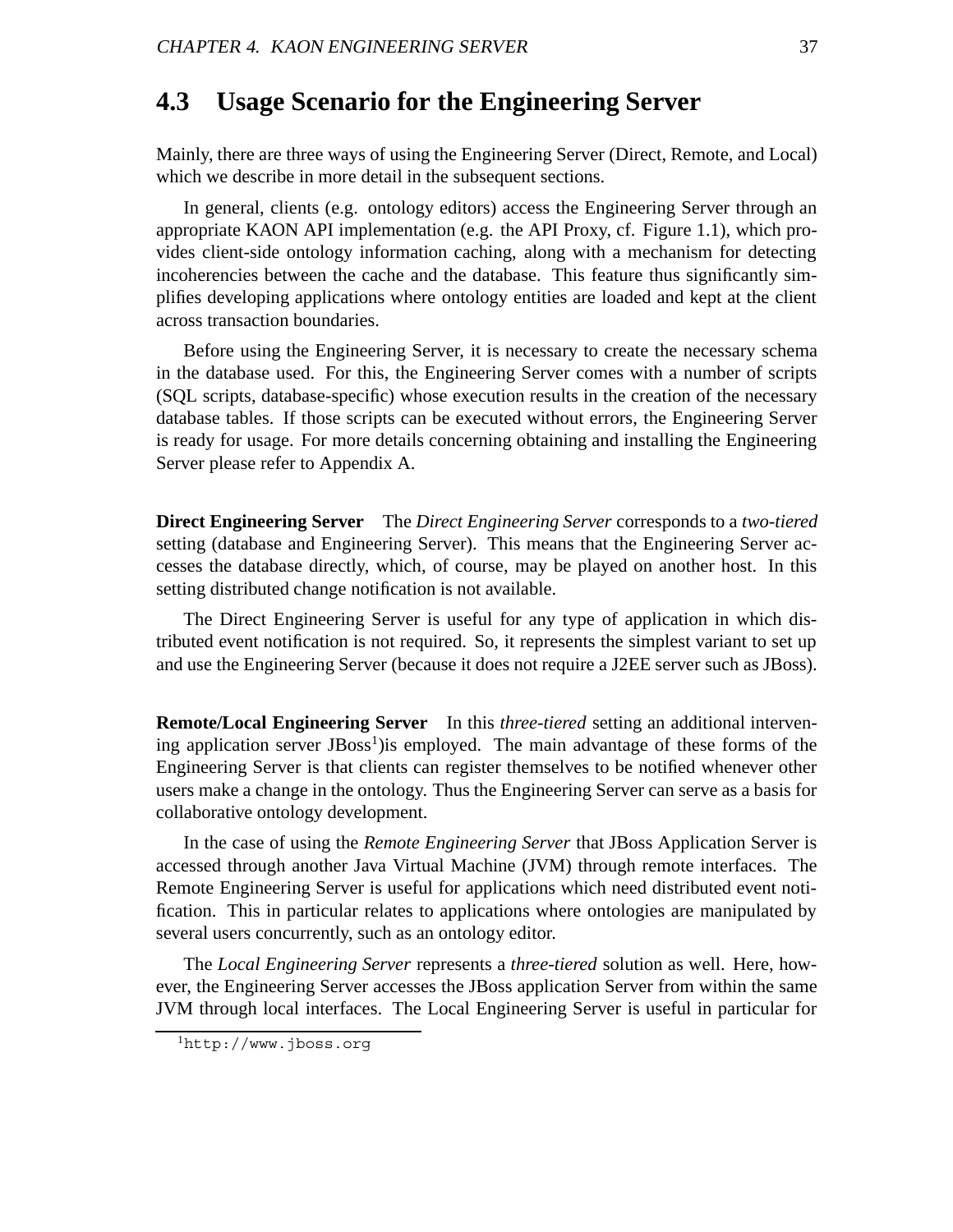web applications, since the web application and the server can be deployed in the same JVM, and thus increase performance (since the remote call overhead is eliminated).

Both, the Remote and Local Engineering Servers come in two versions: secure and non-secure. In the non-secure version no authentication of clients, that want to access the ontology/database, is needed. For the secure version, authentication is realized via JBoss. Note, that the version of the Engineering Server being used (i.e. secure or non-secure) is determined at deployment time.

## **4.4 Collaborative Ontology Engineering with the Engineering Server**

As emphasized before, the main benefit of using the Engineering Server—apart from handling huge amounts of data via accessing a relational database system—is the possibility to collaboratively work on a single ontology model instance. That individual instance is maintained by the Engineering Server to which clients may connect.

Due to these multi-user capabilities of the Engineering Server it is feasible to develop an ontology in a distributed setting, e.g. with a group of ontology engineers or domain experts who are spread across several locations. Here, each participant connects to the instance of the Engineering Server (e.g. running on a server in Karlsruhe) with his/her local client (e.g. the OI-Modeler as part of the KAON Workbench). Then, it is possible to browse and explore the entire ontology without restrictions. Furthermore, if the respective user has the appropriate rights for writing, i.e. is also allowed to apply changes to the ontology, he/she may add, change, or delete ontology entities.



Figure 4.2: Ontology Version Conflict during Distributed Ontology Engineering

At its current stage of development the Engineering Server assigns a version number to each successive state of the ontology. In case a client's local "copy" of the ontology has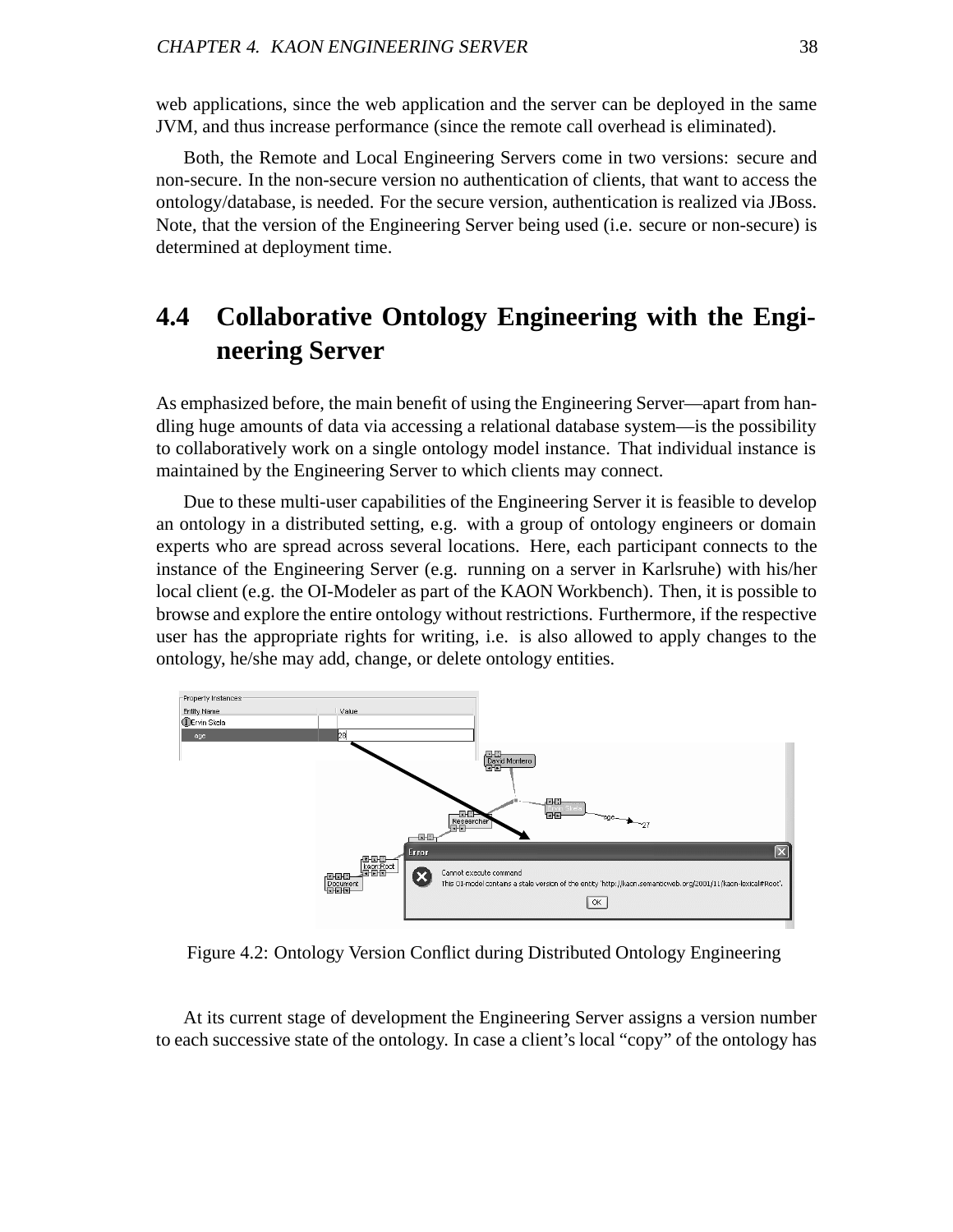a lower version number than the current ontology version maintained by the Engineering Server, the user is prompted that a conflict exists.

Imagine ontology engineer A has noticed that Erwin Skela was misspelled and corrects that typo so that that instance is called Ervin Skela. Moreover, ontology engineer B wants to change that instance's value for attribute AGE from 27 to 28. In case B has not updated his/her OI-Model, he/she will be notified about the conflict as depicted in Figure 4.2: Obviously, B is not allowed to change the value for attribute AGE as his/her current version of the ontology is obsolete. Now, ontology engineer B would have to refresh his/her ontology—which means that the Engineering Server's current ontology version is transferred to the client—and must reapply the changes he/she wanted to introduce, i.e. change the value for the AGE attribute as desired.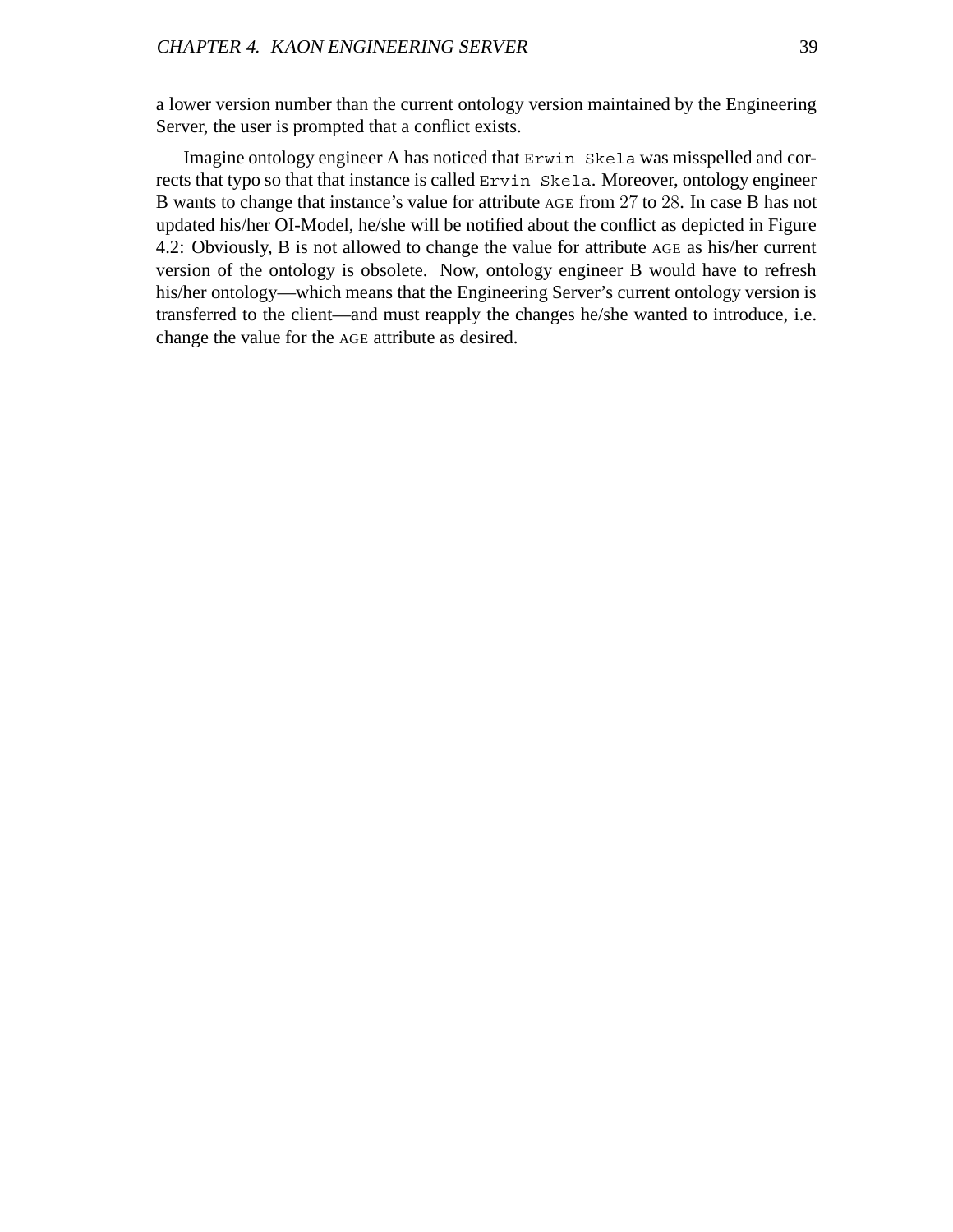# **Chapter 5**

# **TextToOnto**

## **5.1 Overview**

TextToOnto [MV01] is a tool suite built upon KAON in order to support the ontology engineering process by text mining techniques. Providing a collection of independent tools for both automatic and semi-automatic ontology extraction it assists the user in creating and extending OI-Models. Moreover, efficient support for ontology maintenance is given by modules for ontology pruning and comparison. In particular, the current distribution of TextToOnto comprises the following tools:

- **TaxoBuilder** for building concept hierarchies
- **TermExtraction** for adding concepts to an ontology
- **InstanceExtraction** for adding instances to an ontology
- **RelationExtraction** for semi-automatic learning of conceptual relations
- **RelationLearning** for automatic *and* semi-automatic relation learning
- **OntologyComparison** for comparing two ontologies
- **OntologyPruner** for adapting an ontology to a domain-specific corpus

Section 5.2 gives a detailled overview of the different tools by describing a sample workflow.

## **5.2 Tools**

Before being able to start learning an OI-Model the user has to create a new document collection by selecting "New Corpus" from the "File" menu. The corpus management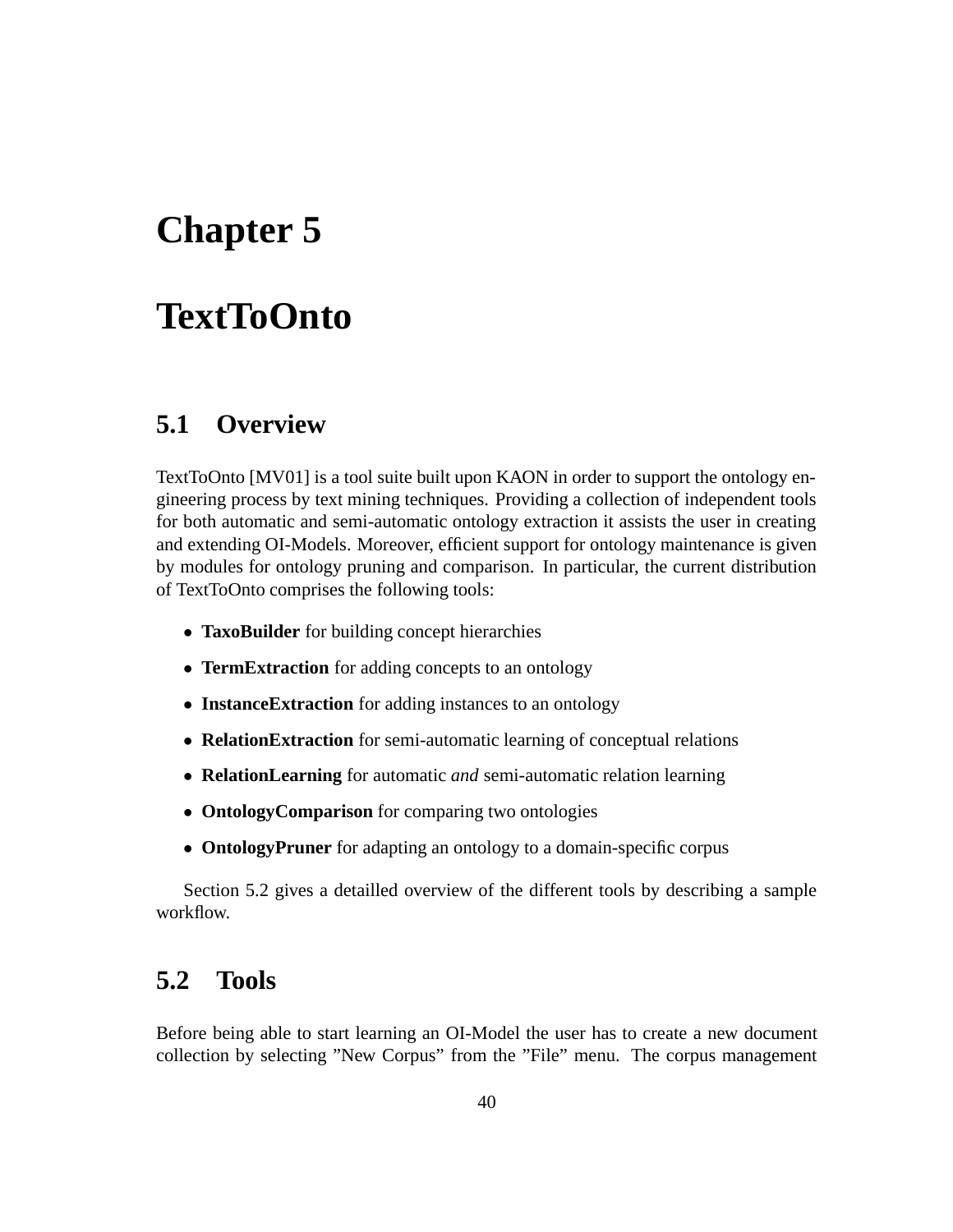module provided by TextToOnto supports him in adding text, HTML or XML files to the corpus. In addition to the corpus an OI-Model can be selected, if the user wants to extend an already existing ontology.

#### **5.2.1 TaxoBuilder**

If a new ontology is to be created, a typical workflow usually starts by populating an OI-Model with concepts and instances. TaxoBuilder (see figure 5.1) automatically builds a concept hierarchy from the most frequent terms included in the corpus by inserting them into an empty OI-Model. Having started the tool via the menu items "File" $\rightarrow$ "TaxoBuilder" the user is presented an interface, which allows him to specify a corpus and a newly created OI-Model as well as the number of words to be considered. Moreover the user can choose from two approaches to taxonomy construction: (i) The FCA-based approach described by [CST03] rests upon the assumption that a verb poses strong selectional restrictions on their arguments, so that a hierarchy of concepts can be derived from the inclusion relations between the extensions of the selectional restrictions of all the verbs, while the verbs themselves provide intensional descriptions for each concept. (ii) The second approach is based on a combination of Hearst-Patterns [Hea92], WordNet [Fel98] and various heuristics, which can be selected separately by the user<sup>1</sup>.

### **5.2.2 TermExtraction**

TermExtraction can be used to create new concepts from possibly relevant terms included in the corpus. Available parameters are the language (English, German or Italian) as well as the maximum number of words per term and the minimum frequency of occurrence necessary for considering a term as relevant. Moreover a linguistic filter can be defined by means of a regular expression over the language of Part-of-Speech tags. After the process of term extraction is completed a list of possibly relevant terms is displayed, which can be sorted according to measures like TFIDF, entropy or absolute frequency, in order to support the user in selecting terms to be added as concepts to the ontology.

#### **5.2.3 InstanceExtraction**

As soon as one or more concepts have been added to the OI-Model instances of these concepts are to be extracted from the corpus. InstanceExtraction (see figure 5.2) supports both semi-automatic and fully automatic learning of instances by applying a combination of various patterns from [Hea92] and [HS98], which can be selected separately by the user. If InstanceExtraction is performed semi-automatically each candidate term will be

<sup>&</sup>lt;sup>1</sup>Using WordNet requires an installation of WordNet 1.7.1 (see section A.4)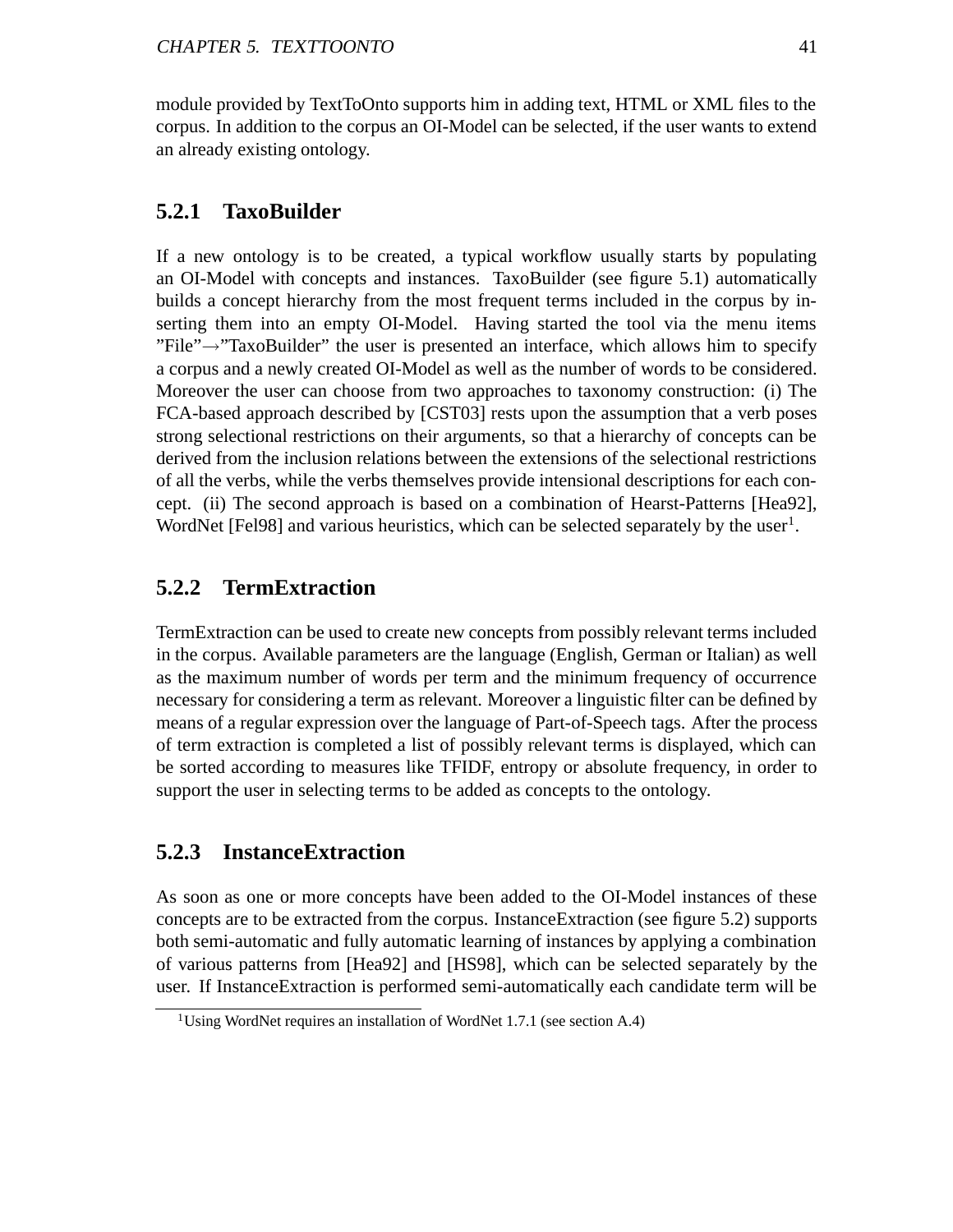

Figure 5.1: TaxoBuilder

presented to the user in order to ask him for approval, whereas in the automatic mode newly discovered instances will be immediately added to the OI-Model.

### **5.2.4 RelationExtraction**

RelationExtraction (see figure 5.3) is one of two tools provided by TextToOnto to extend the OI-Model by adding conceptual (and taxonomic) relations between concepts and instances already learned. Unlike the other tool, RelationLearning, which is briefly described by the following section, RelationExtraction only supports semi-automatic learning. Two approaches can be chosen in order to extract a list of candidate relations from the text. Whereas the first approach is based on association rules [MS00], the second one applies a set of text patterns very similar to those defined by Hearst [Hea92]. The user being presented this list can select single or multiple candidates and add them to the OI-Model either as a property or a taxonomic relation. Available parameters for RelationExtraction - in addition to OI-Model, corpus and language - are the minimum confidence and the minimum support for relations to be displayed.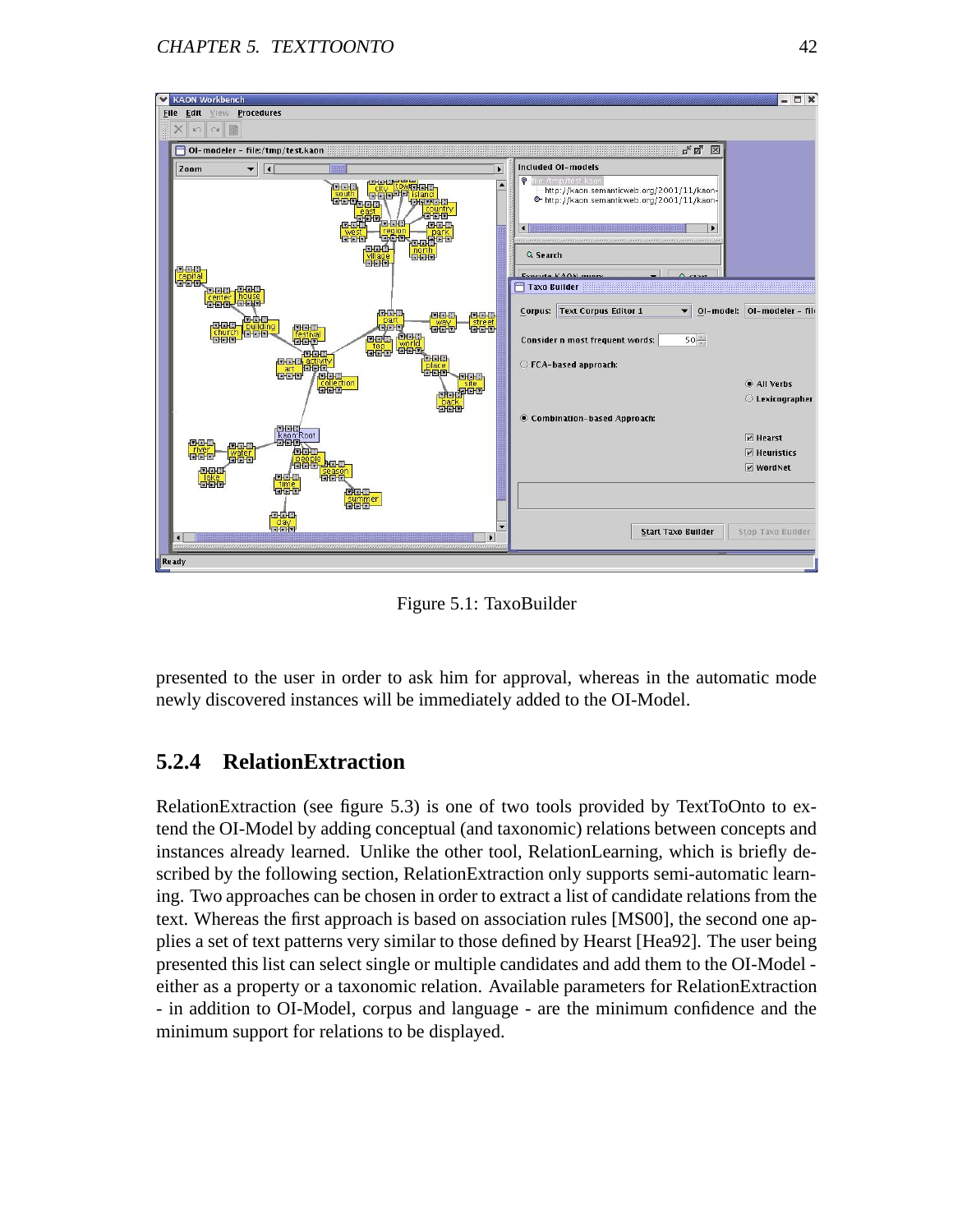| Text Corpus Editor 2                                                                                                                                                                                                                                                         |                                                             | ਰ" ⊠"<br>冈                                                                                                        |  |  |
|------------------------------------------------------------------------------------------------------------------------------------------------------------------------------------------------------------------------------------------------------------------------------|-------------------------------------------------------------|-------------------------------------------------------------------------------------------------------------------|--|--|
| <b>Corpus Documents</b><br>→ nome/pci/Corpora/LonelyPlanet/500_texts/a<br>◆□ /home/pci/Corpora/LonelyPlanet/500_texts/a<br>→ nome/pci/Corpora/LonelyPlanet/500_texts/at<br>● □ /home/pci/Corpora/LonelyPlanet/500_texts/at<br>◆ ■ /home/pci/Corpora/LonelyPlanet/500_texts/a |                                                             | <b>Document Preview</b><br>Preview not available.                                                                 |  |  |
| <b>O</b> <i>Ahome/pci/Corpora/LonelyPlar</i> <b>Instance Extraction</b><br>◆□ /home/pci/Corpora/LonelyPlan<br>← □ /home/pci/Corpora/LonelyPlan<br>OI-modeler - file:/home/pci/Ontologies/RI<br>Zoom<br>$\vert \cdot \vert$<br>$\overline{\phantom{a}}$                       | $V$ Hearst<br>$\nu$ Appositions                             | ďď<br>$\mathbb{R}$<br><b>Corpus: Text Corpus Editor 2</b><br>OI-model:   OI-modeler - file:/hom =<br>$\mathbf{v}$ |  |  |
| ooo<br>kaon:Root                                                                                                                                                                                                                                                             | $V$ Definites<br>$\nu$ Copulas<br>automatic                 | Add Instance to OIModel?<br>$\mathcal{D}$<br>Do you want to add loire or loire river as instance of river?        |  |  |
| C http://kaon.semanticweb.org/2001/11/kao<br>-Subconcepts<br>Superconcepts-<br>Lexicon-                                                                                                                                                                                      | $\bullet$ semi-automati-                                    | loire river<br>Cancel<br>loire<br>None                                                                            |  |  |
| http://kaon.sema<br>$\bigcirc$ http://kaon $\blacktriangle$<br>Ty   La<br>$\bullet$ $\bullet$ ball_1<br>$\bullet$ $\bullet$ bat<br>O C cosmeti<br>$\mathbf{r}$<br>1國<br>$\left  \right $<br>$\mathbf{E}$                                                                     | Phase 1 of 5 - POS tagging (500 of 500 documents processed) |                                                                                                                   |  |  |
| Properties From I-Properties To Co-Concept II<br>P M M <br>Property<br>Enti<br>$\mathbf{P}$ http://ka<br>O                                                                                                                                                                   |                                                             | <b>Start Instance Extraction</b><br><b>Stop Instance Extraction</b>                                               |  |  |

Figure 5.2: InstanceExtraction

## **5.2.5 RelationLearning**

RelationLearning, in contrast to RelationExtraction, supports both automatic and semiautomatic learning of conceptual relations. Moreover, if it is done semi-automatically, a name as well as a domain and a range for each relation are suggested to the user. Basically, the approach being applied by RelationLearning employs shallow text parsing in order to extract subcategorization frames, which can be restricted by using the information about selectional preferences [Res97], that is typical co-occurrences of predicates and conceptual classes, derived from the ontology.

### **5.2.6 OntologyComparison**

In order to evaluate an OI-Model, which has been learned automatically or semiautomatically from a text corpus, it has to be compared with other - either learned or manually constructed - ontologies. OntologyComparison (see figure 5.4) is a tool provided by TextToOnto for comparing two OI-Models with respect to lexical and conceptual aspects [MS02] like taxonomic or relational overlap, for instance, which can be chosen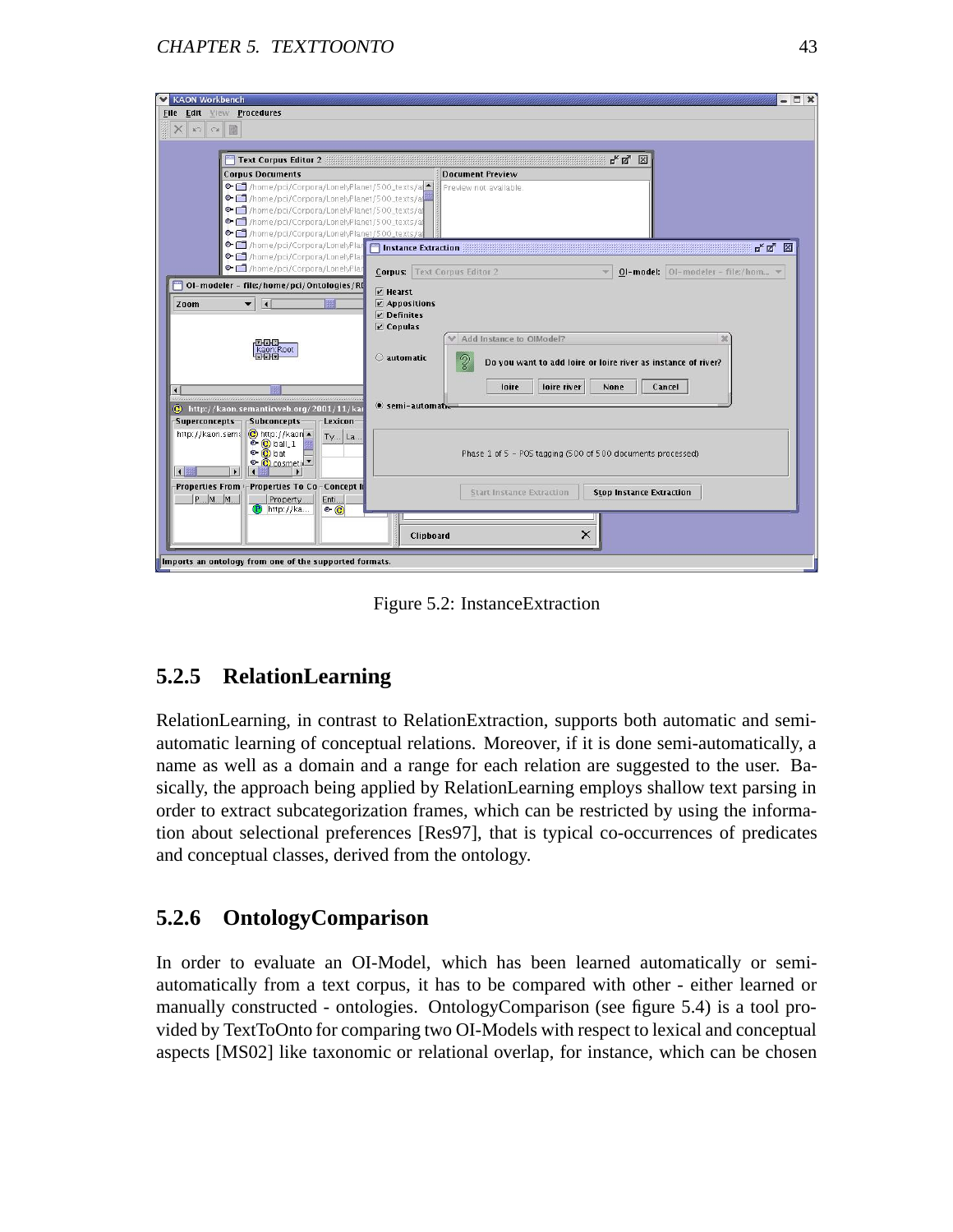|                                             | Text Corpus Editor 2    |                                                             |                                                                                                                                  |                         |                  | ď                       | ⊠               |                                                          |
|---------------------------------------------|-------------------------|-------------------------------------------------------------|----------------------------------------------------------------------------------------------------------------------------------|-------------------------|------------------|-------------------------|-----------------|----------------------------------------------------------|
|                                             | <b>Corpus Documents</b> |                                                             |                                                                                                                                  | <b>Document Preview</b> |                  |                         |                 |                                                          |
|                                             |                         |                                                             | → nome/pci/Corpora/LonelyPlanet/500_texts/at                                                                                     | Preview not available.  |                  |                         |                 |                                                          |
|                                             |                         |                                                             | Thome/pci/Corpora/LonelyPlanet/500_texts/all                                                                                     |                         |                  |                         |                 |                                                          |
|                                             |                         |                                                             | Thome/pci/Corpora/LonelyPlanet/500_texts/at                                                                                      |                         |                  |                         |                 |                                                          |
|                                             |                         | <b>B-F</b> thoma incit(Cornora (Longh Planot (500 toyie is  |                                                                                                                                  |                         |                  |                         |                 |                                                          |
|                                             | Relations Extraction    |                                                             |                                                                                                                                  |                         |                  |                         |                 | Fø ⊠                                                     |
|                                             |                         |                                                             |                                                                                                                                  |                         |                  |                         |                 |                                                          |
|                                             | Corpus:                 |                                                             | Text Corpu ▼<br>OI-model:                                                                                                        |                         |                  |                         |                 | OI-modeler - file:/home/pci/Ontologies/RDF/tourism_ref ▼ |
|                                             | Language:               | English                                                     |                                                                                                                                  |                         |                  |                         |                 |                                                          |
| $\Box$ OI-mod                               |                         |                                                             |                                                                                                                                  |                         |                  |                         |                 |                                                          |
|                                             |                         |                                                             | Apply Text                                                                                                                       |                         |                  | Apply Association Rules |                 |                                                          |
| Zoom                                        |                         |                                                             |                                                                                                                                  |                         |                  |                         |                 |                                                          |
|                                             |                         | <b>Minimum Support:</b><br>10<br><b>Minimum Confidence:</b> |                                                                                                                                  |                         | l0               |                         |                 |                                                          |
|                                             |                         |                                                             | Apply Hierarchy Reuse <b>Ø Apply Hierar</b> Ol-model for Hierarchy Reuse: 0l-modeler - file:/home/pci/Ontologies/RDF/tourism_ref |                         |                  |                         |                 |                                                          |
|                                             | Premise                 | Conclusion                                                  | Conclusion Fre                                                                                                                   | Support                 | Confidence       | Abs. Freq.              | Pattern Names   | Property                                                 |
|                                             | dance                   | day                                                         | 164                                                                                                                              | $\circ$                 | 0.046            | 5                       |                 |                                                          |
|                                             | museum                  | informing                                                   | 45                                                                                                                               | $\circ$                 | 0.002            | 1                       |                 |                                                          |
|                                             | harbour                 | coast                                                       | 87                                                                                                                               | Ō                       | 0.04             | $\overline{2}$          |                 |                                                          |
|                                             | park                    | beauty                                                      | 76                                                                                                                               | 0.001                   | 0.014            | 6                       |                 |                                                          |
| mmmm                                        |                         |                                                             | 42                                                                                                                               | 0                       | 0.2              | $\mathbf{1}$            |                 |                                                          |
|                                             | banquet                 | dancing                                                     |                                                                                                                                  | o                       | 0.033            | $\overline{2}$          |                 |                                                          |
|                                             | bar                     | city                                                        | 186                                                                                                                              |                         |                  |                         |                 |                                                          |
| $\Theta$ http://<br>Supercond<br>http://kao | day                     | hiking                                                      | 59                                                                                                                               | 0.001                   | 0.013            | 8                       |                 |                                                          |
|                                             | spring                  | city                                                        | 186                                                                                                                              | 0                       | 0.008            | $\mathbf{1}$            |                 |                                                          |
|                                             | room                    | motel                                                       | 5<br>$\overline{a}$                                                                                                              | $\Omega$                | 0.013            | $\overline{1}$          |                 |                                                          |
|                                             |                         |                                                             |                                                                                                                                  |                         |                  |                         |                 |                                                          |
|                                             |                         |                                                             | <b>Start Extraction</b>                                                                                                          | Stop Extraction         | Add as Hierarchy |                         | Add as Property |                                                          |
| ◀腦<br><b>Properties</b><br>P M.  M.  []     |                         | [Property]<br>Ent                                           | value                                                                                                                            |                         |                  |                         |                 |                                                          |

Figure 5.3: RelationExtraction

separately by the user.

### **5.2.7 OntologyPruner**

Having extracted an OI-Model from a rather general corpus, the user might want to adapt it to the requirements of a more domain-specific corpus instead of learning a new ontology from the scratch. Therefore OntologyPruner supports ontology pruning by suggesting concepts to be removed on the basis of their frequency within a given corpus. Parameters to be specified by the user are the language and the cumulative frequency threshold beyond which terms are considered as relevant.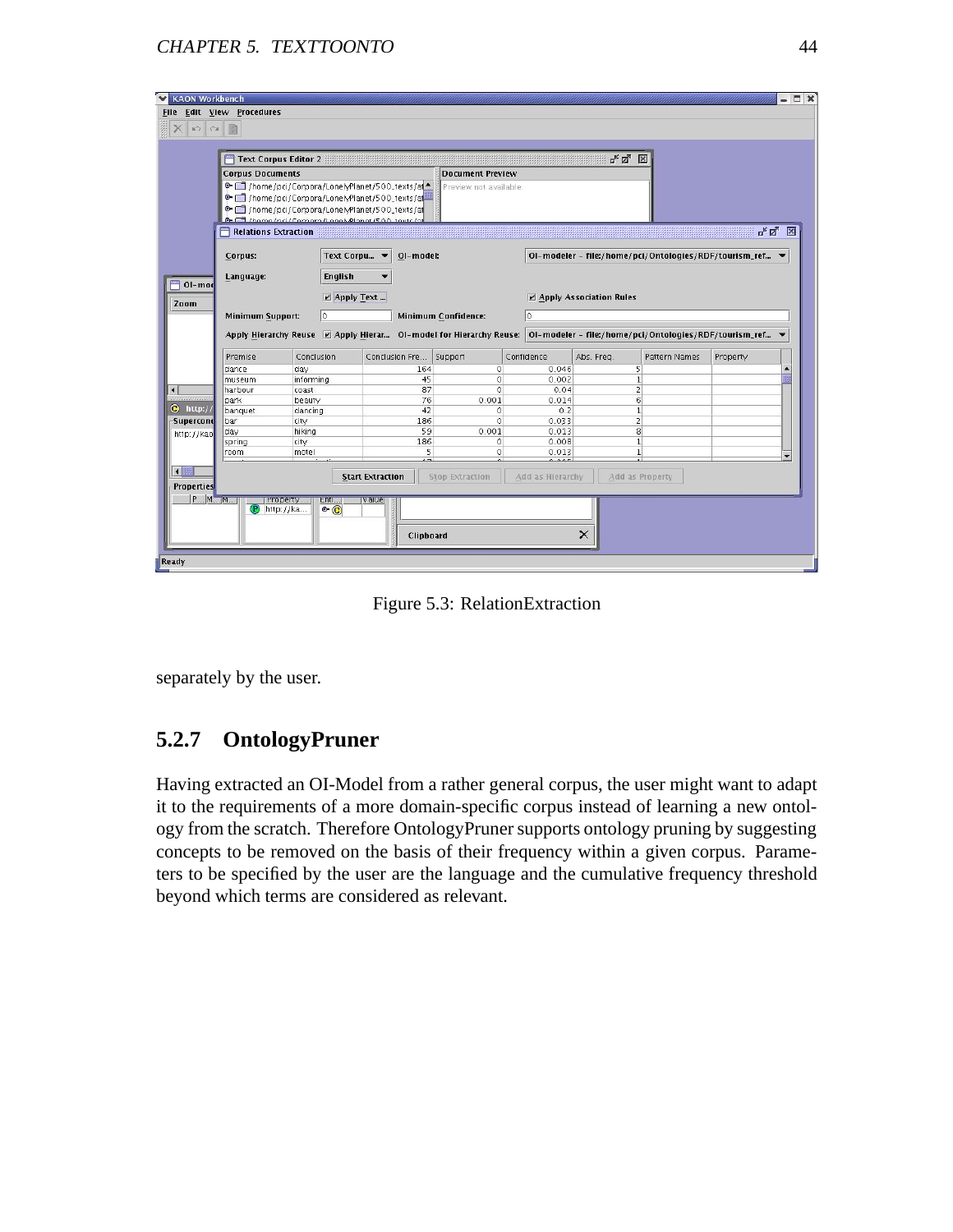

Figure 5.4: OntoComparison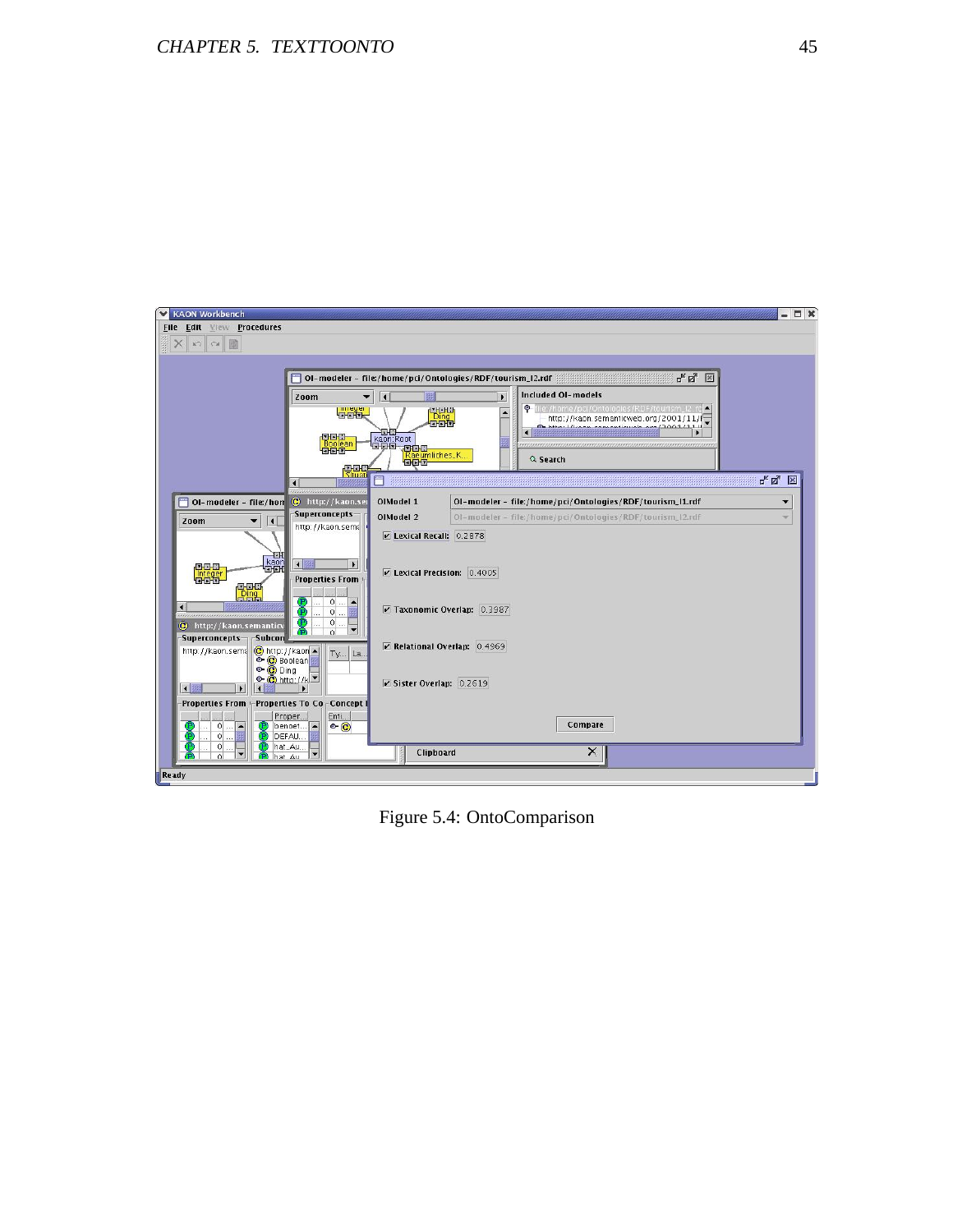# **Chapter 6**

# **Outlook**

Finally we will briefly indicate two relevant Open Source development projects: a backend inference engine for OWL and a front-end ontology engineering environment.

- Firstly, in the Integrated Project  $DIP<sup>1</sup>$  our accompanying group at the FZI Research Center for Information Technologies, Karlsruhe, will develop a hybrid reasoning framework – currently internally being called 'KAON-DL'. The aim is to provide efficient reasoning support for OWL (including A-Box reasoning). KAON-DL will act as a back-end server. It is planned that it will provide support for the WonderWeb OWL API<sup>2</sup> as well as for the KAON API.
- Secondly, in a joint effort (currently driven by Empolis, Ontoprise and UKARL) we will develop an Open Source ontology management framework based on the well-known Open Source universal tool platform **eclipse** (see http://www. eclipse.org. The aim is to provide a full-fledged front-end modelling environment which can be easily extended by third-parties such as SEKT partners. Essential part of such an environment will be the evolution features provided already in KAON (and OI-Modeler) today – and numerous further 'must have' features to be developed!

<sup>1</sup>see http://dip.semanticweb.org

<sup>2</sup>see http://sourceforge.net/projects/owlapi for source code and http://owl.man.ac.uk/api.shtml for further information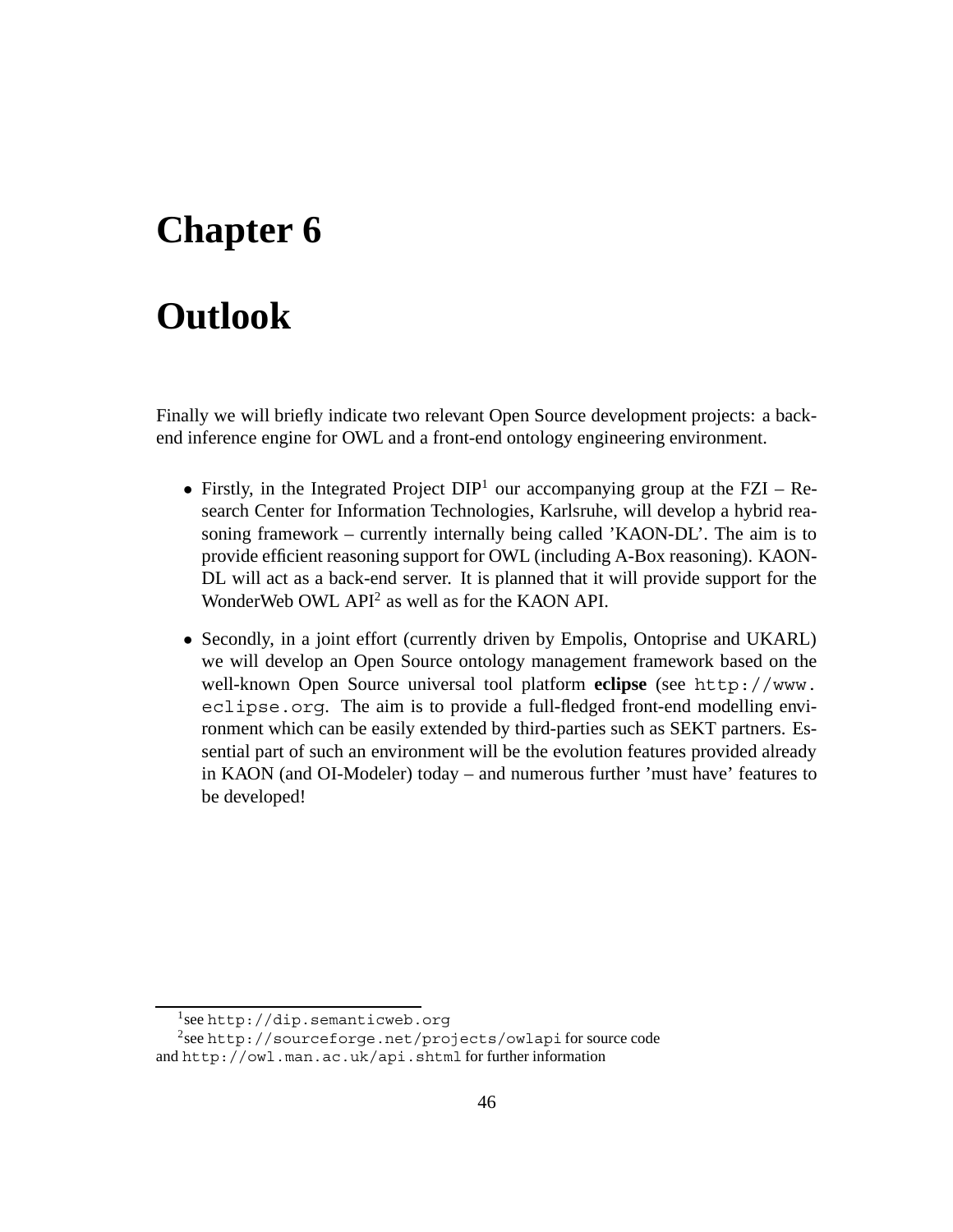# **Appendix A**

# **Download & Installation**

This chapter gives hints concerning download and installation of tools and components related to KAON.

After a short overview on current versions and download sites we devote a single subsection to the installation of each tool presented in this document.

## **A.1 Download Overview**

The following table A.1 summarizes download sources for and version numbers of the tools described within this document. Note, that future versions might not necessarily be compatible with the current versions described here. Be aware, that KAON needs at least Java 1.4.0.

| <b>Tool</b>            | <b>Version</b> | <b>Download Site</b>                                               |
|------------------------|----------------|--------------------------------------------------------------------|
| <b>KAON</b>            | V1.2.7         | http://sourceforge.net/projects/kaon                               |
|                        |                | Note: You may choose between the source code and a binary version. |
| <b>KAON</b> Extensions |                | http://sourceforge.net/projects/kaon-ext/                          |
| Includes: KAONToEdit   | V1.0           |                                                                    |
| TextToOnto             | V0.95b         | http://sourceforge.net/projects/texttoonto/                        |
| Java                   | V1.4.2         | http://java.sun.com/j2se/1.4.2/download.html                       |
| OntoEdit               | V2.6           | http://www.ontoprise.de/customercenter/                            |
|                        |                | software_downloads/                                                |
| JBoss                  | V3.2.          | http://www.jboss.org                                               |

Table A.1: Downloading KAON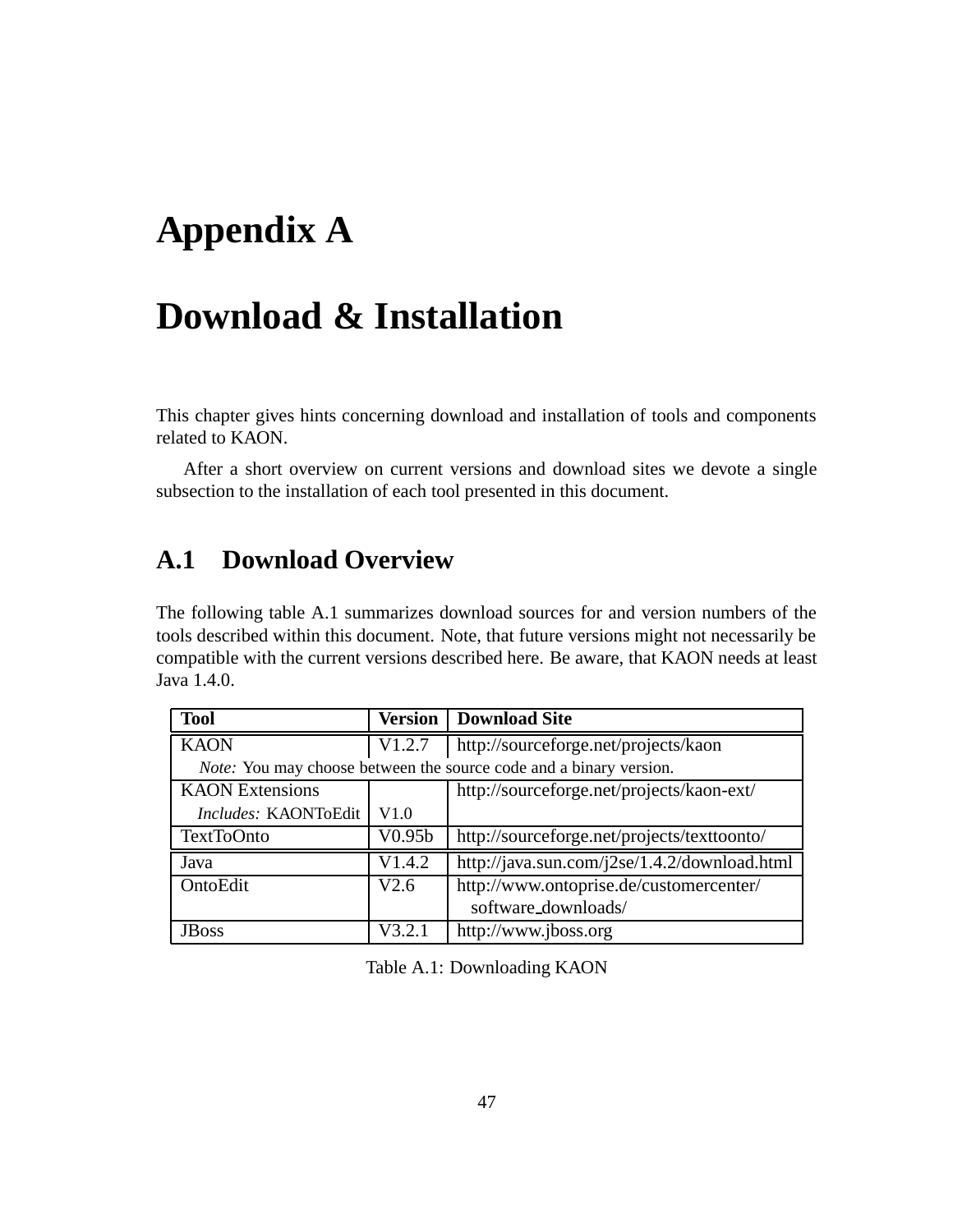## **A.2 Installation of KAON, its Workbench, and OI-Modeler**

After having obtained KAON from the download site mentioned in Table A.1, you may proceed making that software applicable.

Note, that the term "KAON Workbench" (cf. Section 1.2) in particular comprises the OI-Modeler, KAON's ontology editor.

- **Installation:** Installing KAON and its Workbench is straightforward. To install KAON just unpack the downloaded archive to some directory without spaces.
- **Using OI-Modeler:** Set the KAON\_ROOT environment variable to point to the root of your KAON distribution, for example via c:\*>*set KAON ROOT=c: \kaon. Then, you may start the OI-Modeler by invoking KAON ROOT\bin\kaonqui.bat

As shown in Figure 1.1 the KAON archive you have downloaded comprises KAON's Engineering Server as well. However, since installing and using that software involves a number of steps to be followed, we describe that proceeding in very detail in the following section.

## **A.3 Installation of the Engineering Server**

The Engineering Server represents KAON's implementation for large-scale and distributed ontology engineering. Note, that the Engineering Server is a part of KAON. So, the files and libraries related to it are included in the KAON archive you probably have downloaded and installed in Section A.2. The following steps describe how to install and use the Engineering Server.

Exemplarily, we describe the installation process for Microsoft SQL Server 2000 as the database system the Engineering Server collaborates with, for which it has been tested thoroughly. However, it should work in principle with all SQL2-compatible databases. It has been successfully run on IBM DB2, PostgreSQL and Oracle 8i/9i.

### **A.3.1 Direct Engineering Server**

Applying the Direct Engineering Server corresponds to a two-tiered setting. Of course, the functionality of both tiers (i.e. client and relational database system) may be placed on the same machine. Anyway, the first phase of the Engineering Server's installation involves the creation of the server's database and filling it with the necessary database schema (see Section 4.1).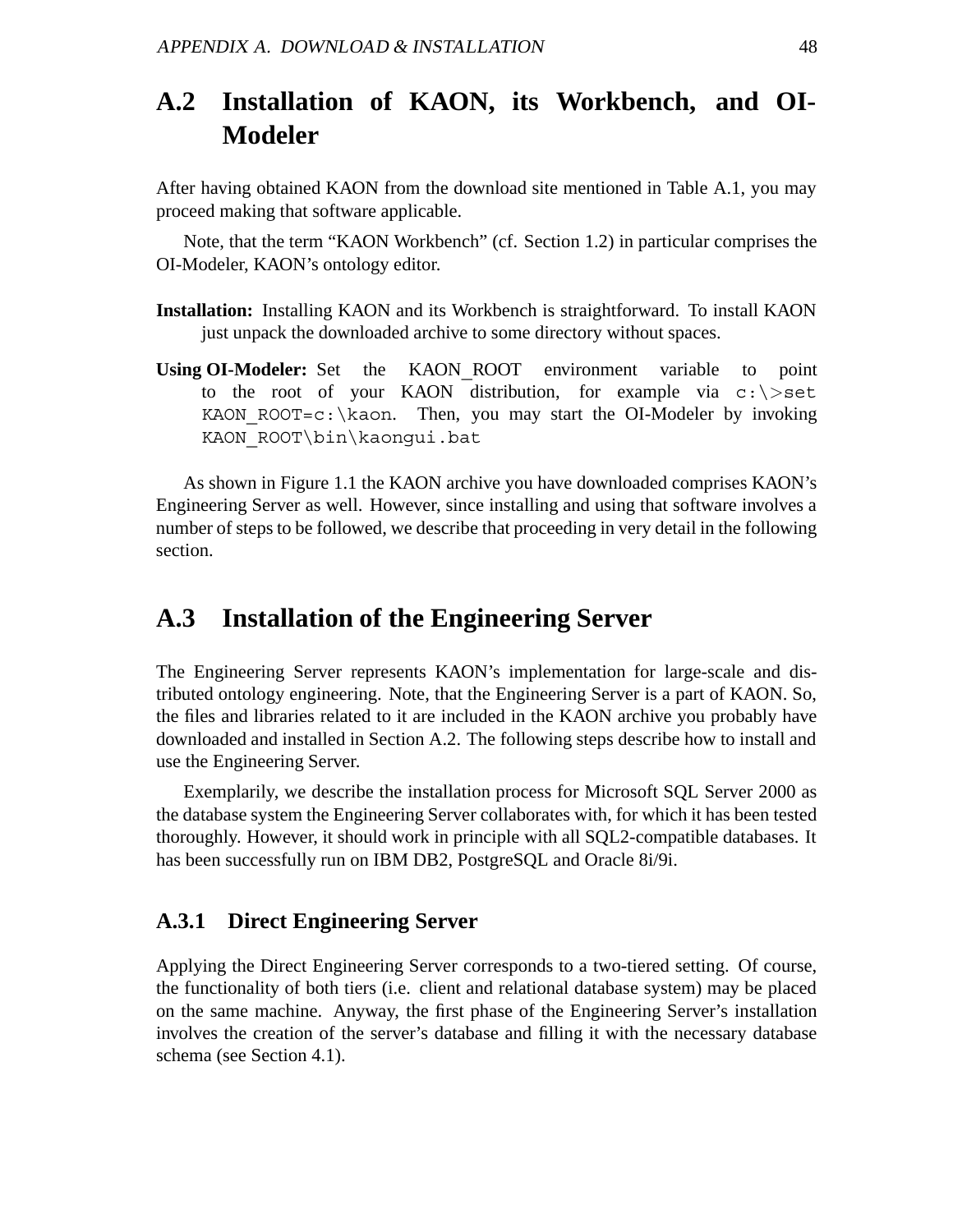- 1. Install the relational database system and make sure it is up and running.
- 2. Create a new database (e.g. myOntologyDatabase) with your database management tool (in case of MS SQL Server that tool is the "SQL Server Enterprise Manager").
- 3. Use your database tool to execute the schema.sql script located in KAON ROOT\engineeringserver\schema\. For example, for the MS SQL Server you may use the "SQL Query Analyzer" for that purpose. That script will create the schema in your database. The file is in the SQL2 format and uses the semicolon character as the command separator. Depending on your database, you may need to replace that character with the keyword used by your database (for example, *older* versions of MS SQL Server used the keyword GO as the command separator).
- 4. Depending on your database (i.e. if you are not using MS SQL Server), execute the supplementary schema script. For example, in case of Oracle database, execute engineeringserver\schema\schema\_oracle.sql file. The same comments about the command separator apply.
- 5. Create a database user with your database management tool, e.g. MS SQL Server Enterprise Manager. Pay also attention that the security settings of MS SQL Server Enterprise Manager do not only allow for Windows authentication, but for "SQL Server and Windows".

Now, the Engineering Server is ready to be used in its *direct* version. From within the OI-Modeler you may create a new or open an existing ontology model via the Direct Engineering Server by supplying the following information:

- Start the OI-Modeler and choose open or create an OI-Model.
- Choose the tab "Direct Engineering Server".
- User Name and Password as specified in 5.
- Host Name: localhost or the server the SOL Server is running on
- Driver: Here, you can choose between MS SQL Server, IBM DB2, Oracle, PostgreSQL, and other.
- Port: 1433
- Database: name of your database, e.g. myOntologyDatabase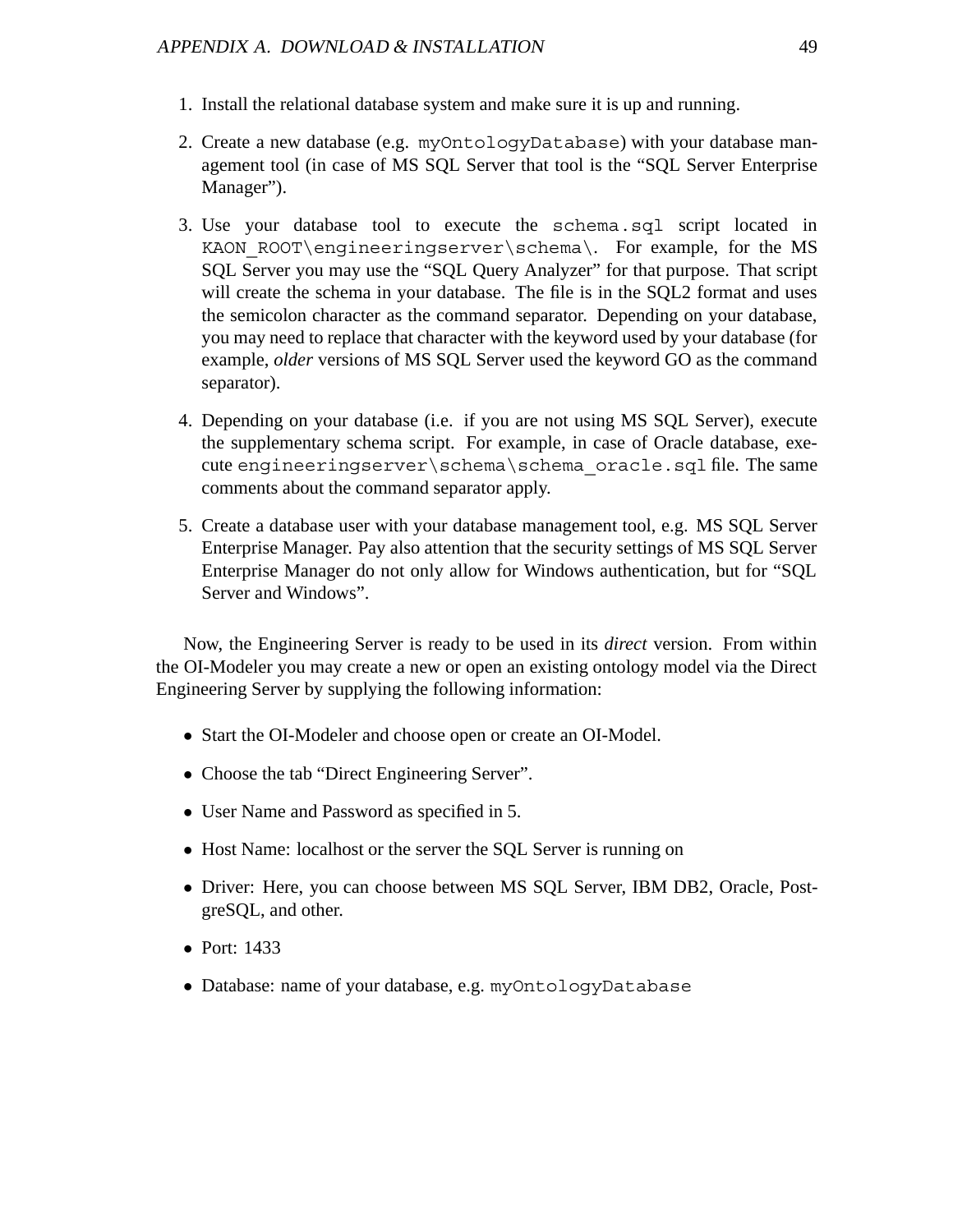#### **A.3.2 Remote/Local Engineering Server**

For the *remote or local* version of the Engineering Server, you need the JBoss application server and you have to deploy the Engineering Server's EJBs to that application server. To do so, follow these steps:

- 1. Download JBoss from http://www.jboss.org/downloads.jsp. Unpack the JBoss into a directory without spaces.
- 2. Set the JBOSS\_HOME environment variable to point to the root of the JBoss distribution (e.g.  $C:\iota\$  ava $\iota\$ boss-3.2.1 tomcat-4.1.24).
- 3. KAON distribution contains JBoss 3.2.1 libraries (in the 3rdparty directory) that facilitate connection to the JBoss application server. The version of the client-side libraries must match to the JBoss version. If you are using some other version of JBoss, then you should exchange the JBoss libraries in the 3rdparty directory with the appropriate libraries from your JBoss distribution.

Please note, that we conducted all our tests with version 3.2.1 of JBoss, thus we recommend using that JBoss version as incompatibilities might arise otherwise.

- 4. Customize JBoss to connect to your database. This involves the following steps:
	- Copy the template database configuration file for your database (for MS SOL Server that file is called mssql-ds.xml)  $called$   $mssql-ds.xml$ from JBOSS HOME\docs\examples\jca directory to JBOSS\_HOME\server\default\deploy.
	- Open that file in a text editor.
	- Customize the name of the JNDI data source to KAON (by editing the value of the <jndi-name> element).
	- Enter other information about your database (such as connection string, user name and password).
	- Make the JDBC driver available to JBoss by copying it to JBOSS HOME\server\default\lib directory. The JDBC driver JBOSS HOME\server\default\lib directory. for MS SQL, for example, consists of three files (msbase.jar, mssqlserver.jar, and msutil.jar).
- 5. Start JBoss (by invoking the JBOSS HOME\bin\run.bat script).
- 6. Deploy the Engineering Server. Here, you will have to decide whether you intend to use the Engineering Server in its *secure* or *non-secure* version (see below). For the non-secure version invoke the engineeringserver\deploy.bat script (which will copy engineeringserver-beans.jar file to the JBOSS HOME\server\default\deploy directory). For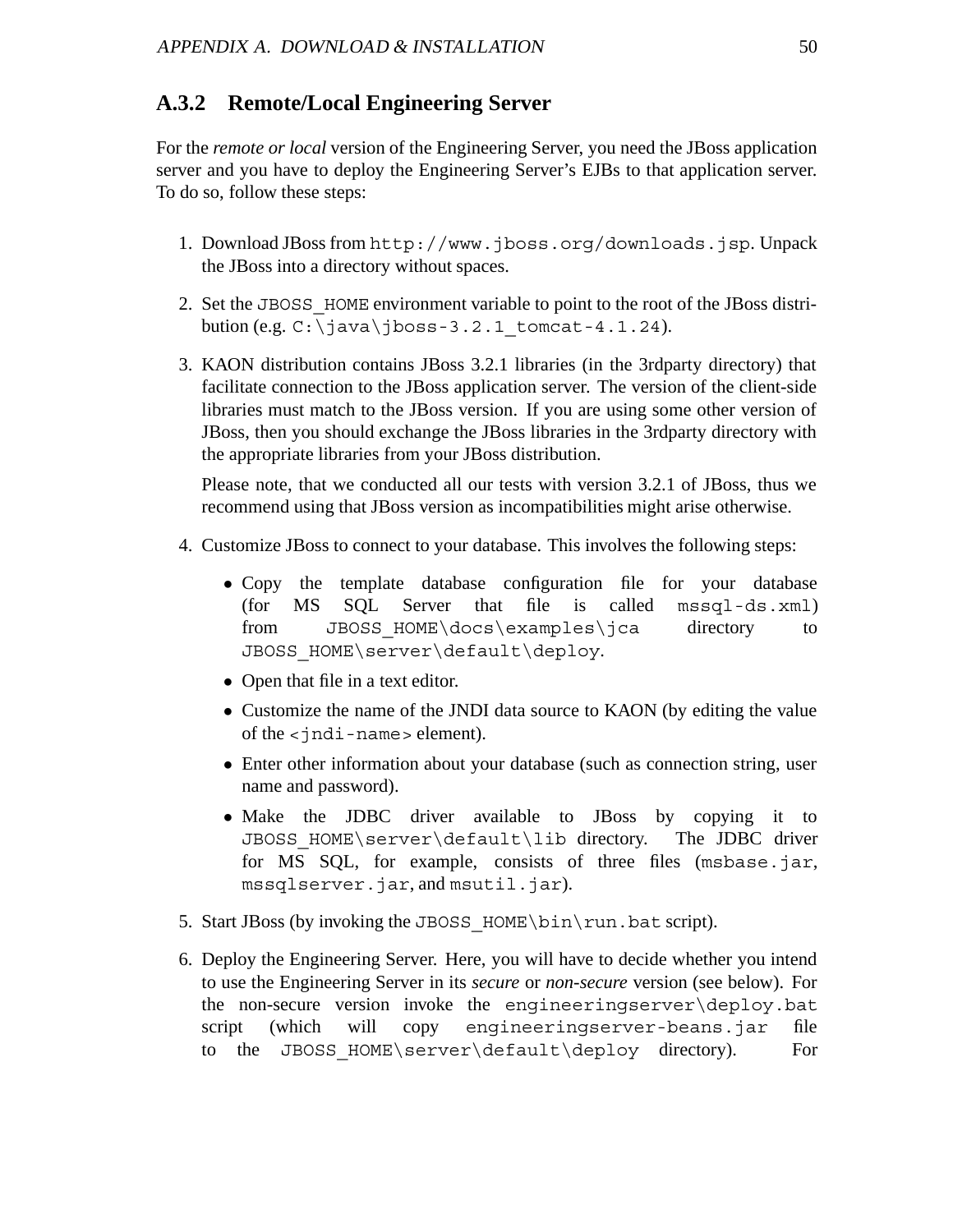the secure version invoke the deploy\_secure.bat script (which will copy engineeringserversecure-beans.jar file to JBOSS\_HOME\server\default\deploy directory).

Now, the Local/Remote Engineering Server is ready for use. From within the ontology editor OI-Modeler you may now access it. Depending on the decision whether you intend to use the Engineering Server in its non-secure or secure version, proceed as follows:

**Non-Secure Version** In the non-secure version no authentication mechanism is present.

- Start the OI-Modeler and choose open or create an OI-Model.
- Choose the tab "Engineering Server".
- Host Name: localhost or the server on which JBoss is running
- Port: 1099
- User Name and Password: You can leave these fields blank as no authentication methods are employed in the non-secure version.
- **Secure Version** In the secure version the same information as in the non-secure version have to be supplied. Moreover, you have to fill in your user name and password allowing you to access JBoss. Of course, you have to customize JBoss in prior so that it supports authentication. This basically means, you have to define a set of users and grant them rights to read and/or modify the ontology.

For this you must set up a security domain called kaon and specify how authentication is performed. A simple way of authenticating users is by using UsersRolesLoginModule of JBoss. This module expects two files in JBOSS\_HOME\server\default\conf directory: users.properties contains entries of the form userName=password, whereas roles.properties contains entries of the form userName=role1,role2.

The Engineering Server supports two roles: KAONReader role allows the user to read the OI-Model, whereas KAONWriter role allows user to change the OI-Model. The UsersRolesLoginModule can be started by editing JBOSS\_HOME\server\default\conf\login-config.xml file and appending the following fragment:

```
<application-policy name="kaon">
 <authentication>
  <login-module
  code=
   "org.jboss.security.auth.spi.UsersRolesLoginModule"
   flag="required" />
 </authentication>
</application-policy>
```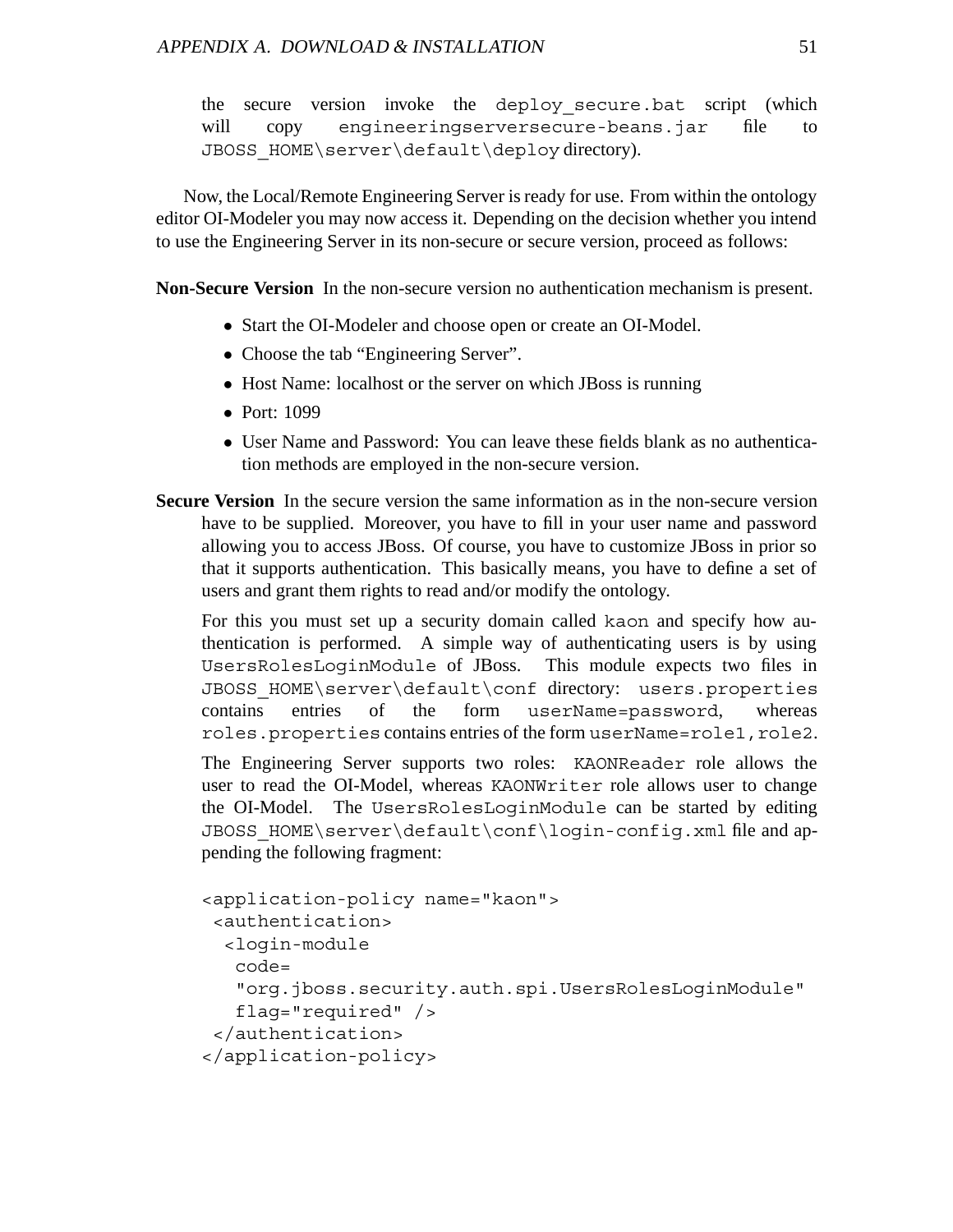For installation of other authentications modules, please refer to JBoss documentation.

## **A.4 Installation of TextToOnto**

TextToOnto has been developed as an open-source project and therefore can be freely obtained from the address mentioned in table A.1. Because it does not need any additional libraries or software apart from the Java Runtime Environment<sup>1</sup>, the installing and running TextToOnto is straightforward:

- decompress the binary distribution into a directory *<*INST-DIR*>* (for example c:\TextToOnto)
- go to *<*INST-DIR*>*\bin
- set the classpath and start TextToOnto:

```
DOS / Windows: invoke <INST-DIR>\bin\texttoonto.bat
```
*Unix / Linux:*

- **–** execute the shell script ../sentenv.sh in order to set up your environment
- **–** start TextToOnto via java -cp "%TEXTTOONTO CLASSPATH%" edu.unika.aifb.texttoonto.TextToOnto

Moreover, although this is not required for using TextToOnto, you might want to install WordNet 1.7.1 which significantly improves the results of the TaxoBuilder module (see section 5.2.1). WordNet distributions for various operating systems can be downloaded from http://www.cogsci.princeton.edu/∼wn/.

<sup>1</sup>http://java.sun.com/j2se/desktopjava/jre/index.jsp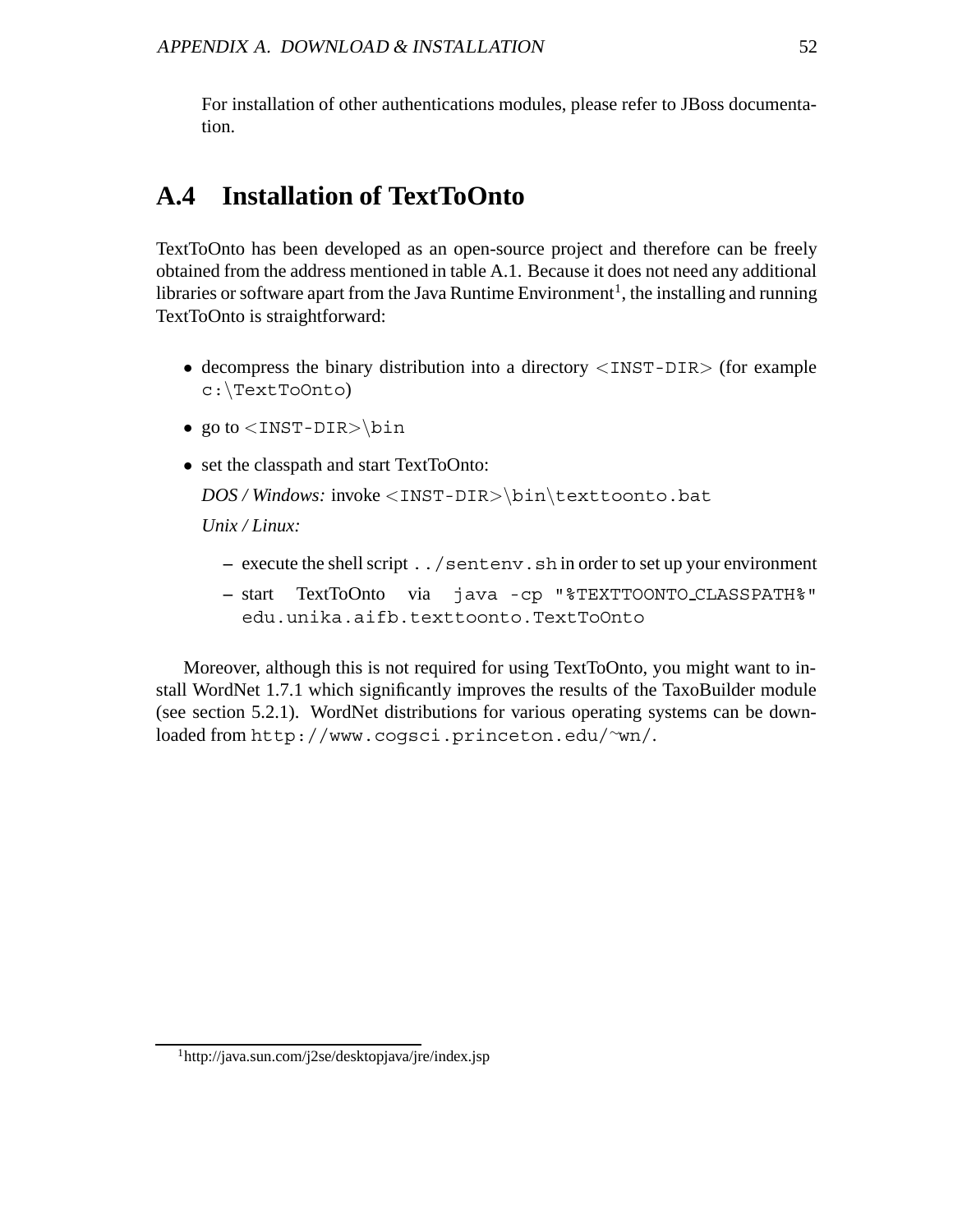# **Bibliography**

- [CST03] P. Cimiano, S.Staab, and J. Tane. Automatic acquisition of taxonomies from text: Fca meets nlp. In *Proceedings of the PKDD/ECML'03 International Workshop on Adaptive Text Extraction and Mining*, 2003.
- [Fel98] C. Fellbaum. *WordNet, an electronic lexical database*. MIT Press, 1998.
- [Hea92] M.A. Hearst. Automatic acquisition of hyponyms from large text corpora. In *Proceedings of the 14th International Conference on Computational Linguistics*, 1992.
- [HS98] U. Hahn and K. Schnattinger. Towards text knowledge engineering. In *AAAI'98/IAAI'98 Proceedings of the 15th National Conference on Artificial Intelligence and the 10th Conference on Innovative Applications of Artificial Intelligence*, 1998.
- [Kar02] FZI Karlsruhe. OI-Modeler user's guide, 2002.
- [KK04] FZI Karlsruhe and AIFB Karlsruhe. KAON the Karlsruhe ontology and semantic web framework — developer's guide for KAON 1.2.7, 2004.
- [MMS<sup>+</sup>03] A. Maedche, B. Motik, L. Stojanovic, R. Studer, and R. Volz. An infrastructure for searching, reusing and evolving distributed ontologies. In *Proceedings of the twelfth international conference on World Wide Web*, pages 439–448, Budapest, Hungary, 2003. ACM Press.
- [MMV02] A. Maedche, B. Motik, and R. Volz. A conceptual modeling approach for semantics-driven enterprise applications. In Springer-Verlag, editor, *On the Move to Meaningful Internet Systems, 2002 - DOA/CoopIS/ODBASE 2002 Confederated International Conferences DOA, CoopIS and ODBA*, pages 1082 – 1099, October 30 - November 01 2002.
- [MS00] A. Maedche and S. Staab. Discovering conceptual relations from text. In W. Horn, editor, *Proceedings of the 14th European Conference on Artificial Intellignece (ECAI'2000)*, 2000.